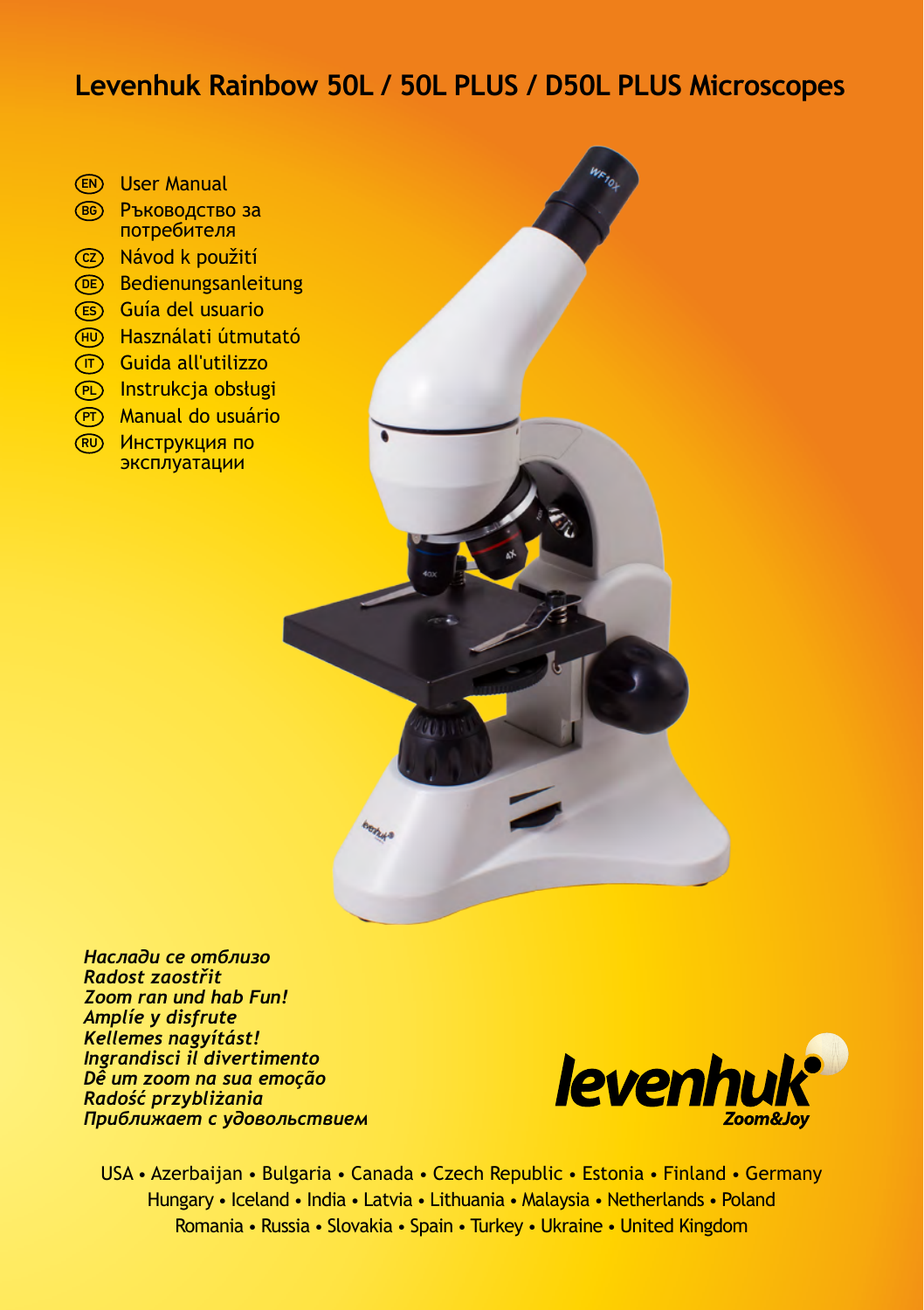

### EN

- 1. Eyepiece (a Barlow lens 2x is installed into the tube below the eyepiece)
- 2. Monocular head (eyepiece tube)
- 3. Revolving nosepiece with objectives
- 4. Upper illumination
- 5. Focusing knob
- 6. A/C adapter socket
- 7. Upper illumination switch
- 8. Specimen holders
- 9. Stage
- 10. Condenser and diaphragm disk
- 11. Lower illumination
- 12. Lower illumination switch (not shown)
- 13. Base

### DE

- 1. Okular (ist unterhalb des Okulars im Tubus eine 2x-Barlowlinse installiert)
- 2. Monokularkopf (Okularrohr)
- 3. Objektivrevolver
- 4. Obere Beleuchtungsquelle
- 5. Fokussierknopf
- 6. Netzteilbuchse
- 7. Obere Beleuchtungsschalter
- 8. Präparatklemmen
- 9. Objekttisch
- 10. Kondensor und Blendenrad
- 11. Untere Beleuchtungsquelle
- 12. Untere Beleuchtungsschalter (nicht im Bild)
- 13. Sockel

### BG

- 1. Окуляр (в тръбата под окуляра е монтирана леща на Барлоу 2x)
- 2. Монокулярна глава (тръба на окуляра)
- 3. Револверна глава с обективи
- 4. Горно осветление
- 5. Бутон за фокусиране
- 6. Гнездо за променливотоков адаптер
- 7. Превключвател за горно осветление
- 8. Държачи за образец
- 9. Предметна маса
- 10. Кондензатор и дискова диафрагма
- 11. Долно осветление
- 12. Превключвател за долно осветление (не е показан)
- 13. Основа

### ES

- 1. Ocular (hay una lente de Barlow 2x en el tubo bajo el ocular)
- 2. Cabezal monocular (tubo ocular)
- 3. Revólver giratorio
- 4. Iluminación superior
- 5. Mando de ajuste del enfoque
- 6. Conexión del adaptador C/A
- 7. Interruptor de la iluminación superior
- 8. Pinzas para portaobjetos
- 9. Platina
- 10. Condensador y diafragma de disco
- 11. Iluminación inferior
- 12. Interruptor de la iluminación inferior (no se muestra en la imagen)
- 13. Base

### CZ

- 1. Okulár (je v tubusu pod okulárem instalována Barlowova čočka 2x)
- 2. Monokulární hlava (tubus okuláru)
- 3. Otočná hlavice
- 4. Horní osvětlení
- 5. Šroub ostření
- 6. Zásuvka pro napájecí adaptér
- 7. Spínač horního osvětlení
- 8. Svorky
- 9. Pracovní stolek
- 10. Kondenzor a kotoučová clona
- 11. Spodní osvětlení
- 12. Spínač spodního osvětlení (na obrázku není zobrazen)
- 13. Stativ

#### HU

- 1. Szemlencse (egy 2-részes Barlow-lencse a tubusba, a szemlencse alá szerelve)
- 2. Monokuláris fej (szemlencsecső)
- 3. Revolverfej objektívekkel
- 4. Felső világítás
- 5. Fókuszállító gomb
- 6. A/C adapteraljzat
- 7. Felső világításkapcsoló
- 8. Mintatartók
- 9. Tárgyasztal
- 10. Kondenzor és diafragmalemez
- 11. Alsó világítás
- 12. Alsó világításkapcsoló (nem látható)
- 13. Talpazat

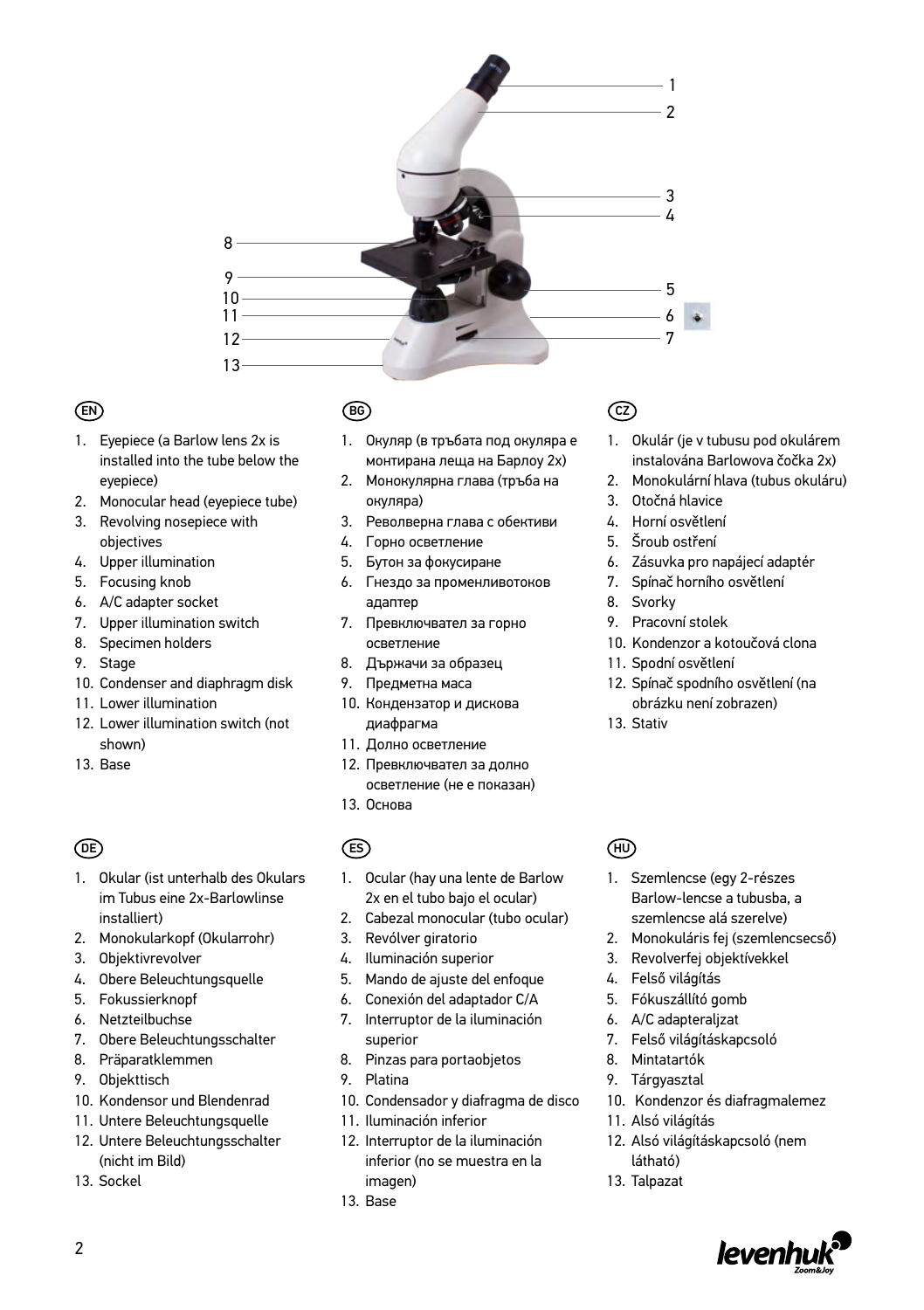### $($  $\overline{I}$  $\overline{I}$

- 1. Oculare (nel tubo al di sotto dell'oculare è installata una lente di Barlow 2x)
- 2. Testata monoculare (tubo ottico)
- 3. Revolver portaobiettivi con obiettivi
- 4. Illuminazione superiore
- 5. Manopola della messa a fuoco
- 6. Presa adattatore AC
- 7. Interruttore illuminazione superiore
- 8. Portacampione
- 9. Tavolino
- 10. Condensatore e diaframma a disco
- 11. Illuminazione inferiore
- 12. Interruttore illuminazione inferiore (non visibile)
- 13. Base

#### RU

- 1. Окуляр (перед окуляром ставится линза Барлоу 2x)
- 2. Монокулярная насадка (окулярная трубка)
- 3. Револьверное устройство с объективами
- 4. Верхняя подсветка
- 5. Ручка фокусировки
- 6. Гнездо сетевого адаптера
- 7. Выключатель верхней подсветки
- 8. Держатели препарата (зажимы)
- 9. Предметный столик
- 10. Конденсор и диск c диафрагмами
- 11. Нижняя подсветка
- 12. Выключатель нижней подсветки (на схеме не виден)
- 13. Основание микроскопа

### PL) (PT

- 1. Okular (w tubusie poniżej okularu zamontowano soczewkę Barlowa  $2x$
- 2. Głowica monokularowa (tubus okularu)
- 3. Obrotowa głowica z obiektywami
- 4. Oświetlenie górne
- 5. Pokrętło regulacji ostrości
- 6. Gniazdo zasilania A/C
- 7. Włącznik górnego oświetlenia
- 8. Uchwyty na preparaty
- 9. Stolik
- 10. Kondensor i obrotowa diafragma
- 11. Oświetlenie dolne
- 12. Włącznik dolnego oświetlenia (niewidoczny na ilustracji)
- 13. Podstawa

- 1. Ocular (uma lente Barlow 2x está instalada no tubo, abaixo da ocular)
- 2. Cabeça monocular (tubo da ocular)
- 3. Revólver giratório com objetivas
- 4. Iluminação superior
- 5. Botão de focagem
- 6. Conector do adaptador AC
- 7. Interruptor da iluminação superior
- 8. Suportes de espécimes
- 9. Platina
- 10. Disco do condensador e do diafragma
- 11. Iluminação inferior
- 12. Interruptor da iluminação inferior (não apresentado)
- 13. Base

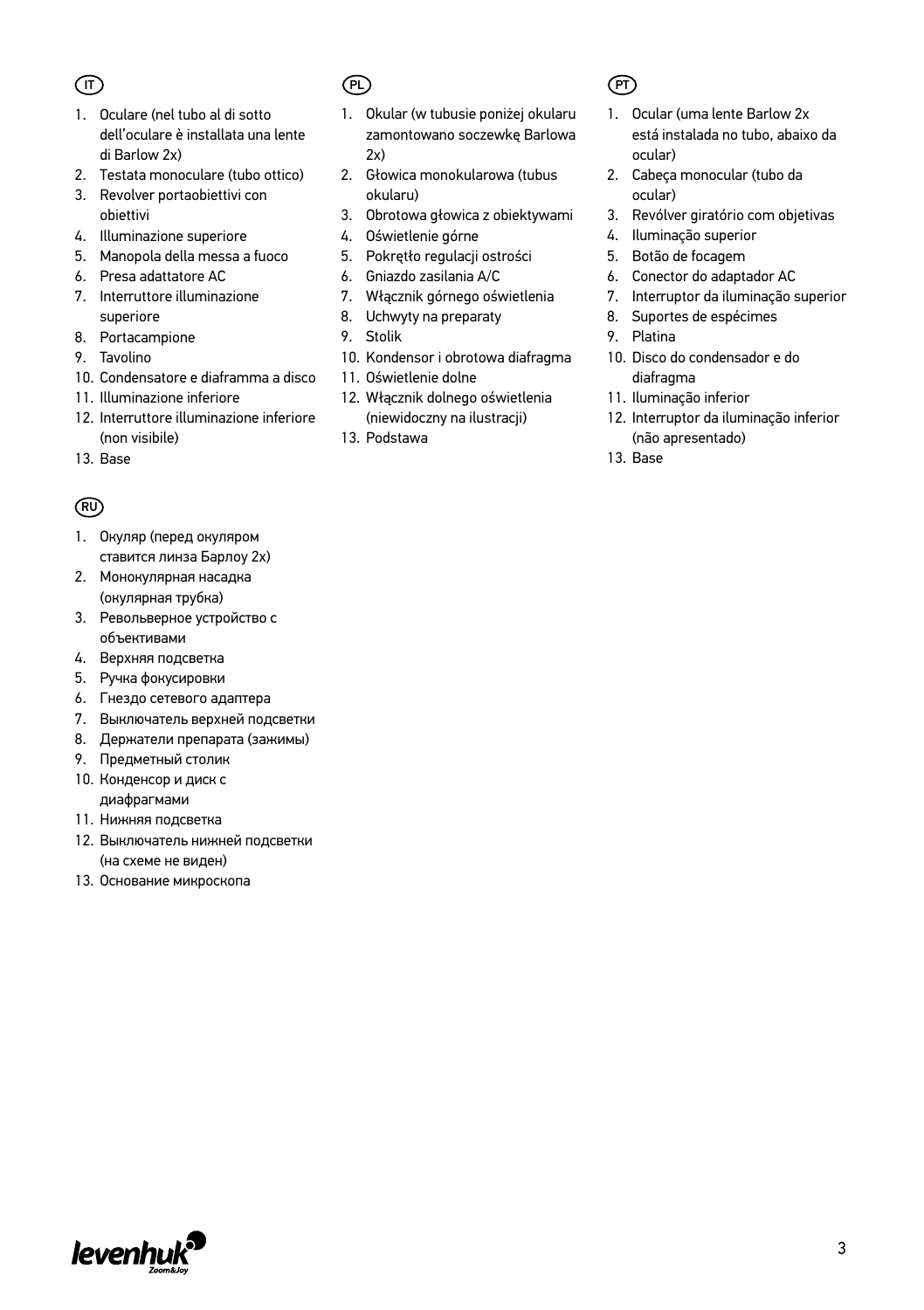$\mathbb{E}(\mathbb{N})$  Caution: Please remember that mains voltage in most European countries is 220–240V. If you want to use your device in a country with a different mains voltage standard, remember that use of a converter is absolutely necessary.  $\mathrm{[Fe]}$  Внимание: моля, вижте в таблицата с техническите спецификации правилното мрежово напрежение и никога не се опитвайте да включите устройство за 110 V в захранващо гнездо за 220 V изход и обратно, без да използвате преобразувател. Не забравяйте, че мрежовото напрежение в САЩ и Канада е 110 V и 220–240 V в повечето европейски страни. Upozornění: Mějte na paměti, že síťové napětí ve většině evropských zemí je 220–240 V. CZ Chcete-li svůj přístroj používat v zemi s odlišnou normou síťového napětí, nezapomeňte, že je naprosto nezbytné použít napěťový měnič. Vorsicht: In den meisten europäischen Ländern beträgt die Netzspannung 220–240 V. DE Soll das Gerät in einem Land mit abweichender Netzspanung eingesetzt werden, ist unbedingt ein Spanungswandler zu verwenden. Advertencia: Tenga en cuenta que la tensión de red en la mayor parte de los países ES europeos es 220–240 V. Si va a utilizar este aparato en un país con una tensión de red diferente, recuerde que es absolutamente necesario utilizar un convertidor. HU) **Vigyázat:** Kérjük, a megfelelő feszültséggel kapcsolatban nézze meg a műszaki leírást, és soha ne próbálja meg a 110 V-os eszközt 220 V-os aljzathoz csatlakoztatni (és fordítva) átalakító használata nélkül. Ne feledje, hogy az Egyesült Államokban és Kanadában a hálózati feszültség 110 V, míg a legtöbb európai országban 220–240 V.  $\overline{\text{r}}$ ) Attenzione: Per informazioni riguardo la corretta tensione di rete, fare riferimento alla tabella delle specifiche; non cercare assolutamente di collegare un dispositivo a 220 V a una presa di corrente a 110 V e viceversa senza utilizzare un convertitore di tensione. Si tenga presente che la tensione di rete è di 220–240 V nella maggior parte dei paesi europei e di 110 V negli Stati Uniti e in Canada. Uwaga: Prosimy pamiętać, że napięcie sieciowe w większości państw europejskich wynosi PL 220–240 V. Jeśli urządzenie ma być używane w państwie, w którym napięcie sieciowe ma inną wartość, należy koniecznie pamiętać o stosowaniu przetwornika. Atenção: Consulte a tabela de especificações para a voltagem correta. Nunca tente conectar PTum dispositivo 110V a uma saída 220V, e vice-versa, sem o uso de um transformador. Lembre-se que a voltagem nos EUA e no Canadá é 110V e que, na maioria dos países europeus, a voltagem é 220–240V. Внимание: помните, что напряжение сети в России и большинстве европейских RU стран составляет 220–240 В. Если вы хотите использовать устройство в стране с другим стандартом сетевого напряжения, необходимо включать его в розетку только через соответствующий конвертер (преобразователь напряжения).

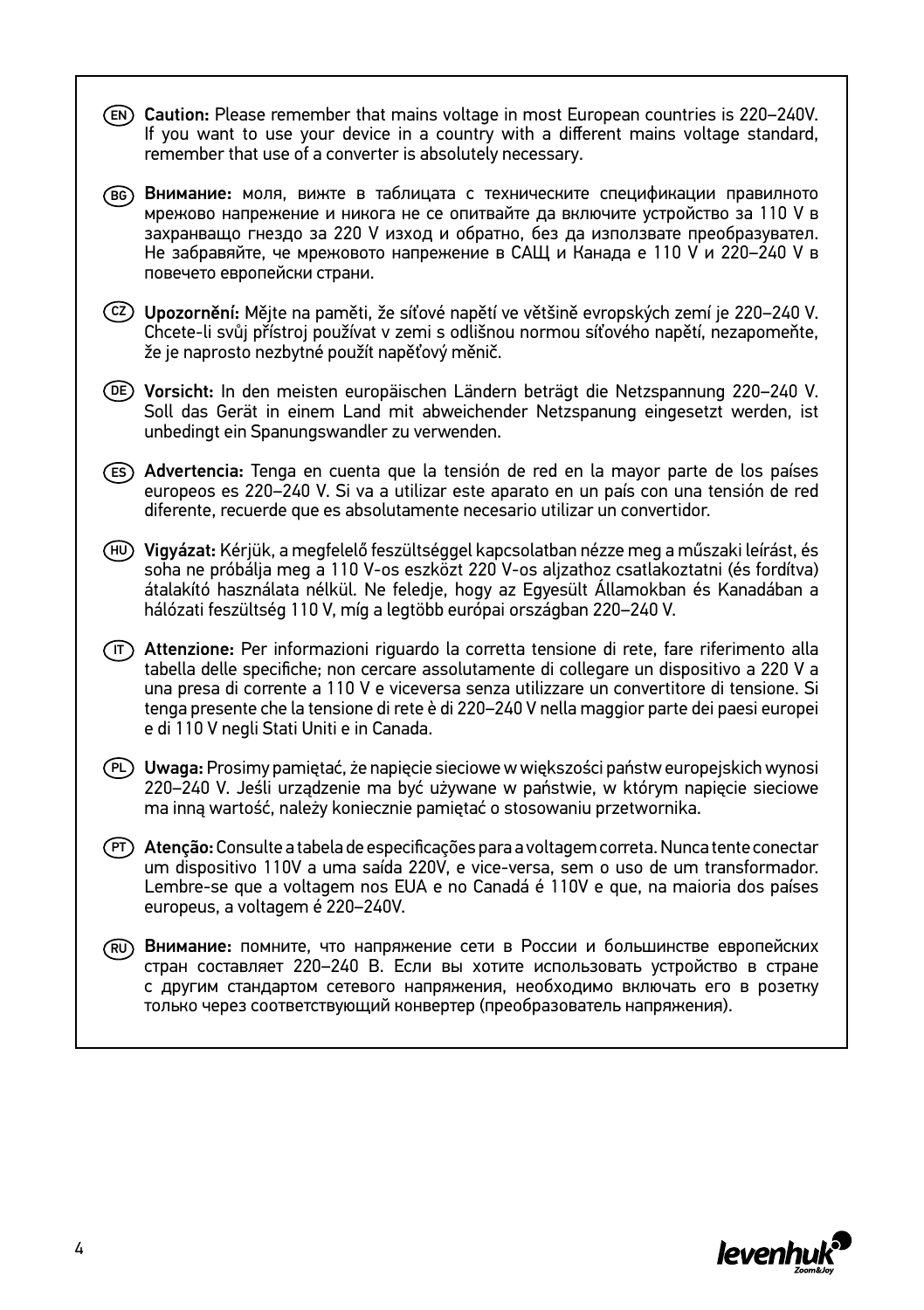| EN)  | Caution: Children should use the microscope under an adult's supervision<br>only.                   |  |
|------|-----------------------------------------------------------------------------------------------------|--|
| (BG) | Внимание: децата трябва да използват микроскопа под надзора на<br>възрастен.                        |  |
| (cz) | Pozor: Děti by měly mikroskop používat pouze pod dohledem dospělé<br>osoby.                         |  |
| (DE) | Vorsicht: Kinder dürfen das Mikroskop nur unter Aufsicht Erwachsener<br>verwenden.                  |  |
| (ES) | Atención: Los niños únicamente deben utilizar este microscopio bajo<br>la supervisión de un adulto. |  |
| (HU) | Vigyázat: Gyermekek kizárólag felnőtt felügyelete mellett használhatják a<br>mikroszkópot.          |  |
| ΄IT) | Attenzione: I bambini devono usare il microscopio solo sotto la supervisione<br>di un adulto.       |  |
| (PL) | Ostrożnie: Używanie mirkoskopu przez dzieci może odbywać się tylko pod<br>nadzorem osób dorosłych.  |  |
| (PT) | Atenção: as crianças só devem utilizar o microscópio sob a supervisão de<br>um adulto.              |  |
| (RU  | Внимание: дети должны пользоваться<br>МИКРОСКОПОМ ТОЛЬКО<br>под<br>присмотром взрослых.             |  |

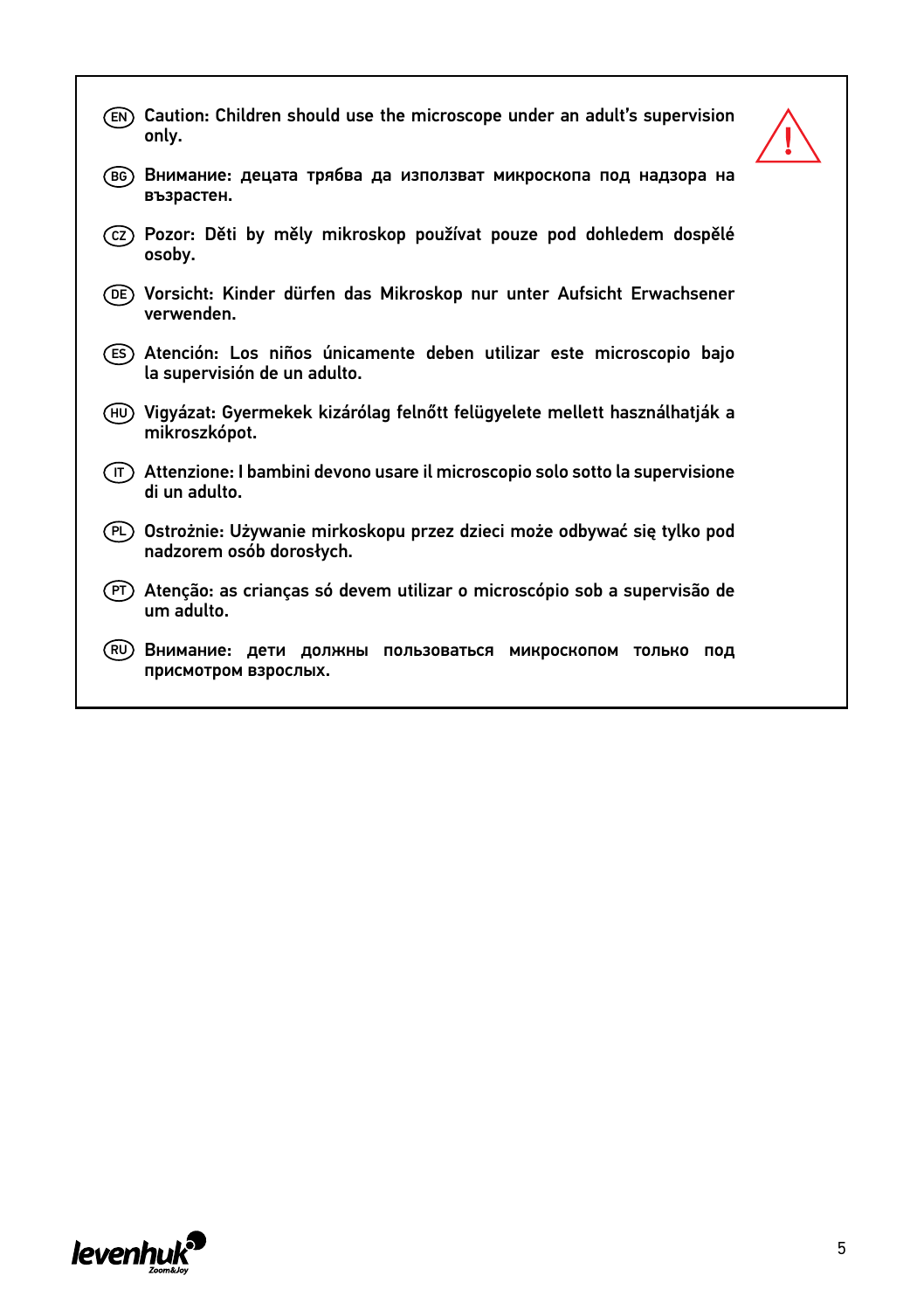### General use

The Levenhuk Rainbow microscope is safe for health, life and property of the consumer and the environment when properly used, and meets the requirements of international standards. The microscope is designed for observing transparent and opaque objects in the transmitted and reflected light using the bright field method, for biological use and school presentations. May be used by kids over 5 years old.

The package includes a Levenhuk K50 experiment kit that has everything you need to prepare microscope slides yourself. The detailed guide will teach you how to properly prepare secimens and conduct amazing experiments. The digital camera (for Levenhuk Rainbow D50L PLUS) was exclusively designed for use with this microscope.

#### The package includes:

- Microscope
- Objectives: 4х, 10х and 40хs (40x for 50L model)
- Evepiece: WF16x (WF10x for 50L model)
- 2x Barlow lens
- Stage with specimen holders
- Diaphragm disk
- Condenser
- Built-in upper and lower LED illumination
- A/C Adapter 220V, 50Hz

#### The Levenhuk K50 experiment kit includes:

- "Attractive Microscope. Scrutinizing the Microcosm" User Guide
- Forceps
- Hatchery for Artemia (brine shrimp)
- Microtome
- Flask with yeast
- Flask with alue

#### Microscope parts

- 3\*AA batteries
- Plastic case
- Levenhuk K50 experiment kit
- Digital camera 2Mpx (for D50L PLUS model)

EN

- Levenhuk image processing software (for D50L PLUS model)
- USB cable (for D50L PLUS model)
- User manual and warranty
- Flask with sea salt
- Flask with brine shrimp
- Blank glass slides (5 pieces)
- 5 samples (fly's limb, onion, cotton stem, slice of a tree trunk, pine)
- Pipette
- Dust cover

Base. It supports the weight of the microscope and houses the illumination source, electronics and control mechanisms.

Eyepiece tube. Combines the eyepiece with the objectives system. Holds the eyepiece, Barlow lens (below the eyepiece) or a digital camera (in place of eyepiece).

Eyepiece and objective. Consist of lenses that allow magnifying the image. The total magnification is calculated by multiplying the eyepiece magnification to the objective magnification.

Barlow lens. Is used with the eyepiece to increase magnification. A 2x Barlow lens increases the magnifying power twice, so you get a wider range of magnifications while using the same eyepieces. Revolving nosepiece. This triple nosepiece with 3 pre-installed objectives allows you to change objectives smoothly and easily.

Stage. Sturdy and reliable stage with two specimen holders can be used to move your slides while observing them. The lower illumination light passes through the opening in the middle of the stage. Diaphragm disk. Is located below the stage and has apertures of various diameter to adjust the passing light rays. Rotate the disk to select the desired aperture.

Condenser. A system of lenses located below the stage that allows gathering and directing of the light rays.

Focusing knob. A coarse focusing system allows moving the stage up and down adjusting the sharpness of the specimen image.

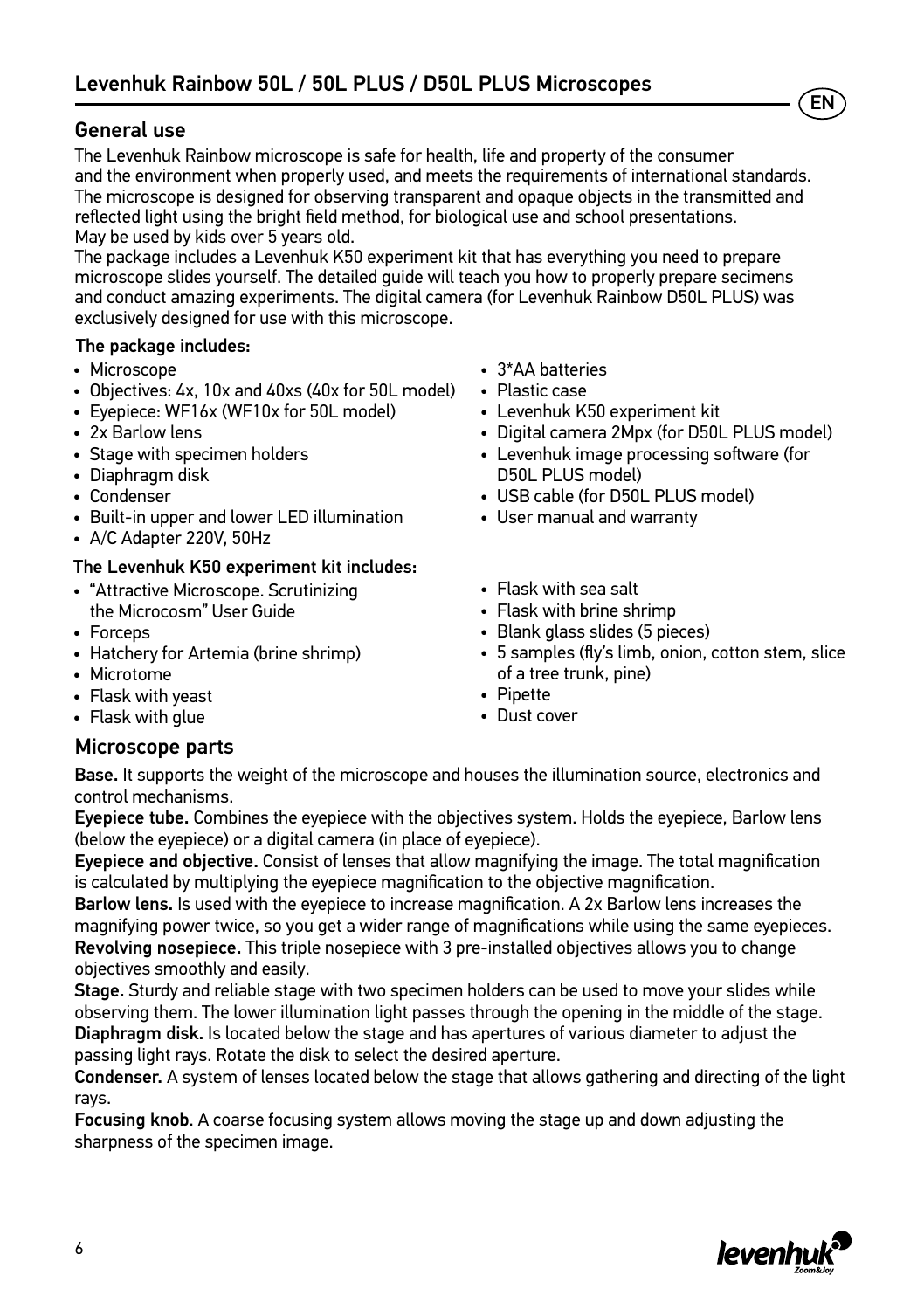Upper and lower illumination. LED illumination with adjustable brightness. The illumination system can be powered by AA batteries or by A/C. The upper illumination is used to observe opaque objects whereas the lower one allows observing transparent objects. Use the both illuminations to study semi-transparent objects.

A/C adapter socket. Is used to connect the microscope to A/C power.

#### Using the microscope

#### Getting started

- Unpack the microscope and make sure all parts are available.
- Move the stage to the lowermost position using the focusing knob.
- Make sure the batteries are correctly installed in the battery compartment; insert new batteries if required. Or, you can connect the microscope to A/C power using the A/C adapter.
- Insert the eyepiece into the eyepiece tube.
- Slowly adjust the illumination brightness, from dark to light.

#### Focusing

- Place a specimen on the stage and fix it with the holders.
- Select the 4x objective rotating the revolving nosepiece.
- Move the specimen to place its thickest part exactly under the objective.
- Rotate the focusing knob to slowly raise the stage until the objective is close to the specimen; keep checking the distance between the objective and the object to avoid their contact. CAUTION: The objective should not touch the specimen, otherwise the objective or/and the specimen might be damaged.
- Look through the installed eyepiece and lower the stage slowly rotating the focusing knob until you see the specimen image.
- Such adjustment protects the frontal lens from contacting the object when you use objectives of other magnifications; though, slight refocusing might be required.
- If the image is too bright, rotate the diaphragm disk until the passing light ray is reduced to a comfortable brightness level. If the image is too dark, select a larger aperture to increase the light ray.

#### Selecting the objective

Start your observations with the lowest magnification objective and select a specimen segment for detailed research. Then move the specimen to center the selected segment in the field of view, to make sure it keeps centered when the objective is changed to a more powerful one. Once the segment is selected, you should center its image in the microscope's field of view as precisely as possible. Otherwise, the desired segment might fail to center in the field of view of the higher power objective. Now you can switch to a more powerful objective by rotating the revolving nosepiece. Adjust the image focus if required.

### Digital camera

The digital camera is installed in the eyepiece tube in place of the eyepiece. It allows to observe specimens in fine detail and true colors on your PC monitor and save images on the hard drive. Levenhuk software allows viewing and editing the object images.

| Megapixels             | 2.0                                                                          |  |
|------------------------|------------------------------------------------------------------------------|--|
| Video recording option | $\ddot{}$                                                                    |  |
| Mounting location      | eyepiece tube (replaces the eyepiece)                                        |  |
| Image format           | *.bmp, *.jpg, *.jpeg, *.png, *.tif, *.tiff, *.gif, *.psd, *.ico, *.emf, etc. |  |
| Exposure               | ERS                                                                          |  |
| White balance          | auto/manual                                                                  |  |
| Exposure control       | auto/manual                                                                  |  |
| Software               | ∟evenhuk                                                                     |  |
| Software image control | image size, brightness, exposure control                                     |  |
| Port                   | USB 2.0, 480Mb/s                                                             |  |

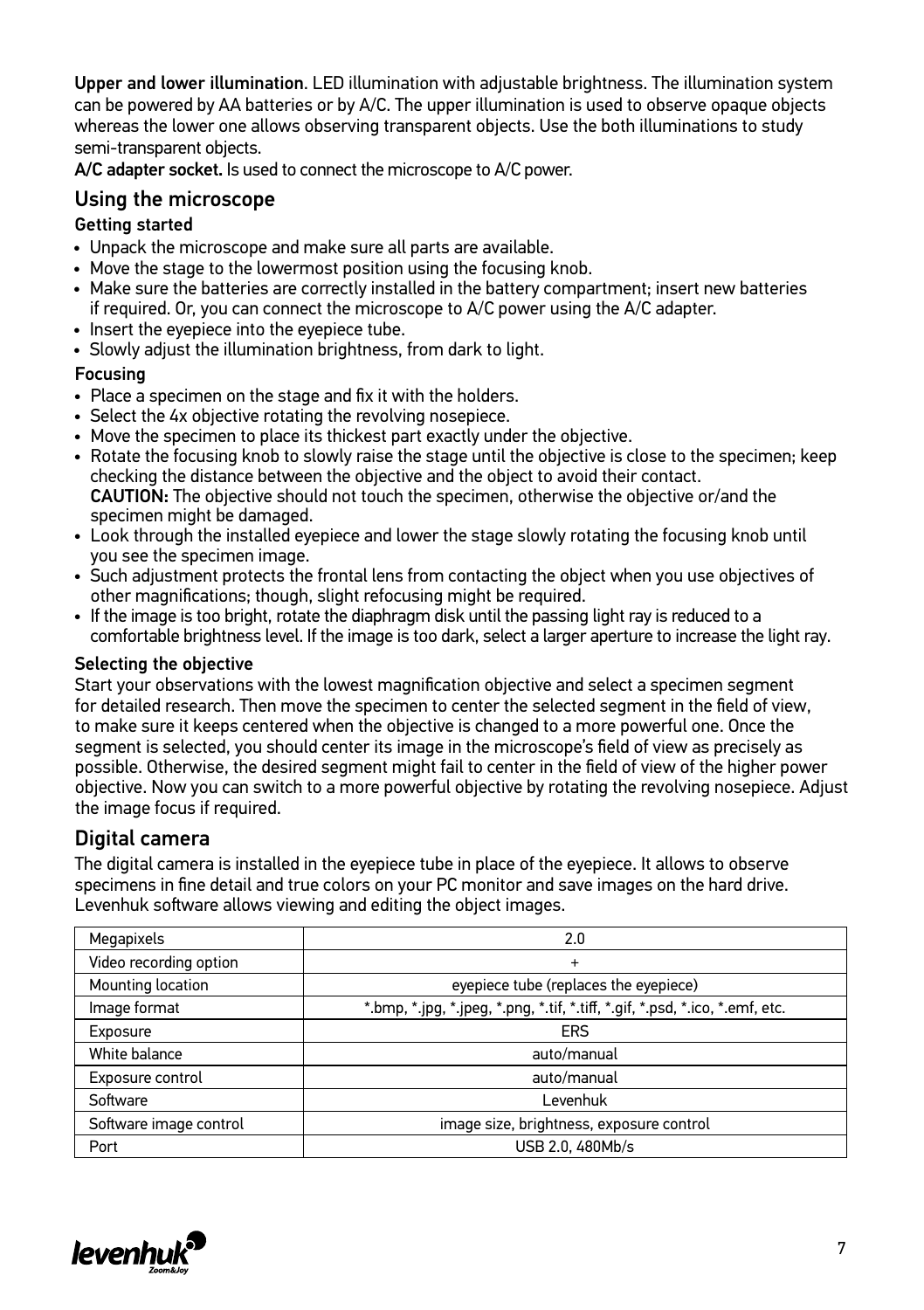| System requirements | Windows XP (32 bit). Windows Vista/7/8/10 (32 and 64 bit). Mac OS X. Linux.<br>processor up to 2.8GHz Intel Core 2 or higher, USB 2.0 port |  |
|---------------------|--------------------------------------------------------------------------------------------------------------------------------------------|--|
| Camera power supply | USB cable                                                                                                                                  |  |

### **Specifications**

|                             | 50L                                                         | <b>50L PLUS</b>                         | <b>D50L PLUS</b>       |
|-----------------------------|-------------------------------------------------------------|-----------------------------------------|------------------------|
| Type                        | biological                                                  | biological                              | digital                |
| Magnification, x            | $40 - 800$                                                  | 64-1280                                 | 64-1280                |
| Head                        |                                                             | monocular, rotatable 360°, inclined 45° |                        |
| Optics material             | optical glass                                               |                                         |                        |
| Body material               | plastic                                                     | metal                                   | metal                  |
| Eyepiece tube diameter, mm  |                                                             | 23.2                                    |                        |
| Eyepieces                   | WF10x                                                       | WF16x                                   | WF16x                  |
| Revolving nosepiece         | 3 objectives                                                |                                         |                        |
| Objectives                  | 4x, 10x, 40x                                                | 4x, 10x, 40xs (spring)                  | 4x, 10x, 40xs (spring) |
| <b>Barlow lens</b>          | 2x                                                          |                                         |                        |
| Stage, mm                   | 90x90, with specimen holders                                |                                         |                        |
| Stage moving range, mm      | 0-11, vertical                                              |                                         |                        |
| Focusing                    | coarse                                                      |                                         |                        |
| Condenser                   | NA 0.65, diaphragm disk (6 apertures)                       |                                         |                        |
| Illumination                | upper and lower LED illumination with adjustable brightness |                                         |                        |
| Power source                | 220V 50Hz, or 3*AA batteries                                |                                         |                        |
| Plastic case                | $\hbox{ }$                                                  |                                         |                        |
| Levenhuk K50 experiment kit | $\ddot{}$                                                   |                                         |                        |
| Digital camera              | $\ddot{}$                                                   |                                         |                        |

Levenhuk reserves the right to modify or discontinue any product without prior notice.

#### Notes:

1. The Levenhuk K50 experiment kit is supplied without an individual plastic case.

2. Batteries might be pre-installed in the battery compartment by the manufacturer.

#### Care and maintenance

- Never, under any circumstances, look directly at the Sun, another bright source of light or at a laser through this device, as this may cause PERMANENT RETINAL DAMAGE and may lead to BLINDNESS.
- Take necessary precautions when using the device with children or others who have not read or who do not fully understand these instructions.
- After unpacking your microscope and before using it for the first time check for integrity and durability of every component and connection.
- Do not try to disassemble the device on your own for any reason. For repairs and cleaning of any kind, please contact your local specialized service center.
- Protect the device from sudden impact and excessive mechanical force. Do not apply excessive pressure when adjusting focus. Do not overtighten the locking screws.
- Do not touch the optical surfaces with your fingers. To clean the device exterior, use only special cleaning wipes and special optics cleaning tools from Levenhuk. Do not use any corrosive or acetone-based fluids to clean the optics.
- Abrasive particles, such as sand, should not be wiped off lenses, but instead blown off or brushed away with a soft brush.
- Do not use the device for lengthy periods of time, or leave it unattended in direct sunlight. Keep the device away from water and high humidity.

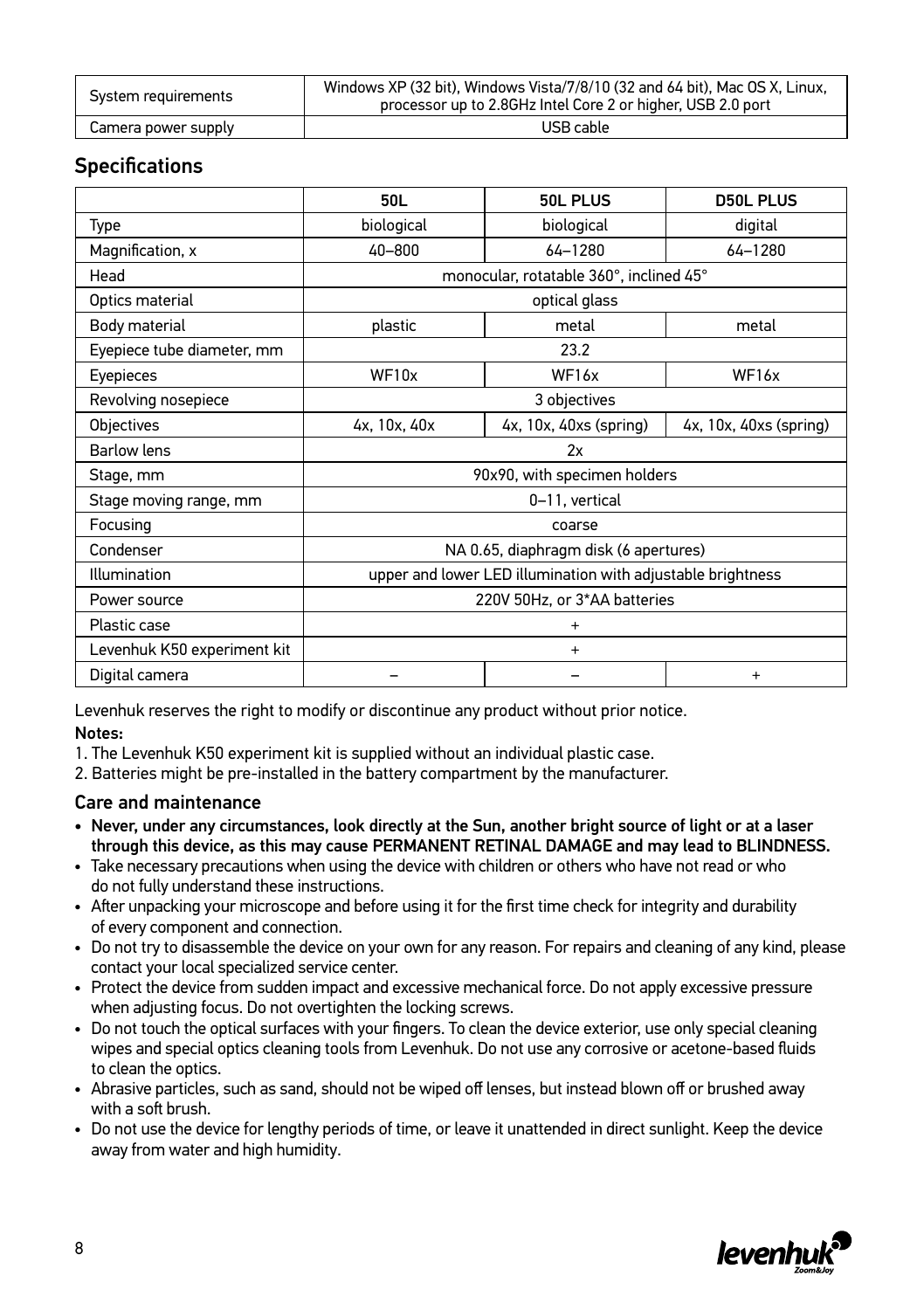- Be careful during your observations, always replace the dust cover after you are finished with observations to protect the device from dust and stains.
- If you are not using your microscope for extended periods of time, store the objective lenses and eyepieces separately from the microscope.
- Store the device in a dry, cool place away from hazardous acids and other chemicals, away from heaters, open fire and other sources of high temperatures.
- When using the microscope, try not to use it near flammable materials or substances (benzene, paper, cardboard, plastic, etc.), as the base may heat up during use, and might become a fire hazard.
- Always unplug the microscope from a power source before opening the base or changing the illumination lamp. Regardless of the lamp type (halogen or incandescent), give it some time to cool down before trying to change it, and always change it to a lamp of the same type.
- Always use the power supply with the proper voltage, i.e. indicated in the specifications of your new microscope. Plugging the instrument into a different power outlet may damage the electric circuitry of the microscope, burn out the lamp, or even cause a short circuit.
- Seek medical advice immediately if a small part or a battery is swallowed.

#### Battery safety instructions

- Always purchase the correct size and grade of battery most suitable for the intended use.
- Always replace the whole set of batteries at one time; taking care not to mix old and new ones, or batteries of different types.
- Clean the battery contacts and also those of the device prior to battery installation.
- Make sure the batteries are installed correctly with regard to polarity  $(+)$  and  $-)$ .
- Remove batteries from equipment that is not to be used for an extended period of time.
- Remove used batteries promptly.
- Never attempt to recharge primary batteries as this may cause leakage, fire, or explosion.
- Never short-circuit batteries as this may lead to high temperatures, leakage, or explosion.
- Never heat batteries in order to revive them.
- Remember to switch off devices after use.
- Keep batteries out of the reach of children, to avoid risk of ingestion, suffocation, or poisoning.
- Utilize used batteries as prescribed by your country laws.

#### Levenhuk International Lifetime Warranty

All Levenhuk telescopes, microscopes, binoculars and other optical products, except for accessories, carry a lifetime warranty against defects in materials and workmanship. Lifetime warranty is a guarantee on the lifetime of the product on the market. All Levenhuk accessories are warranted to be free of defects in materials and workmanship for six months from date of retail purchase. Levenhuk will repair or replace such product or part thereof which, upon inspection by Levenhuk, is found to be defective in materials or workmanship.

As a condition to the obligation of Levenhuk to repair or replace such product, the product must be returned to Levenhuk together with proof of purchase satisfactory to Levenhuk.

This warranty does not cover consumable parts, such as bulbs (electrical, LED, halogen, energy-saving and other types of lamps), batteries (rechargeable and non-rechargeable), electrical consumables etc. For further details, please visit our web site: www.levenhuk.com/warranty

If warranty problems arise, or if you need assistance in using your product, contact the local Levenhuk branch.

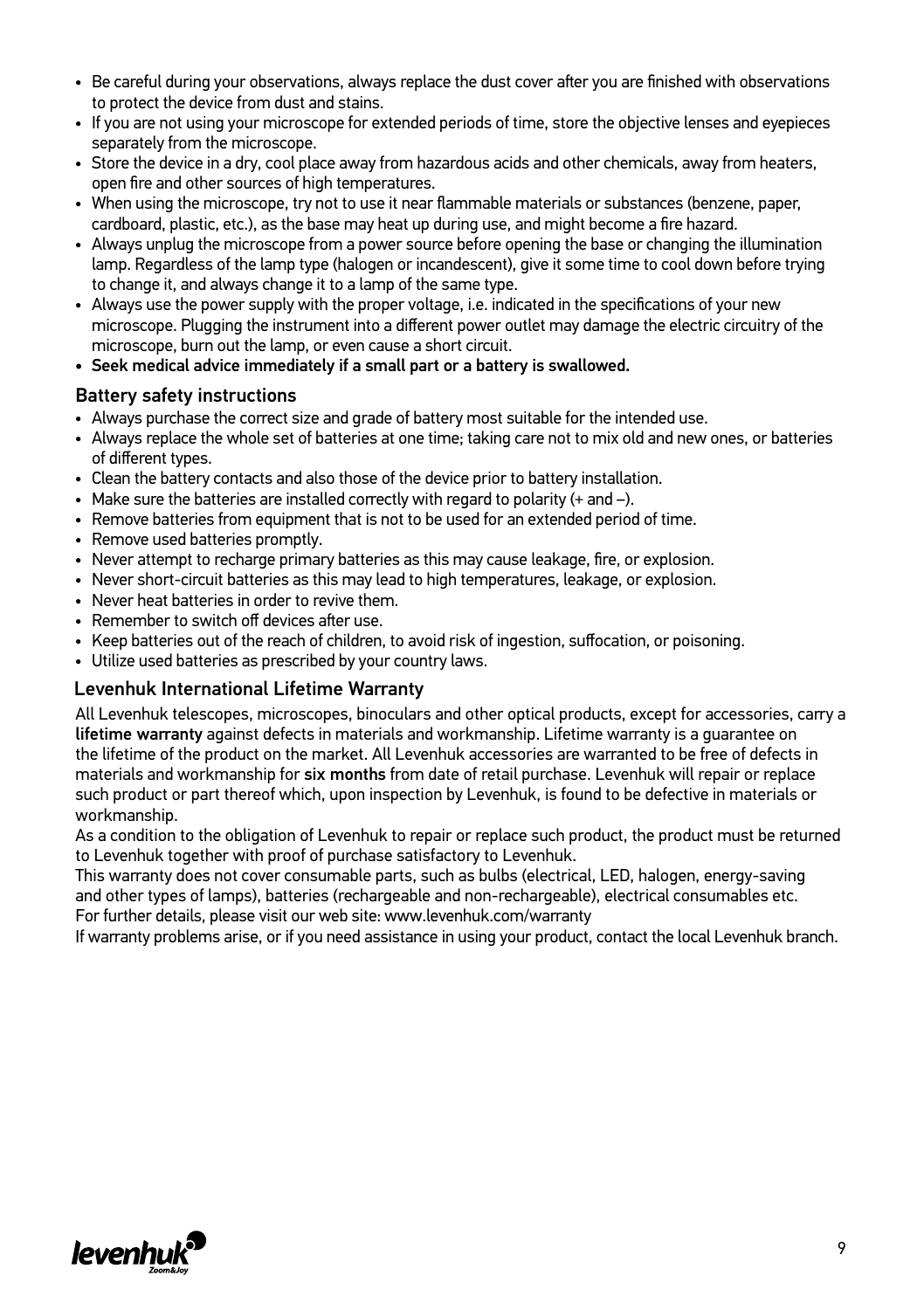### Обща употреба

При правилна употреба микроскопи Levenhuk Rainbow са безопасни за здравето, живота и имуществото на потребителя, както и за околната среда, и отговарят на изискванията на международните стандарти. Тези микроскопи са предназначени за наблюдение на прозрачни обекти в предавана светлина с помощта на метода на светлото поле, за биологични наблюдения и училищни презентации. Може да се използва от деца над 5-годишна възраст.

Комплектът включва набор за експерименти Levenhuk K50, който разполага с всичко, от което се нуждаете, за да подготвите сами микроскопски проби. Подробното ръководство ще Ви научи как правилно да подготвите образците и да извършите невероятни експерименти. Цифровата камера (за Levenhuk Rainbow D50L PLUS) беше разработена изключително за използване с този микроскоп.

#### Комплектът включва:

- Микроскоп
- Обективи: 4х, 10х and 40хs (40x за модел 50L)
- Окуляр: WF16х (WF10x за модел 50L)
- Леща на Барлоу 2x
- Предметна маса с държачи за образци
- Диафрагмен диск
- Кондензатор
- Вградени горен и долен светодиоден осветителен модул
- Променливотоков адаптер 220 V, 50 Hz

#### Наборът за експерименти Levenhuk K50 включва:

- Ръководство "Атрактивен микроскоп. Проучване на микрокосмоса"
- Пинсета
- Ферма за Artemia (морски скариди)
- Микротом
- Флакон с дрожди
- Флакон със смола

## • 3 батерии АА

- Пластмасова кутия
- Набор за експерименти Levenhuk K50

BG

- Цифрова камера 2 Mpx (за модел D50L PLUS)
- Софтуер за обработка на изображението Levenhuk (за модел D50L PLUS)
- USB кабел (за модел D50L PLUS)
- Ръководство за потребителя и гаранция
- Флакон с морска сол
- Флакон с морски скариди
- Чисти предметни стъкла (5 бр.)
- 5 образеца (крайник на муха, лук, памучно стебло, разрез от дървесно стебло, бор)
- Пипета
- Покривало против прах

#### Части на микроскопа

Основа. Тя поддържа тежестта на микроскопа и съдържа източника на осветление, електрониката и механизмите за управление.

Тръба на окуляра. Комбинира окуляра със системата от обективи. Държи окуляра, леща на Барлоу (под окуляра) или цифрова камера (на мястото на окуляра).

Окуляр и обектив. Състои се от лещи, които позволяват увеличаване на изображението. Общото увеличение се изчислява чрез умножаване на увеличението на окуляра с увеличението на обектива.Състои се от лещи, които позволяват увеличаване на изображението. Общото увеличение се изчислява чрез умножаване на увеличението на окуляра с увеличението на обектива.

Леща на Барлоу. Използва се с окуляра за по-голямо увеличение. Леща на Барлоу с увеличение 2x удвоява силата на увеличение, така че получавате по-широка гама увеличения, докато използвате едни и същи окуляри.

Револверна глава. Тази тройна револверна глава с предварително монтирани 3 обектива позволява плавно и лесно да сменяте обективите.

Предметна маса. Здравата и надеждна предметна маса с два държача за образци може да се използва за придвижване на пробите, докато ги наблюдавате. Светлината на долното осветление преминава през отвора в средата на предметната маса.

Диафрагмен диск. Намира се под предметната маса и има апертури с различен диаметър за регулиране на преминаващите светлинни лъчи. Завъртете диска, за да изберете желаната апертура.

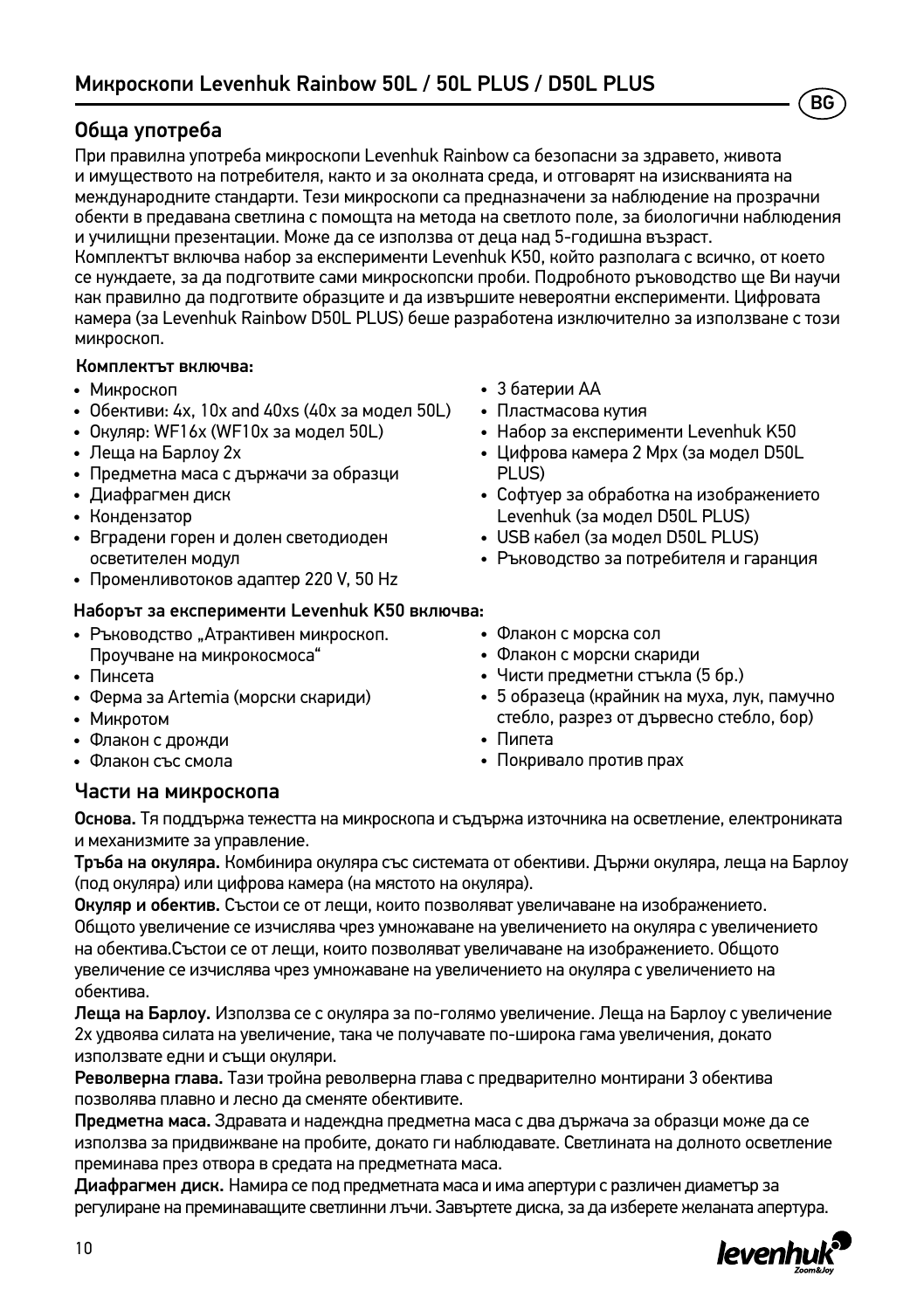Кондензатор. Система от лещи, разположена под предметната маса, позволяваща събирането и насочването на светлинните лъчи.

Бутон за фокусиране. Бутон за фокусиране. Система за грубо фокусиране дава възможност за регулиране на отчетливостта чрез преместване на предметната маса нагоре и надолу на изображението на образеца.

Горно и долно осветление. Светодиодно осветление с регулируема яркост. Осветителната система може да се захранва с батерии тип AA или с променлив ток. Горното осветление се използва за наблюдаване на непрозрачни обекти, докато долното осветление позволява наблюдаването на прозрачни обекти. Използвайте и двете осветления, за да изучавате полупрозрачни обекти. Гнездо за променливотоков адаптер. Използва се за свързване на микроскопа към променливотоково захранване.

#### Използване на микроскопа

#### Подготовка

- Разопаковайте микроскопа и се уверете, че всички части са налице.
- Преместете окулярната глава в най-долното положение с помощта на бутона за фокусиране.
- Уверете се, че батериите са поставени правилно в отделението за батериите. Ако е необходимо, поставете нови батерии. Или cвържете микроскопа с променливотоково захранване чрез променливотоковия адаптер.
- Поставете окуляра в тръбата на окуляра.
- Бавно регулирайте яркостта на осветлението от тъмно към светло

#### Регулиране на фокуса

- Поставете пробата върху предметната маса и я фиксирайте на място с шипките на предметната маса.
- Изберете обектива с увеличение 4x, като въртите револверната глава.
- Преместете образеца, за да поставите най-дебелата му част точно под обектива.
- Завъртете бутона за фокусиране, за да повдигнете бавно предметната маса, докато обективът е в близост до образеца. Продължете да проверявате разстоянието между обектива и обекта, за да се избегне тяхното допиране. ВНИМАНИЕ: обективът не трябва да докосва образеца; в противен случай обективът и/или образецът може да се повреди.
- Погледнете през монтирания окуляр и свалете надолу предметната маса, като бавно въртите бутона за фокусиране, докато не видите изображението на образеца.
- Такова регулиране предпазва предната леща от контакт с обекта, когато използвате обективи с други увеличения – макар че може да се наложи леко повторно фокусиране.
- Ако изображението е твърде ярко, въртете дисковата диафрагма, докато преминаващият светлинен лъч не се редуцира до комфортно ниво на яркост. Ако изображението е твърде тъмно, изберете по-голяма апертура, за да увеличите светлинния лъч.

#### Избор на обектива

Започнете наблюденията си с обектива с най-малко увеличение и изберете сегмент от образеца за подробно изследване. След това преместете образеца с цел да центрирате избрания сегмент в зрителното поле, за да сте сигурни, че той остава центриран, когато обективът се смени с помощен такъв. Щом веднъж сегментът е избран, трябва да центрирате неговото изображение в зрителното поле на микроскопа възможно най-точно. В противен случай желаният сегмент може да не е центриран в зрителното поле на по-мощния обектив. Сега можете да преминете на по-мощен обектив чрез завъртане на револверната глава. Регулирайте фокуса на изображението, ако е необходимо.

#### Цифрова камера

Цифровата камера се поставя в тръбата на окуляра на мястото на окуляра. Тя позволява да се наблюдават образците по-детайлно и с реални цветове на монитора на компютъра, както и да се записват изображенията на твърдия диск. Софтуерът Levenhuk позволява преглед и редактиране на изображенията на обекти.

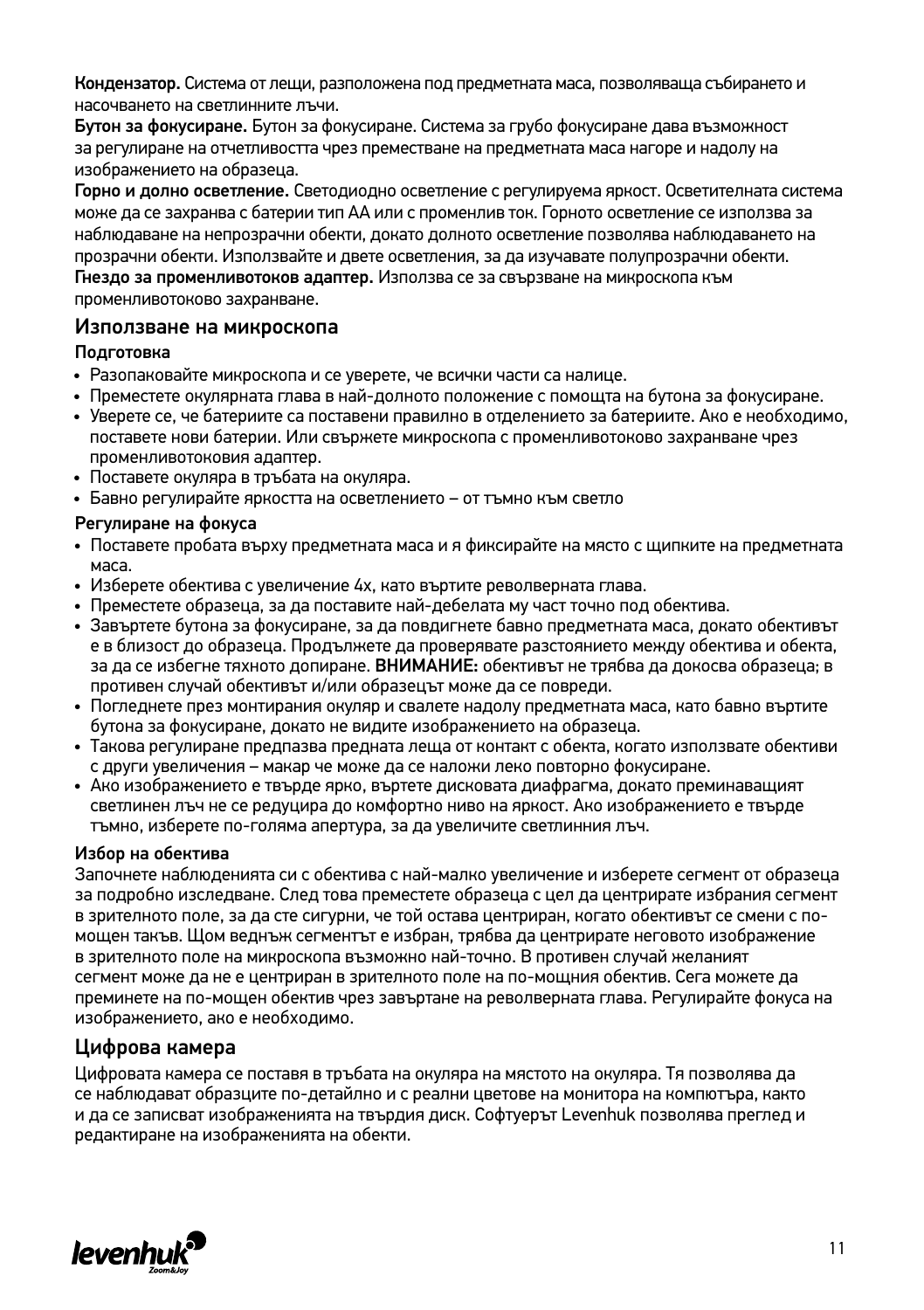| Мегапиксела                              | 2.0                                                                                                                                                     |  |  |
|------------------------------------------|---------------------------------------------------------------------------------------------------------------------------------------------------------|--|--|
| Опция за видеозапис                      | $\ddot{}$                                                                                                                                               |  |  |
| Местоположение за<br>монтировка          | тръба на окуляра (заменя окуляра)                                                                                                                       |  |  |
| Формат на изображението                  | *.bmp, *.jpg, *.jpeg, *.png, *.tif, *.tiff, *.gif, *.psd, *.ico, *.emf и др.                                                                            |  |  |
| Експозиция                               | <b>ERS</b>                                                                                                                                              |  |  |
| Баланс на бялото                         | автоматичен / ръководство                                                                                                                               |  |  |
| Контрол на експозицията                  | автоматичен / ръководство                                                                                                                               |  |  |
| Софтуер                                  | Levenhuk                                                                                                                                                |  |  |
| Софтуерно управление на<br>изображението | размер на изображението, яркост, контрол на експозицията                                                                                                |  |  |
| Порт                                     | USB 2.0, 480 Mb/s                                                                                                                                       |  |  |
| Операционна система                      | Windows XP (32-битова), Windows Vista/7/8/10 (32- и 64-битова), Mac OS X,<br>Linux; процесор до 2,8 GHz Intel Core 2 или по-висока версия, USB 2.0 порт |  |  |
| Конектор за камера                       | USB кабел                                                                                                                                               |  |  |

#### Спецификации

|                                                 | 50L                                                    | 50L PLUS                                                  | <b>D50L PLUS</b>        |
|-------------------------------------------------|--------------------------------------------------------|-----------------------------------------------------------|-------------------------|
| Тип                                             | биологичен                                             | биологичен                                                | цифров                  |
| Увеличение, х                                   | $40 - 800$                                             | 64-1280                                                   | $64 - 1280$             |
| Глава на окуляра                                |                                                        | монокулярна, може да се завърта на 360°, наклонена на 45° |                         |
| Материал на оптиката                            | оптично стъкло                                         |                                                           |                         |
| Корпус                                          | пластмаса                                              | метал                                                     | метал                   |
| Диаметър на тръбата на<br>окуляра, mm           |                                                        | 23.2                                                      |                         |
| Окуляри                                         | WF10x                                                  | WF <sub>16x</sub>                                         | WF16x                   |
| Револверна глава                                |                                                        | 3 обектива                                                |                         |
| Обективи                                        | 4x, 10x, 40x                                           | 4x, 10x, 40xs (пружина)                                   | 4х, 10х, 40хs (пружина) |
| Леща на Барлоу                                  | 2x                                                     |                                                           |                         |
| Предметна маса, mm                              | 90х90, с държачи за образец                            |                                                           |                         |
| Диапазон на движение на<br>предметната маса, mm | 0-11, вертикално                                       |                                                           |                         |
| Система за фокусиране                           | грубо                                                  |                                                           |                         |
| Кондензатор                                     | 0,65 ирисова диафрагма и държач за филтри (6 апертури) |                                                           |                         |
| Осветление                                      | горно и долно светодиодно) с регулиране на яркостта    |                                                           |                         |
| Захранване                                      | 220 V 50 Hz о 3 батерии АА                             |                                                           |                         |
| Пластмасова кутия                               | $\hbox{ }$                                             |                                                           |                         |
| Набор за експерименти<br>Levenhuk K50           | $\ddot{}$                                              |                                                           |                         |
| Цифрова камера                                  | $\ddot{}$                                              |                                                           |                         |

Levenhuk си запазва правото да променя или да преустанови предлагането на продукта без предварително уведомление.

#### Забележки:

1. Наборът за експерименти Levenhuk K50 се доставя без отделна пластмасова кутия.

2. Възможно е батериите да бъдат предварително поставени в отделението за батерии от производителя.

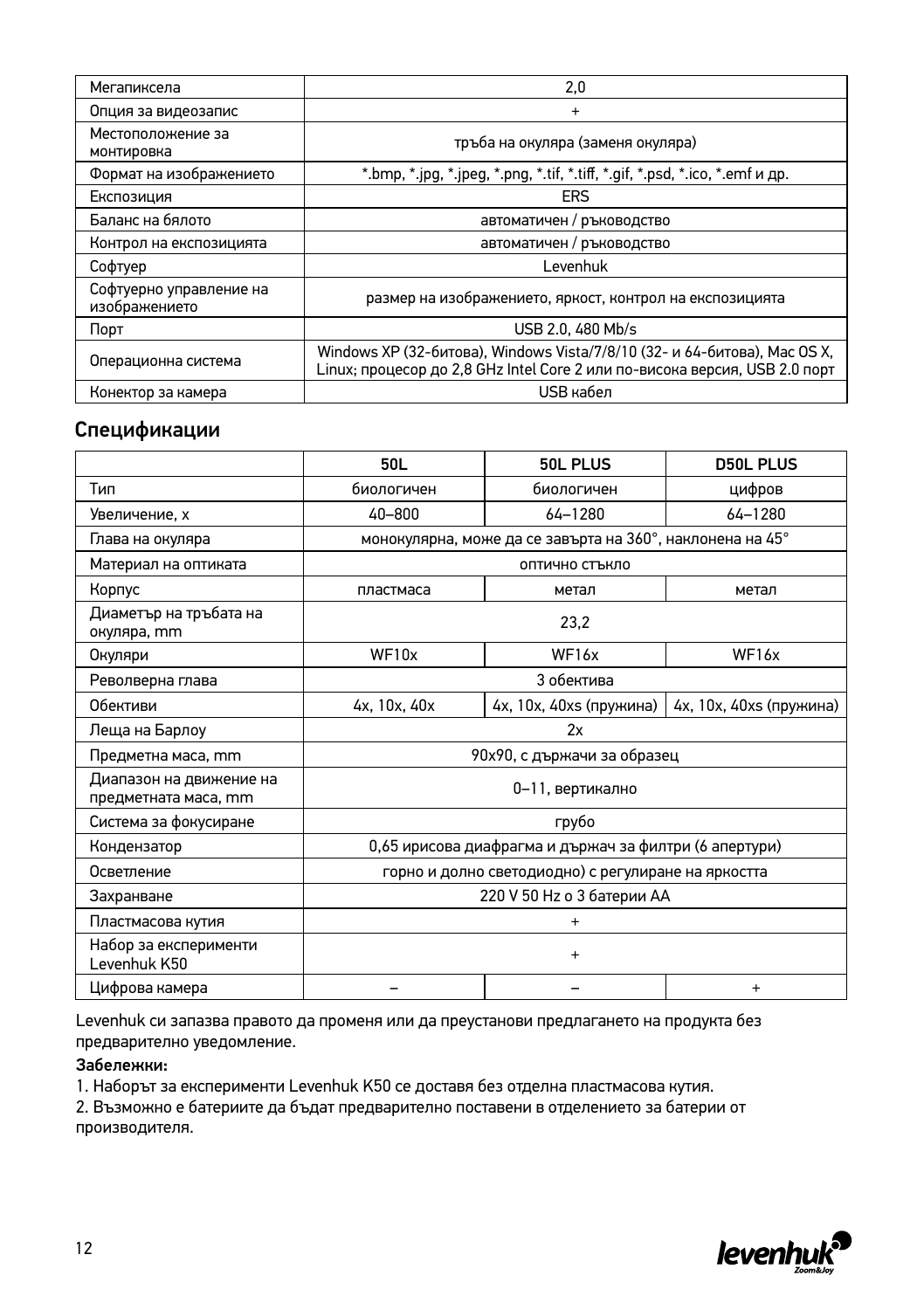#### Грижи и поддръжка

- Никога и при никакви обстоятелства не гледайте директно към слънцето, друг ярък източник на светлина или лазер през това устройство, тъй като това може да предизвика ПЕРМАНЕНТНО УВРЕЖДАНЕ НА РЕТИНАТА и може да доведе до СЛЕПОТА.
- Предприемете необходимите превантивни мерки при използване на това устройство от деца или други, които не са прочели или които не са разбрали напълно тези инструкции.
- След като разопаковате Вашия микроскоп и преди да го използвате за първи път, проверете дали всички компоненти и връзки са здрави и с ненарушена цялост.
- Не се опитвайте да разглобявате устройството самостоятелно. За всякакви ремонти се обръщайте към местния специализиран сервизен център.
- Предпазвайте устройството от внезапни удари и прекомерна механична сила. Не прилагайте прекомерен натиск при настройване на фокусирането. Не пренатягайте заключващите винтове.
- Не пипайте повърхностите на оптиката с пръсти. За почистване на отвън, използвайте само специални кърпички и течности за почистване на оптика от Levenhuk. Не използвайте корозивни течности или такива на основата на ацетон за почистване на оптиката.
- Абразивните частици, като напр. пясък, не трябва да бъдат забърсвани от лещите, а трябва да бъдат издухвани или изчетквани с мека четка.
- Не използвайте устройството за продължителни периоди от време и не го оставяйте без надзор на директна слънчева светлина. Пазете устройството далече от вода и висока влажност.
- Бъдете внимателни по време на наблюдения, винаги поставяйте покривалото против прах обратно на мястото му, след като сте приключили с наблюдението, за да предпазите устройството от прах и поява на петна.
- Ако не използвате Вашия микроскоп за продължителни периоди от време, съхранявайте лещите на обектива и окулярите отделно от микроскопа.
- Съхранявайте устройството на сухо и хладно място, далеч от опасни киселини и други химикали, далеч от отоплителни уреди, открит огън и други източници на високи температури.
- Когато използвате микроскопа, опитайте да не го използвате в близост до запалими материали или вещества (бензен, хартия, картон, пластмаса и т.н.), тъй като основата може да се нагрее по време на употреба и може да възникне опасност от пожар.
- Винаги изключвайте микроскопа от източника на захранване, преди да отворите основата или да смените осветителната лампа. Независимо от вида на лампата (халогенна или с нажежаема жичка) я оставете да се охлади за кратко, преди да опитате да я смените, и винаги я сменяйте с лампа от същия тип.
- Винаги използвайте захранване с подходящо напрежение, т.е. посоченото в спецификациите на Вашия нов микроскоп. Включването на инструмента в електрически контакт с различно напрежение ще повреди електрическата верига на микроскопа, ще изгори лампата или може дори да причини късо съединение.
- Потърсете веднага медицинска помощ, ако погълнете малка част или батерия.

#### Инструкции за безопасност на батериите

- Винаги купувайте батерии с правилния размер и характеристики, които са най-подходящи за предвидената употреба.
- Винаги сменяйте всички батерии едновременно, като внимавате да не смесите стари и нови или батерии от различен тип.
- Почистете контактите на батериите, както и тези на устройството, преди да поставите батериите.
- Уверете се, че батериите са поставени правилно по отношение на полярността  $(+ \nu -)$ .
- Извадете батериите от оборудването, ако то няма да бъде използвано продължителен период от време.
- Извадете използваните батерии незабавно.
- Никога не свързвайте батерии накъсо, тъй като това може да доведе до високи температури, теч или експлозия.
- Никога не загрявайте батерии, опитвайки се да ги използвате допълнително време.
- Не разглобявайте батериите.
- Не забравяйте да изключите устройствата след употреба.
- Дръжте батериите далеч от достъпа на деца, за да избегнете риск от поглъщане, задушаване или отравяне.
- Изхвърляйте използваните батерии, както е предписано от законите във Вашата страна.

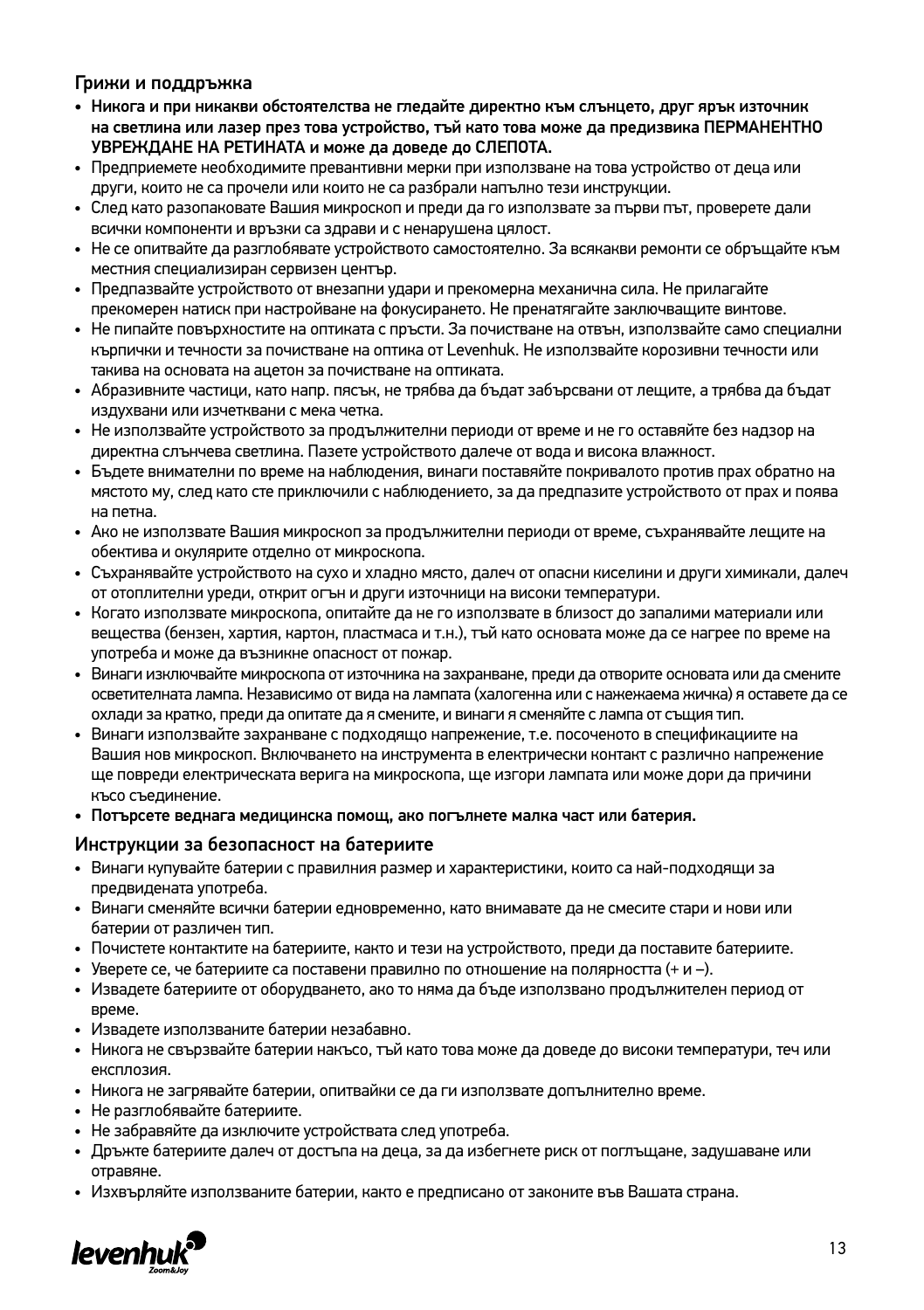#### Международна доживотна гаранция от Levenhuk

Всички телескопи, микроскопи, бинокли и други оптични продукти от Levenhuk, с изключение на аксесоарите, имат доживотна гаранция за дефекти в материалите и изработката. Доживотната гаранция представлява гаранция, валидна за целия живот на продукта на пазара. За всички аксесоари Levenhuk се предоставя гаранция за липса на дефекти на материалите и изработката за период от две години от датата на покупка на дребно. Levenhuk ще ремонтира или замени всеки продукт или част от продукт, за които след проверка от страна на Levenhuk се установи наличие на дефект на материалите или изработката. Задължително условие за задължението на Levenhuk да ремонтира или замени такъв продукт е той да бъде върнат на Levenhuk заедно с документ за покупка, който е задоволителен за Levenhuk.

Тази гаранция не покрива консумативи, като крушки (електрически, LED, халогенни,

енергоспестяващи или други типове лампи), батерии (акумулаторни и неакумулаторни), електрически консумативи и т.н.

За повече информация посетете нашата уебстраница: www.levenhuk.bg/garantsiya Ако възникнат проблеми с гаранцията или ако се нуждаете от помощ за използването на Вашия продукт, свържете се с местния представител на Levenhuk.

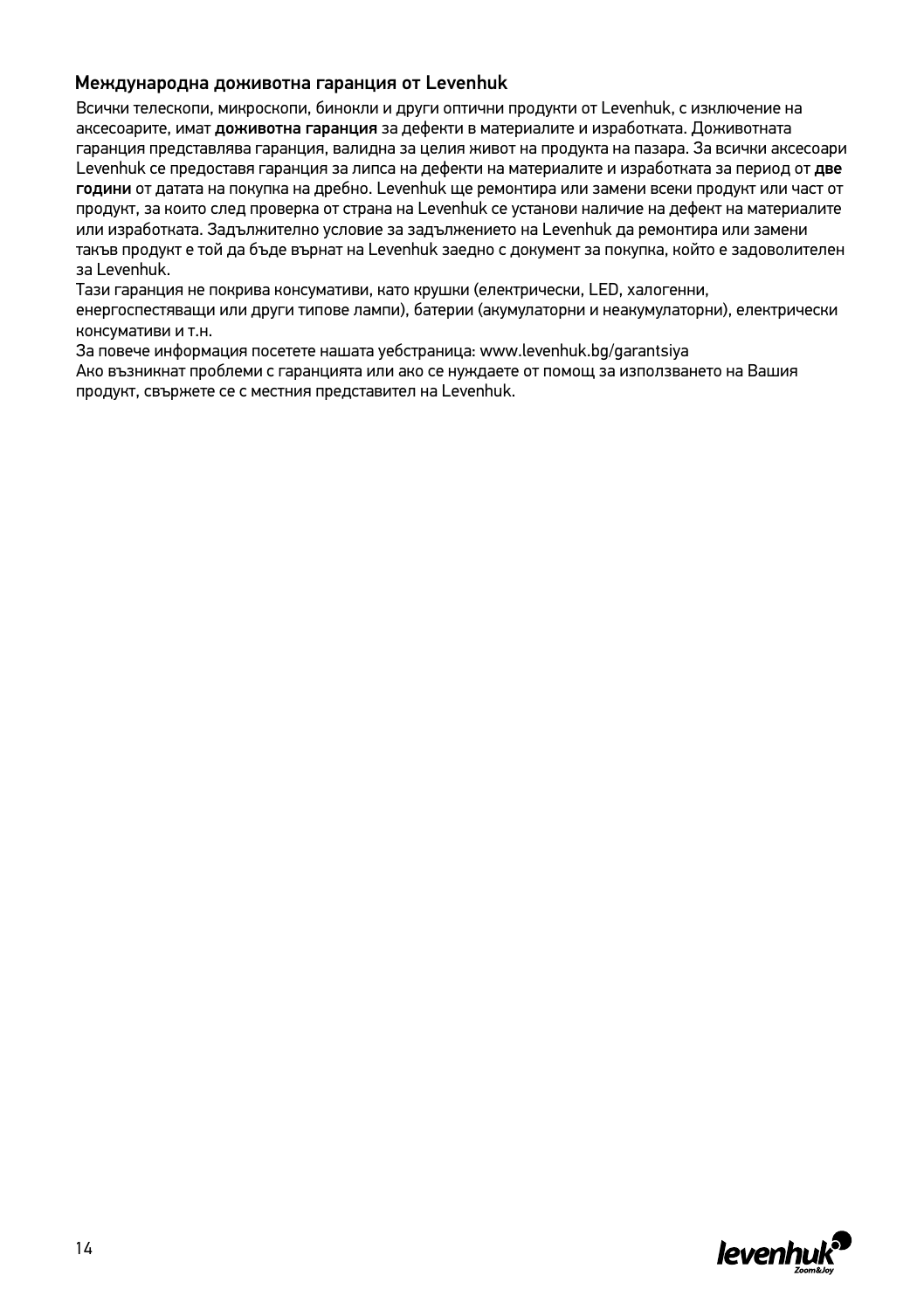### Obecné informace

Při správném používání je mikroskop Levenhuk Rainbow bezpečný z hlediska ochrany zdraví, života i majetku spotřebitele, životního prostředí a splňuje požadavky mezinárodních norem. Mikroskop je určen k pozorování průhledných i neprůhledných objektů v procházejícím a odraženém světle pomocí metody jasného zorného pole, a to pro biologické a výukové účely. Mohou jej používat i děti starší 5 let. Souprava obsahuje experimentální sadu Levenhuk K50, v níž je vše, co potřebujete k tomu, abyste si mohli sami připravovat mikroskopické preparáty. Pomocí podrobného průvodce se naučíte preparáty správně připravovat a provádět úžasné experimenty. Digitální kamera (pro mikroskop Levenhuk Rainbow D50L PLUS) byla navržena výhradně k použití s tímto mikroskopem.

#### Obsah soupravy:

- Mikroskop
- Objektivy: 4x, 10x, 40xs (40x pro 50L)
- Okulár: WF16х (WF10x pro 50L)
- Barlowova čočka 2x
- Pracovní stolek se svorkami
- Kotoučová clona
- Kondenzor
- Vestavěné horní a spodní osvětlení
- Síťový adaptér 220 V, 50 Hz

#### Experimentální sada Levenhuk K50 obsahuje:

- Uživatelská příručka "Zábavný mikroskop. Pozorujeme mikrosvět"
- Kleštičky
- Líheň pro žábronožky
- Mikrotom
- Lahvička s kvasnicemi
- Lahvička s lepidlem pro vytváření vzorků

#### Součásti mikroskopu

- 3 baterie AA
- Plastový kufřík
- Experimentální sada Levenhuk K50
- Digitální kamera 2 Mpx (pro D50L PLUS)
- Software pro zpracování obrazu Levenhuk (pro D50L PLUS)

CZ

- Kabel USB (pro D50L PLUS)
- Návod k použití a záruční list
- Lahvička s mořskou solí
- Lahvička s vajíčky žábronožky
- 5 čistých sklíček
- 5 preparátů připravených k použití
- Pipeta
- Prachový kryt

Stativ. Slouží nejen jako opora mikroskopu, ale zároveň je v něm uložen osvětlovací zdroj, elektronika a řídící mechanismy.

Tubus okuláru. Spojuje okulár se soustavou objektivů. Drží okulár, Barlowovu čočku (pod okulárem) nebo digitální kamera (místo okuláru).

Okulár a objektiv. Skládají se z čoček umožňujících zvětšení obrazu. Celkové zvětšení lze vypočíst vynásobením zvětšení okuláru zvětšením objektivu.

Barlowova čočka. Používá se v kombinaci s okulárem pro dosažení vyššího zvětšení. Barlowovova čočka 2x zdvojnásobuje zvětšení okuláru, takže se stejnými okuláry získáte vyšší rozsah zvětšení. Revolverový nosič objektivů. Otočná hlavice se třemi předinstalovanými objektivy umožňuje snadnou a plynulou výměnu objektivu.

Pracovní stolek. Robustní a spolehlivý pracovní stolek se svorkami preparátů, které lze použít ke změně jejich polohy během pozorování. Světlo vydávané spodním osvětlením prochází otvorem uprostřed stolku.

Kotoučová clona. Nachází se pod pracovním stolkem a má aperturu o nastavitelném průměru tak, aby bylo možno upravit procházející světelné paprsky. Požadovanou aperturu nastavíte pootočením kotouče.

Kondenzor. Soustava čoček nacházející se pod stolkem, která umožňuje zachytit a nasměrovat světelné paprsky.

Zaostřovací šroub. Systém hrubého zaostření umožňuje pohybovat stolkem nahoru a dolů, čímž se nastaví ostrost obrazu studovaného preparátu.

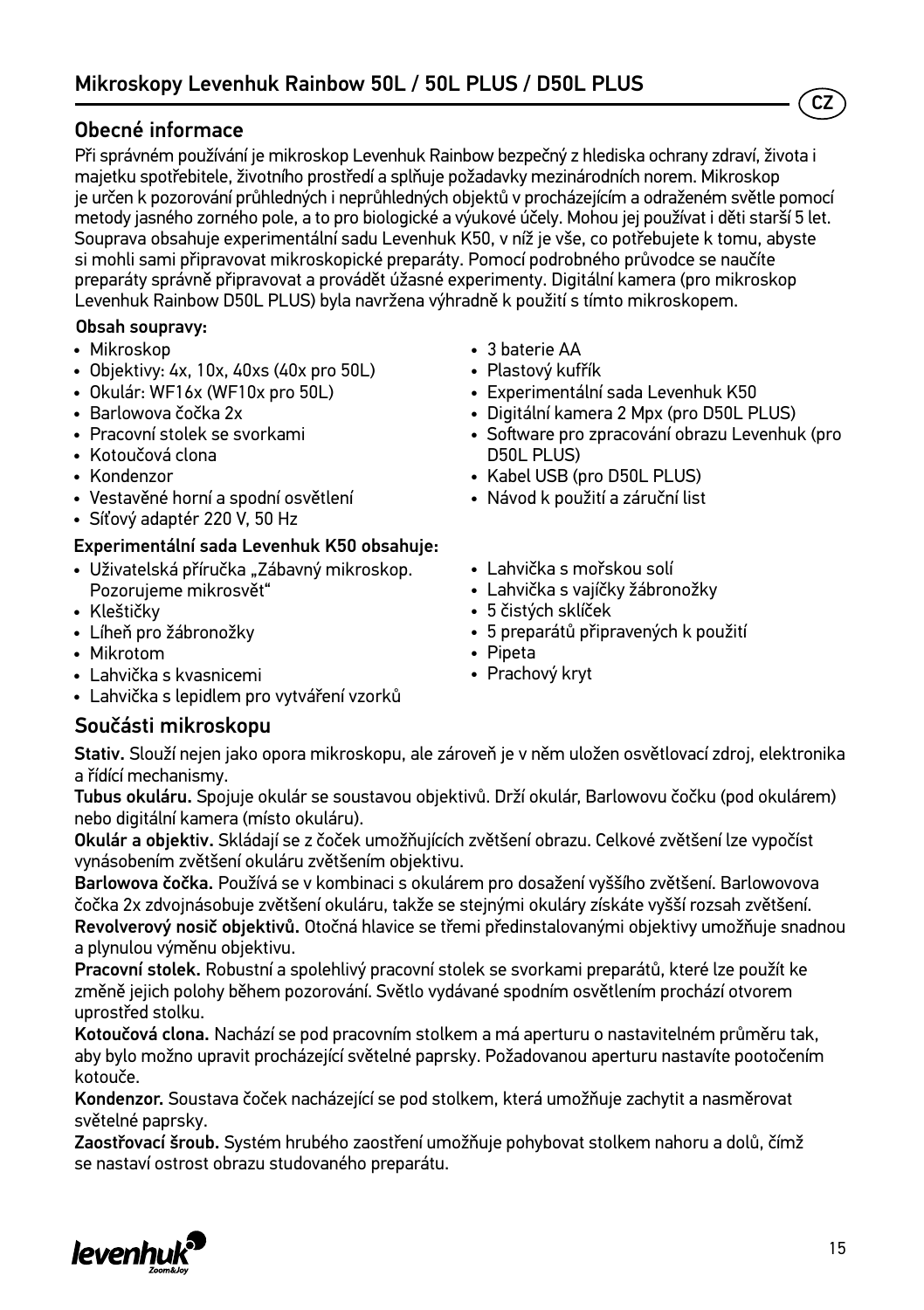Horní a spodní osvětlení. LED osvětlení s regulací jasu. Osvětlovací systém lze napájet tužkovými bateriemi (AA) nebo ze sítě. Horní osvětlení se používá k pozorování neprůhledných preparátů, zatímco spodní osvětlení slouží k pozorování průsvitných objektů.

Ke studiu poloprůhledných objektů použijte kombinaci horního a spodního osvětlení. Zásuvka pro napájecí adaptér. Používá se pro připojení mikroskopu k elektrické síti.

### Používání mikroskopu

#### Rozbalení a zapnutí

- Rozbalte mikroskop i ověřte, že nechybí žádná jeho část.
- Pomocí ostřícího šroubu umístěte pracovní stolek do nejnižší možné polohy.
- Ujistěte se, zda jsou baterie v prostoru pro baterie vloženy ve správné polaritě. V případě potřeby baterie vyměňte. Nebo můžete mikroskop pomocí adaptéru připojit k elektrické síti.
- Vložte okulár do tubusu okuláru.
- Pomalu měňte jas osvětlení od nízké k vysoké intenzitě.

#### Zaostřování

- Umístěte preparát na pracovní stolek a upevněte jej svorkami.
- Otáčením revolverové hlavice nastavte zvětšení objektivu na 4x.
- Posuňte preparát tak, aby se jeho nejsilnější část nacházela přesně pod objektivem.
- Otáčením ostřícího šroubu zvedejte pracovní stolek, až se objektiv přiblíží vzorku. Průběžně přitom kontrolujte vzdálenost mezi objektivem a preparátem, abyste předešli jejich vzájemnému kontaktu. POZOR: Objektiv by se neměl dotýkat preparátu, jinak může dojít k jejich poškození.
- Dívejte se skrz okulár (monokulární hlavice) a otáčením ostřícího šroubu posouvejte pracovní stolek pomalu dolů, až se objeví obraz preparátu.
- Tímto postupem zajistíte, aby se při použití objektivů různých zvětšení čočka nedotkla preparátu. Může však být potřeba menší korekce zaostření.
- Je-li obraz příliš jasný, otáčejte kotoučovou clonou, dokud není jas procházejícího světla uspokojivý. Je-li obraz příliš tmavý, zvyšte intenzitu světla nastavením vyšší apertury.

#### Výběr objektivu

Svá pozorování zahajte s objektivem o nejmenším zvětšení a vyberte si část preparátu určenou k detailnímu zkoumání. Pak nastavte preparát tak, aby byl vybraný segment ve středu zorného pole. Pak zůstane vycentrován i po výměně objektivu za silnější. Vybraný segment je potřeba vycentrovat v zorném poli mikroskopu co nejpřesněji. Jinak se může stát, že po výměně za silnější objektiv se požadovaný segment nebude nacházet ve středu zorného pole. Pak můžete otočením revolverové hlavice vyměnit objektiv za silnější. Je-li to potřeba, doostřete obraz.

### Digitální kamera

Digitální kamera se instaluje místo okuláru na jeho tubus. Umožňuje vám na monitoru vašeho PC pozorovat drobné detaily preparátů ve skutečných barvách a snímky ukládat na pevný disk. Prohlížení a úpravy snímků objektu umožňuje software Levenhuk.

| Megapixelů             | 2,0                                                                             |  |
|------------------------|---------------------------------------------------------------------------------|--|
| Videozáznam            | $\ddot{}$                                                                       |  |
| Umístění               | tubus okuláru (nikoliv okulár)                                                  |  |
| Formáty souborů        | *.bmp, *.jpg, *.jpeg, *.png, *.tif, *.tiff, *.gif, *.psd, *.ico, *.emf, a další |  |
| Expozice               | <b>ERS</b>                                                                      |  |
| Vyvážení bílé          | automatické/manuální                                                            |  |
| Nastavení expozice     | automatické/manuální                                                            |  |
| Software               | Levenhuk                                                                        |  |
| Programovatelné funkce | rozměr obrazu, jas, doba expozice                                               |  |
| Rozhraní               | USB 2.0, 480 Mb/s                                                               |  |

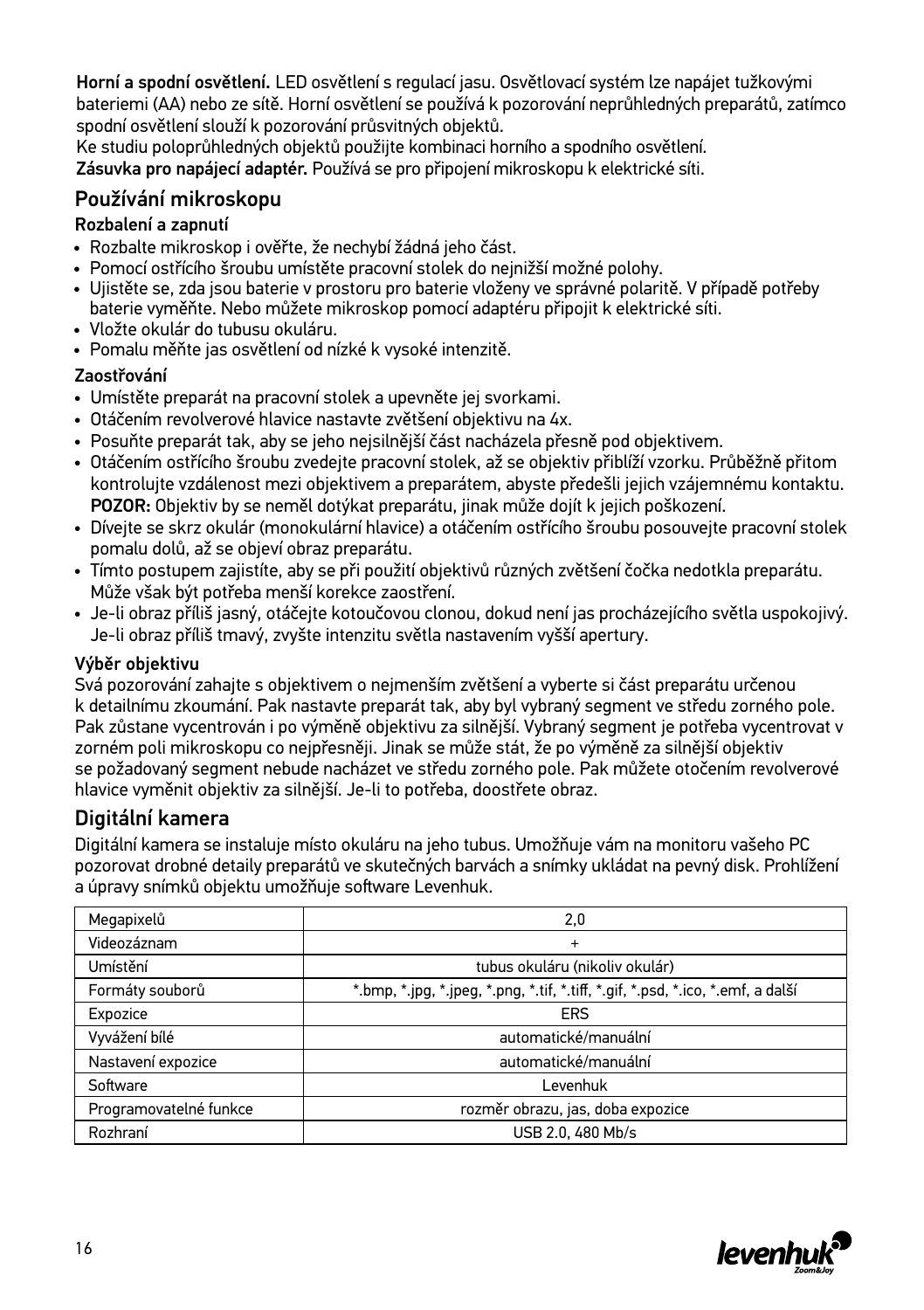| Systémové požadavky | Windows XP (32-bit), Windows Vista/7/8/10 (32-bit a 64-bit), Mac OS X, Linux,<br>minimálně Intel Core 2 2.8 GHz. USB port 2.0 |  |
|---------------------|-------------------------------------------------------------------------------------------------------------------------------|--|
| Napájení kamery     | Kabel USB                                                                                                                     |  |

### **Specifikace**

|                                     | 50L                                           | 50L PLUS                                        | <b>D50L PLUS</b>          |
|-------------------------------------|-----------------------------------------------|-------------------------------------------------|---------------------------|
| Typ                                 | biologický                                    | biologický                                      | digitální                 |
| Zvětšení, x                         | 40-800                                        | 64-1280                                         | 64-1280                   |
| Hlava                               |                                               | monokulární, otáčecí v rozsahu 360°, náklon 45° |                           |
| Materiál optiky                     |                                               | optické sklo                                    |                           |
| Materiál těla                       | plastik                                       | kov                                             | kov                       |
| Průměr tubusu okuláru, mm           |                                               | 23,2                                            |                           |
| Okuláry                             | WF10x                                         | WF16x                                           | WF <sub>16x</sub>         |
| Otočná hlavice                      | 3 objektivy                                   |                                                 |                           |
| Objektivy                           | 4x, 10x, 40x                                  | 4x, 10x, 40xs (pružinový)                       | 4x, 10x, 40xs (pružinový) |
| Barlowova čočka                     | 2x                                            |                                                 |                           |
| Pracovní stolek, mm                 | 90x90, se svorkami                            |                                                 |                           |
| Zdvih stolku, mm                    | 0-11, vertical                                |                                                 |                           |
| Zaostřování                         | hrubý                                         |                                                 |                           |
| Kondenzor                           | NA 0,65, kotoučová clona (6 otvorů)           |                                                 |                           |
| Osvětlení                           | horní a spodní osvětlení LED, s regulací jasu |                                                 |                           |
| Napájení osvětlení                  |                                               | 220 V 50 Hz nebo 3 baterie AA                   |                           |
| Plastový kufřík                     | $\hbox{ }$                                    |                                                 |                           |
| Experimentální sada<br>Levenhuk K50 | $\ddot{}$                                     |                                                 |                           |
| Digitální kamera                    | $\ddot{}$                                     |                                                 |                           |

Společnost Levenhuk si vyhrazuje právo provádět bez předchozího upozornění úpravy jakéhokoliv výrobku, případně zastavit jeho výrobu.

#### Poznámky:

1. Experimentální sada K50 se dodává bez samostatného plastového kufříku.

2. V prostoru pro baterie mohou být baterie vložené výrobcem.

#### Péče a údržba

- Nikdy, za žádných okolností se tímto přístrojem nedívejte přímo do slunce, jiného světelného zdroje nebo laseru, neboť hrozí nebezpečí TRVALÉHO POŠKOZENÍ SÍTNICE a případně i OSLEPNUTÍ.
- Při použití tohoto přístroje dětmi nebo osobami, které tento návod nečetly nebo s jeho obsahem nebyly plně srozuměny, uplatněte nezbytná preventivní opatření.
- Po vybalení mikroskopu a před jeho prvním použitím zkontrolujte neporušenost jednotlivých komponent a spojů.
- Nepokoušejte se přístroj sami rozebírat. S opravami veškerého druhu se obracejte na své místní specializované servisní středisko.
- Přístroj chraňte před prudkými nárazy a nadměrným mechanickým namáháním. Při zaostřování nevyvíjejte nadměrný tlak. Neutahujte šrouby konstrukce příliš silně.
- Nedotýkejte se svými prsty povrchů optických prvků. K vyčištění vnějších částí přístroje používejte výhradně speciální čisticí ubrousky a speciální nástroje k čištění optiky dodávané společností Levenhuk. K čištění optiky nepoužívejte žádné žíraviny ani kapaliny na acetonové bázi.
- Abrazivní částice, například písek, by se neměly z čoček otírat, ale sfouknout nebo smést měkkým kartáčkem.

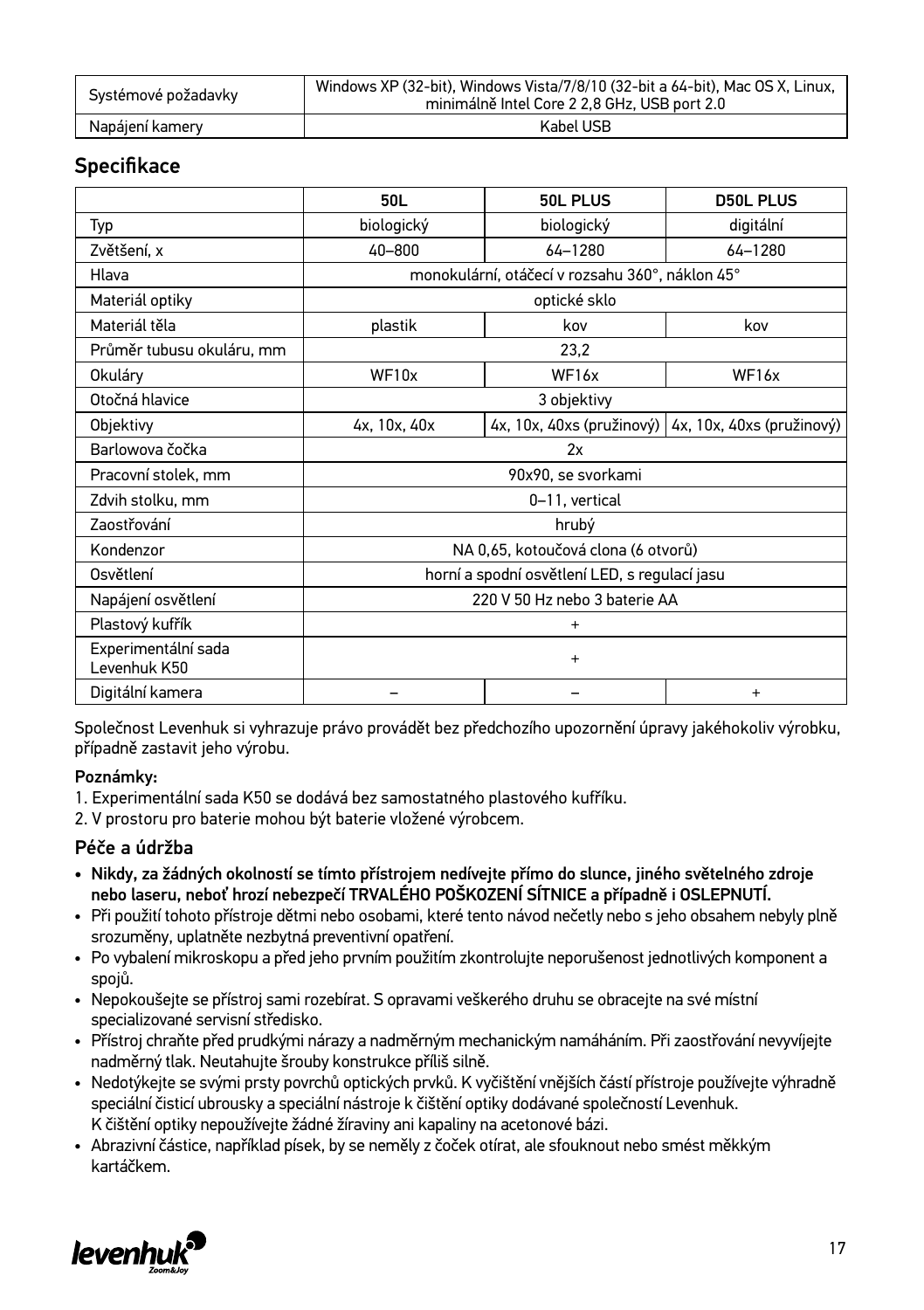- Přístroj příliš dlouho nepoužívejte ani neponechávejte bez dozoru na přímém slunci. Chraňte přístroj před stykem s vodou.
- Při pozorování dbejte na opatrnost; po skončení pozorování vždy nasaďte ochranný kryt, abyste mikroskop ochránili před prachem a jiným znečištěním.
- Pokud svůj mikroskop nebudete delší dobu používat, uložte čočky objektivu a okuláru odděleně od samotného mikroskopu.
- Přístroj ukládejte na suchém, chladném místě, mimo dosah nebezpečných kyselin nebo jiných chemikálií, topných těles, otevřeného ohně a jiných zdrojů vysokých teplot.
- Mikroskop nepoužívejte v blízkosti hořlavých materiálů nebo látek (benzín, papír, lepenka, plast apod.), neboť stativ se může při práci zahřívat a vyvolávat riziko požáru.
- Před otevřením stativu nebo výměnou žárovky osvětlení vždy mikroskop odpojte od zdroje napájení. Bez ohledu na typ žárovky (halogenová nebo obyčejná) ji nechejte před výměnou nějakou dobu vychladnout a vždy ji vyměňujte za žárovku stejného typu.
- Vždy používejte napájení o správném napětí tak, jak je uvedeno v technických údajích vašeho nového mikroskopu. Připojení přístroje do odlišné zásuvky může vést k poškození elektronických obvodů mikroskopu, spálení žárovky nebo dokonce vyvolat zkrat.
- Při náhodném požití malé součásti nebo baterie ihned vyhledejte lékařskou pomoc.

#### Bezpečnostní pokyny týkající se baterií

- Vždy nakupujte baterie správné velikosti a typu, které jsou nejvhodnější pro zamýšlený účel.
- Při výměně vždy nahrazujte celou sadu baterií a dbejte na to, abyste nemíchali staré a nové baterie, případně baterie různých typů.
- Před instalací baterií vyčistěte kontakty na baterii i na přístroji.
- Ujistěte se, zda jsou baterie instalovány ve správné polaritě (+ resp. –).
- V případě, že zařízení nebudete delší dobu používat, vyjměte z něj baterie.
- Použité baterie včas vyměňujte.
- Baterie se nikdy nepokoušejte dobíjet, mohlo by dojít k úniku obsahu baterie, požáru nebo k explozi.
- Baterie nikdy nezkratujte, mohlo by to vést ke zvýšení teploty, úniku obsahu baterie nebo k explozi.
- Baterie se nikdy nepokoušejte oživit zahříváním.
- Po použití nezapomeňte přístroj vypnout.
- Baterie uchovávejte mimo dosah dětí, abyste předešli riziku spolknutí, vdechnutí nebo otravy.
- S použitými bateriemi nakládejte v souladu s vašimi vnitrostátními předpisy.

#### Mezinárodní doživotní záruka Levenhuk

Na veškeré teleskopy, mikroskopy, triedry a další optické výrobky značky Levenhuk, s výjimkou příslušenství, se poskytuje doživotní záruka pokrývající vady materiálu a provedení. Doživotní záruka je záruka platná po celou dobu životnosti produktu na trhu. Na veškeré příslušenství značky Levenhuk se poskytuje záruka toho, že je dodáváno bez jakýchkoli vad materiálu a provedení, a to po dobu dvou let od data zakoupení v maloobchodní prodejně. Společnost Levenhuk provede opravu či výměnu výrobku nebo jeho části, u nichž se po provedení kontroly společností Levenhuk prokáže výskyt vad materiálu nebo provedení. Nezbytnou podmínkou toho, aby společnost Levenhuk splnila svůj závazek provést opravu nebo výměnu takového výrobku, je předání výrobku společně s dokladem o nákupu vystaveným ve formě uspokojivé pro Levenhuk.

Tato záruka se nevztahuje na spotřební materiál, jako jsou žárovky (klasické, LED, halogenové, úsporné a jiné typy žárovek), baterie (akumulátory i jednorázové baterie), elektromontážní spotřební materiál apod. Další informace – navštivte naše webové stránky: www.levenhuk.cz/zaruka

V případě problémů s uplatněním záruky, nebo pokud budete potřebovat pomoc při používání svého výrobku, obraťte se na místní pobočku společnosti Levenhuk.

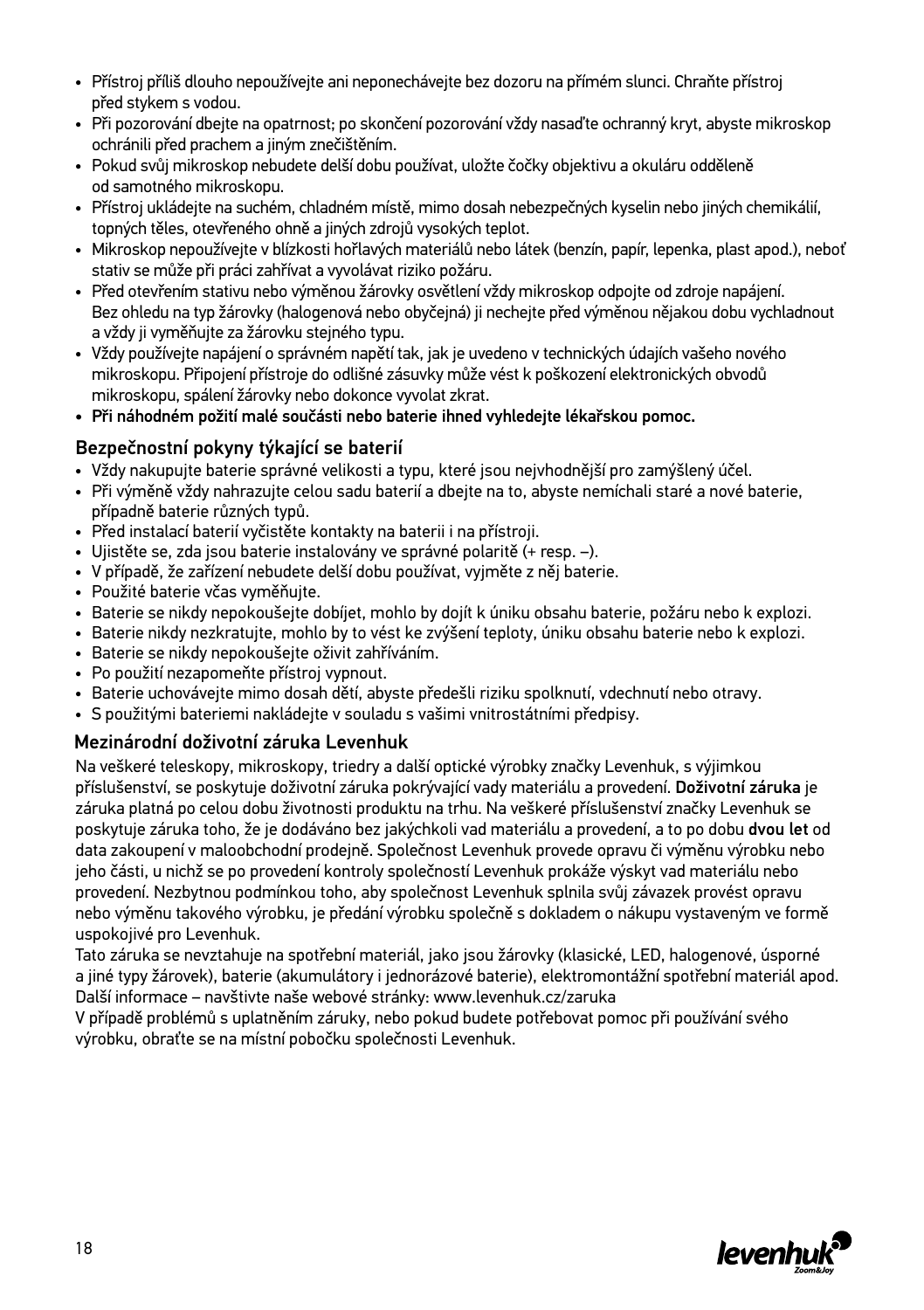### Einsatzbereich

Das Levenhuk Rainbow-Mikroskop ist bei sachgemäßer Verwendung ungefährlich für Gesundheit, Leben und Eigentum des Kunden und die Umwelt und entspricht den Anforderungen internationaler Normen. Das Mikroskop dient der Betrachtung durchsichtiger und undurchsichtiger Objekte in Durchlicht und Auflicht mit der Hellfeldmethode und ist für den Einsatz in der Biologie und in schulischen Vorführungen konzipiert. Es kann von Kindern ab 5 Jahren benutzt werden. Das Paket enthält ein Levenhuk K50 Experimentier-Set mit allem, was zum Präparieren eigener Objektträger zum Mikroskopieren benötigt wird. Das ausführliche Anleitungsheft lehrt, wie Proben richtig präpariert werden und sich tolle Experimente durchführen lassen. Die Digitalkamera (für Levenhuk Rainbow D50L PLUS) ist speziell zur Verwendung mit diesem Mikroskop ausgelegt.

#### Lieferumfang:

- Mikroskop
- Objektive: 4х, 10х, 40хs (40x für 50L)
- Okular: WF16х (WF10x für 50L)
- Barlowlinse 2x
- Objekttisch mit Präparatklemmen
- Blendenrad
- Kondensor
- Integrierte obere und untere LED-Beleuchtungsystem
- Stromnetzadapter 220 V, 50 Hz

#### Das Levenhuk K50 Experimentier-Set enthält:

- Handbuch "Mein Mikroskop. Eine Entdeckungsreise"
- Forzeps
- Brutapparat für Salinenkrebse
- Mikrotom
- Kolben mit Hefe
- Kolben mit Harz zur Präparatherstellung
- Kolben mit Meersalz
- 3 AA-Batterien
- Kunststoffkoffer
- Levenhuk K50 Experimentier-Set
- Digitalkamera 2 Mpx (für D50L PLUS)
- Levenhuk Bildverarbeitungssoftware (für D50L PLUS)
- USB-Kabel (für D50L PLUS)
- Bedienungsanleitung und Garantie
- Kolben mit Salinenkrebsen
- 5 leere Objektträger
- 5 Präparate (Bein einer Stubenfliege, Zwiebelknolle, Baumwollstiel, Baumstamm-Dünnschnitt, Kiefer-Dünnschnitt)
- Pipette
- Staubschutzabdeckung

### Mikroskopteile

Sockel. Trägt das Gewicht des Mikroskops und beherbergt die Beleuchtungsquelle, die Elektronik und die Steuermechanismen.

Okulartubus. Verbindet das Okular mit dem Objektivlinsensystem. Hält das Okular, die Barlowlinse (unter dem Okular) oder eine Digitalkamera (anstelle eines Okulars).

Okular und Objektiv. Bestehen aus Linsen, die das Bild vergrößern. Die gesamte Vergrößerung ist das Produkt aus den Vergrößerungen von Okular- und Objektivlinse.

Barlowlinse. Wird zusammen mit dem Okular benutzt, um die Vergrößerung zu erhöhen. Eine 2x-Barlowlinse verdoppelt die Vergrößerung, so dass mit demselben Okular ein weiterer Vergrößerungsbereich abgedeckt werden kann.

Objektivrevolver. Der Revolver mit drei vorinstallierten Objektivlinsen erlaubt ein einfaches und reibungsloses Wechseln der Objektive.

Objekttisch. Mit dem robusten und zuverlässigen Objekttisch mit zwei Präparatklemmen können die Objektträger während der Beobachtung bewegt werden. Das Licht der unteren Beleuchtungsquelle tritt durch die Öffnung in der Mitte des Objekttischs.

Blendenrad. Befindet sich unter dem Objekttisch und hat Öffnungen mit unterschiedlichen Durchmessern zur Regelung des durchtretenden Lichtstrahls. Durch Drehen am Rad kann die gewünschte Blendenöffnung ausgewählt werden.

Kondensor. Ein Linsensystem unter dem Objekttisch, das die Lichtstrahlen bündelt und lenkt.



**DE**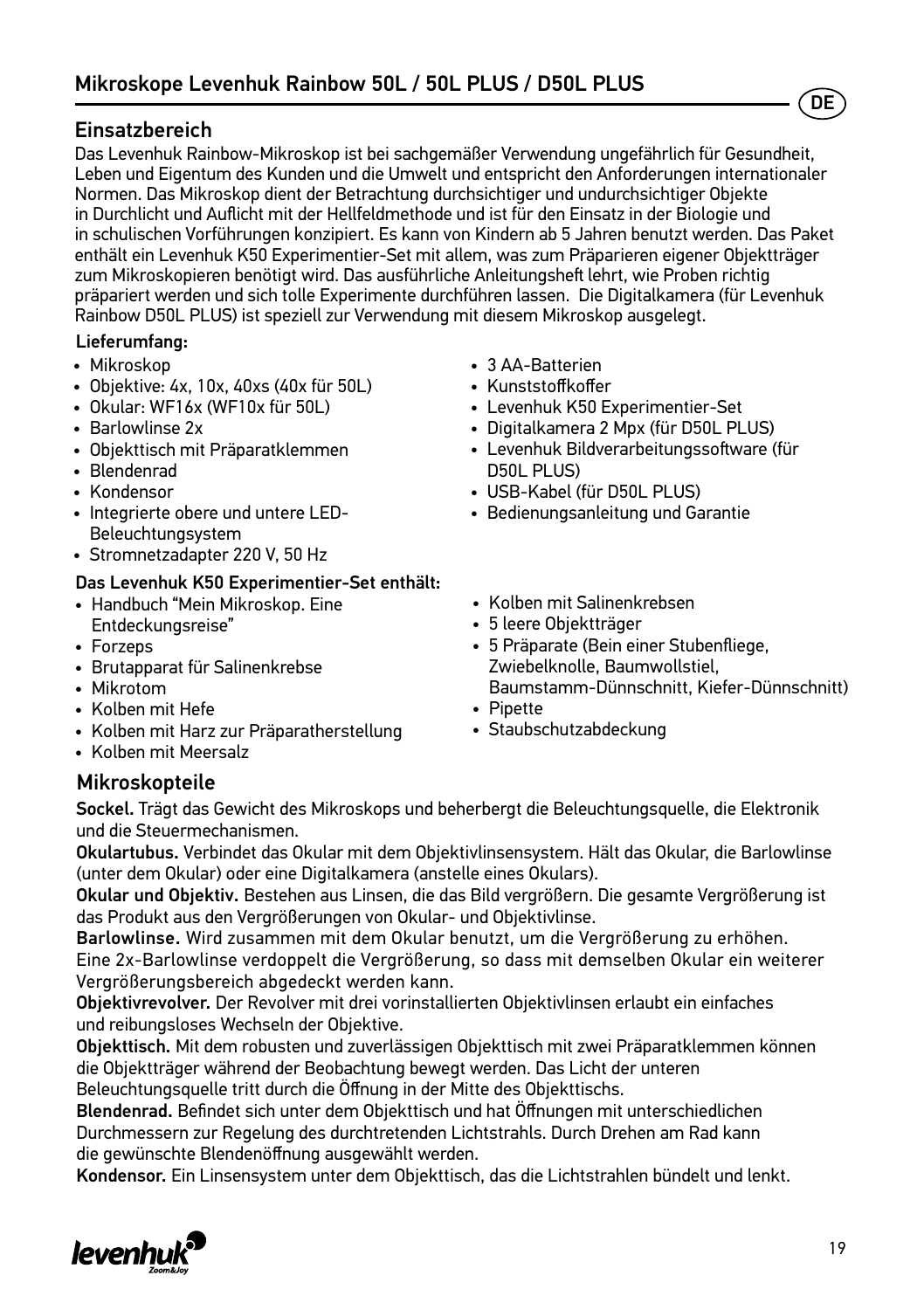Fokussierrad. Mit dem Grobfokussiersystem kann der Objekttisch auf und ab bewegt und so die Schärfe des Bilds der Probe angepasst werden.

Obere und untere Beleuchtungsquelle. LED-Beleuchtung mit anpassbarer Helligkeit. Das Beleuchtungssystem kann mit AA-Batterien oder mit Netzstrom betrieben werden.

Die obere Beleuchtungsquelle wird zur Betrachtung undurchsichtiger Objekte im Auflicht und die untere zur Betrachtung durchsichtiger Objekte im Durchlicht benutzt. Halbtransparente Objekte lassen sich am besten mit beiden Beleuchtungsquellen studieren.

Netzteilbuchse. Zum Anschluss des Mikroskops an Netzstrom.

### Arbeiten mit dem Mikroskop

#### Vorbereitung

- Packen Sie das Mikroskop aus und überprüfen Sie, ob der Inhalt der Verpackung komplett ist.
- Bringen Sie den Objekttisch in die unterste Position, indem Sie das Einstellrad drehen.
- Überprüfen Sie, ob die Batterien im Batteriefach richtig eingelegt sind. Ggf. neue Batterien einsetzen oder das Mikroskop mit dem Netzteil an Netzstrom anschließen.
- Setzen Sie das Okular in den Okulartubus.
- Passen Sie langsam die Helligkeit der Beleuchtung an von dunkel nach hell.

#### Fokussierung auf das Objekt

- Legen Sie das Präparat auf den Objekttisch und befestigen Sie es mit Präparatklemmen.
- Drehen Sie den Revolverkopf und wählen Sie das 4x-Objektiv aus.
- Bewegen Sie von Hand den Objektabschnitt mit der größter Dichte unter das Objektiv.
- Beobachten Sie von der Seite den Abstand zwischen Objektiv und Objekt und haben Sie den Objekttisch durch Drehen am Einstellrad an, bis das Präparat fast das Objektiv berührt. VORSICHT: Das Objekt darf die Probe nicht berühren, um Beschädigungen an Objekt und/oder Probe zu vermeiden.
- Schauen Sie ins Okular, das im Monokulartubus eingestellt ist, und senken Sie den Objekttisch durch langsames Drehen am Fokussierhebel ab, bis Sie das Objektbild sehen können.
- Nachdem Sie das Mikroskop auf diese Weise eingestellt haben, kann die Frontlinse das Objekt nicht streifen, wenn Sie Objektive mit anderen Vergrößerungen wählen. Ggf. wird jedoch eine geringfügige Nachfokussierung erforderlich.
- Ist das Bild zu hell, drehen Sie am Blendenrad, bis der durchtretende Lichtstrahl auf eine angenehme Helligkeitsstufe reduziert ist. Ist das Bild zu dunkel, wählen Sie eine größere Blendenöffnung um den Lichtstrahl zu verbreitern.

#### Auswahl der Objektive

Beginnen Sie die Observation mit dem Objektiv mit der niedrigsten Vergrößerung und wählen Sie einen Bereich der Probe zum genaueren Studium aus. Zentrieren Sie dann durch Bewegen des Objektträgers den ausgewählten Bereich in der Mitte des Sichtfelds, damit er auch beim Durchwechseln zu stärkeren Objekten zentriert bleibt. Zentrieren Sie das gewählte Segment so präzise wie möglich im Sichtfeld des Mikroskops. Andernfalls könnte der gewählte Bereich bei einem stärkeren Objektiv nicht mehr im Sichtfeld liegen. Danach können Sie durch Drehen am Objektivrevolver zu einem stärkeren Objektiv wechseln. Stellen Sie das Bild ggf. wieder scharf

### **Digitalkamera**

Die Digitalkamera wird anstelle des Okulars im Okulartubus installiert. Sie erlaubt die detaillierte Betrachtung von Proben in Echtfarbe auf einem PC-Monitor. Die erhaltenen Bilder können auf der Festplatte abgelegt werden. Mit der Levenhuk Software lassen sich die Objektbilder anzeigen und nachbearbeiten.

| Megapixel       | 2,0                                                                                              |  |  |
|-----------------|--------------------------------------------------------------------------------------------------|--|--|
| Videoaufnahme   | ÷                                                                                                |  |  |
| Befestigungsort | Okularrohr (ersetzt das Okular)                                                                  |  |  |
| Bildformat      | $*$ bmp, $*$ ipg, $*$ ipeg, $*$ png, $*$ tif, $*$ tiff, $*$ gif, $*$ psd, $*$ ico, $*$ emf, etc. |  |  |
| Aufnahmemodus   | ERS                                                                                              |  |  |
| Weißabgleich    | automatisch/manuell                                                                              |  |  |

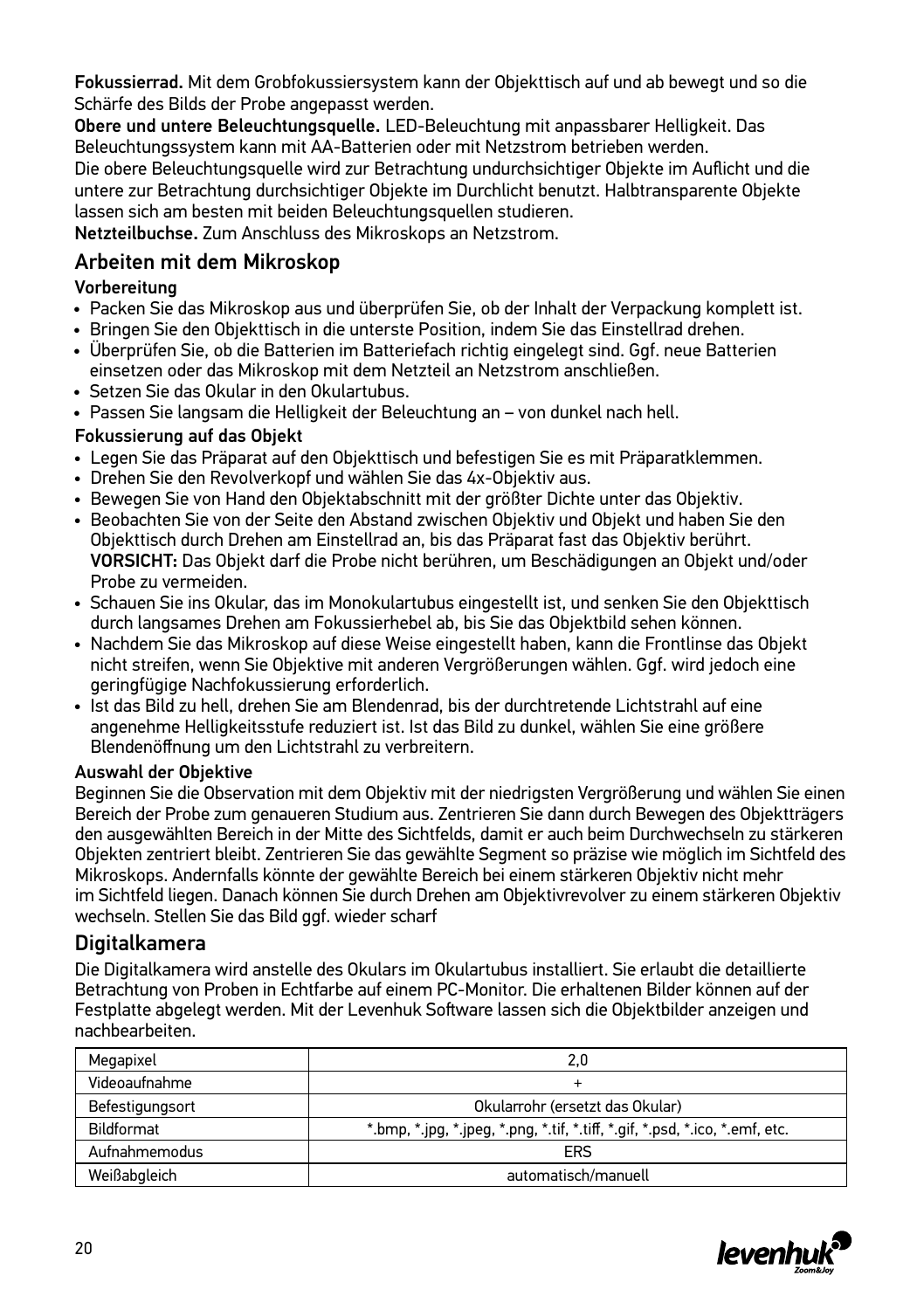| Belichtungssteuerung | automatisch/manuell                                                                                          |  |  |
|----------------------|--------------------------------------------------------------------------------------------------------------|--|--|
| Software             | I evenhuk                                                                                                    |  |  |
| Bildsteuerung        | Bildgröße, Helligkeit, Belichtungssteuerung                                                                  |  |  |
| Schittstelle         | USB 2.0, 480 Mb/s                                                                                            |  |  |
| Systemanforderungen  | Windows XP (32 bit), Windows Vista/7/8/10 (32 und 64 bit), Mac OS X, Linux, 2,8<br>GHz Intel Core 2, USB 2.0 |  |  |
| Stromauelle          | USB-2.0-Kabel                                                                                                |  |  |

### Technische Daten

|                                          | 50L                                                            | <b>50L PLUS</b>                       | <b>D50L PLUS</b>      |
|------------------------------------------|----------------------------------------------------------------|---------------------------------------|-----------------------|
| Typ                                      | biologisch                                                     | biologisch                            | digital               |
| Vergrößerung, x                          | 40-800                                                         | 64-1280                               | 64-1280               |
| Kopf                                     |                                                                | monokulare, 360° drehbar, 45° geneigt |                       |
| Optisches Material                       |                                                                | Optikglas                             |                       |
| Gehäusematerial                          | Kunststoff                                                     | Metall                                | Metall                |
| Okularrohrdurchmesser, mm                |                                                                | 23,2                                  |                       |
| Okular                                   | WF10x                                                          | WF16x                                 | WF16x                 |
| Objektivrevolver                         |                                                                | 3 objektive                           |                       |
| Objektive                                | 4x, 10x, 40x                                                   | 4x, 10x, 40xs (Feder)                 | 4x, 10x, 40xs (Feder) |
| <b>Barlowlinse</b>                       | 2x                                                             |                                       |                       |
| Objekttisch, mm                          | 90x90, mit Präparatklemmen                                     |                                       |                       |
| Bewegungsbereich des<br>Objekttischs, mm | 0-11, vertikal                                                 |                                       |                       |
| Focussierung                             | grob                                                           |                                       |                       |
| Kondensor                                | NA 0,65, Blendenrad (6 Öffnungen)                              |                                       |                       |
| Beleuchtungsystem                        | obere und untere Beleuchtungsquelle mit anpassbarer Helligkeit |                                       |                       |
| Stromquelle                              | 220 V 50 Hz, oder 3 AA-Batterien                               |                                       |                       |
| Kunststoffkoffer                         | $\ddot{}$                                                      |                                       |                       |
| Levenhuk K50<br>Experimentier-Set        | $\ddot{}$                                                      |                                       |                       |
| Digitalkamera                            |                                                                |                                       | $\ddot{}$             |

Levenhuk behält sich das Recht vor, Produkte ohne vorherige Ankündigung zu modifizieren oder einzustellen. Anmerkungen:

- 1. Das Levenhuk K50 Experimentier-Set wird ohne individuelle Plastikbox geliefert.
- 2. Ggf. sind herstellerseitig bereits Batterien ins Batteriefach eingelegt.

#### Pflege und Wartung

- Richten Sie das Instrument unter keinen Umständen direkt auf die Sonne, andere helle Lichtquellen oder Laserquellen. Es besteht die Gefahr DAUERHAFTER NETZZHAUTSCHÄDEN und ERBLINDUNGSGEFAHR.
- Treffen Sie geeignete Vorsichtsmaßnahmen, wenn Kinder oder Menschen das Instrument benutzen, die diese Anleitung nicht gelesen bzw. verstanden haben.
- Prüfen Sie nach dem Auspacken Ihres Mikroskops und vor der ersten Verwendung die einzelnen Komponenten und Verbindungen auf ihre Beständigkeit.
- Versuchen Sie nicht, das Instrument eigenmächtig auseinanderzunehmen. Wenden Sie sich für Reparaturen an ein spezialisiertes Servicecenter vor Ort.
- Schützen Sie das Instrument vor plötzlichen Stößen und anderen mechanischen Belastungen. Üben Sie beim Fokussieren keinen übermäßigen Druck aus. Wenden Sie keine übermäßige Kraft auf die Feststellschrauben und Fixierungsschrauben an.
- Berühren Sie die optischen Oberflächen nicht mit den Fingern. Verwenden Sie zur äußerlichen Reinigung des Instruments ausschließlich die speziellen Reinigungstücher und das spezielle Optik-Reinigungszubehör von Levenhuk. Reinigen Sie die Optik nicht mit korrodierenden Flüssigkeiten oder Flüssigkeiten auf Acetonbasis.

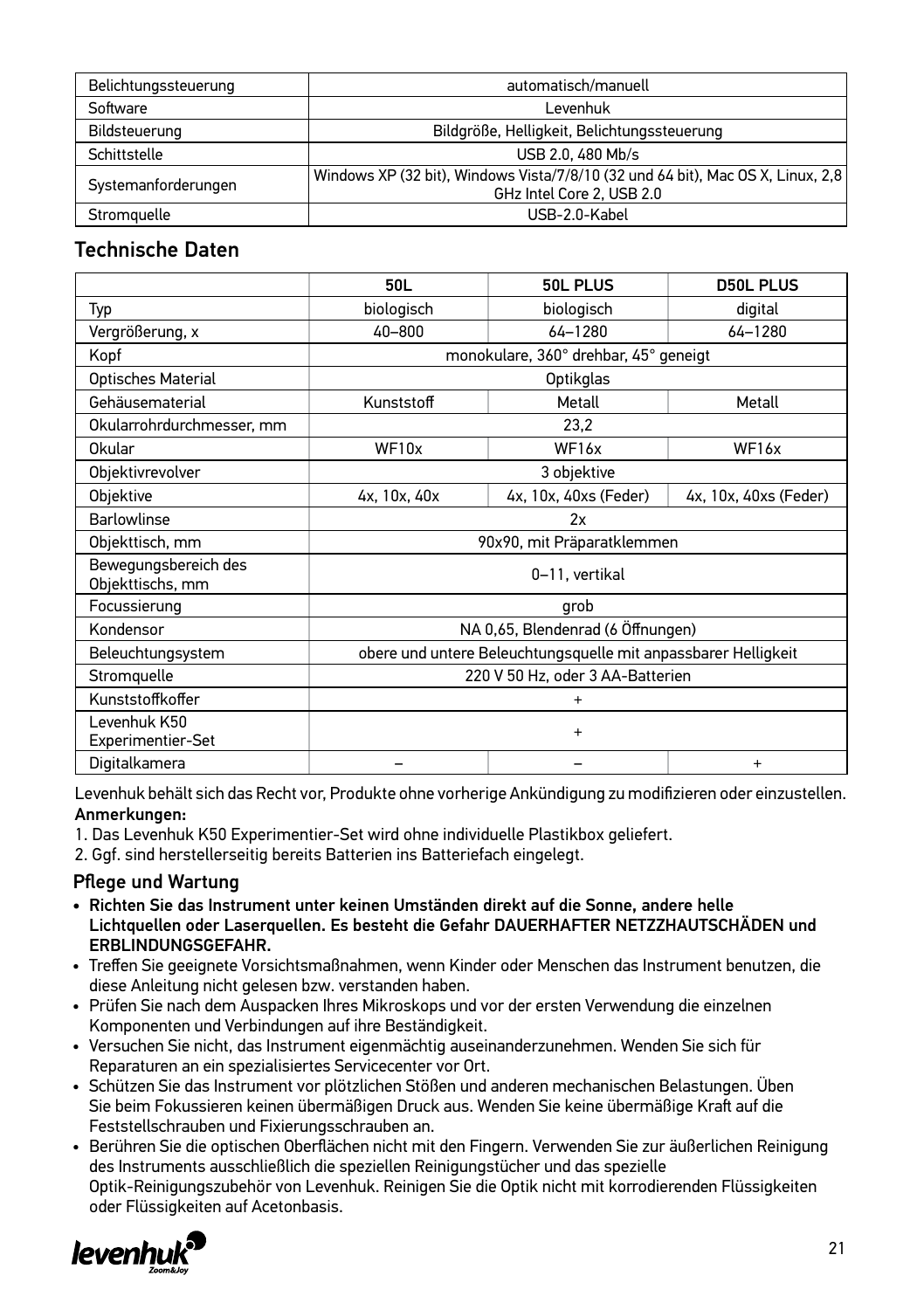- Schleifkörper wie Sandkörner dürfen nicht abgewischt werden. Sie können sie wegblasen oder einen weichen Pinsel verwenden.
- Das Instrument ist nicht für Dauerbetrieb ausgelegt. Lassen Sie das Instrument nicht in direktem Sonnenlicht zurück. Halten Sie das Instrument von Wasser und hoher Feuchtigkeit fern.
- Lassen Sie Sorgfalt bei der Beobachtung walten und setzen Sie nach Abschluss der Beobachtung die Staubabdeckung wieder auf, um das Gerät vor Staub und Verschmutzungen zu schützen.
- Bewahren Sie bei längeren Phasen der Nichtbenutzung die Objektivlinsen und Okulare getrennt vom Mikroskop auf.
- Lagern Sie das Instrument an einem trockenen, kühlen Ort, der frei von Staub, gefährlichen Säuren und anderen Chemikalien ist, und in ausreichendem Abstand zu Heizgeräten, offenem Feuer und anderen Hochtemperaturquellen.
- Setzen Sie das Mikroskop nach Möglichkeit nicht in der Nähe brennbarer Materialien oder Substanzen (Benzen, Papier, Karton, Plastik usw.) ein, da sich der Sockel bei der Verwendung erhitzen kann und dies bei Anwesenheit brennbarer Stoffe ein Brandrisiko darstellt.
- Trennen Sie das Mikroskop immer vom Strom, bevor Sie den Sockel öffnen oder die Beleuchtungslampe austauschen. Lassen Sie sowohl Glühlampen als auch Halogenlampen vor dem Auswechseln zunächst abkühlen, und ersetzen Sie sie stets durch Lampen desselben Typs.
- Verwenden Sie stets eine Stromquelle mit der Spannung, die in den technischen Angaben zu Ihrem Mikroskop spezifiziert ist. Wird das Instrument an eine Steckdose mit abweichender Spannung angeschlossen, ist mit Beschädigung der elektrischen Schaltkreise des Mikroskops, Durchbrennen der Lampe oder sogar Kurzschlüssen zu rechnen.
- Bei Verschlucken eines Kleinteils oder einer Batterie umgehend ärztliche Hilfe suchen!

#### Sicherheitshinweise zum Umgang mit Batterien

- Immer die richtige, für den beabsichtigten Einsatz am besten geeignete Batteriegröße und -art erwerben.
- Stets alle Batterien gleichzeitig ersetzen. Alte und neue Batterien oder Batterien verschiedenen Typs nicht mischen.
- Batteriekontakte und Kontakte am Instrument vor Installation der Batterien reinigen.
- Beim Einlegen der Batterien auf korrekte Polung (+ und –) achten.
- Batterien entnehmen, wenn das Instrument für einen längeren Zeitraum nicht benutzt werden soll.
- Verbrauchte Batterien umgehend entnehmen.
- Primärbatterien nicht wieder aufladen! Beim Aufladen von Primärbatterien können diese auslaufen; außerdem besteht Feuer- und Explosionsgefahr.
- Batterien nicht kurzschließen, um Hitzeentwicklung, Auslaufen oder Explosionen zu vermeiden.
- Batterien dürfen nicht zum Wiederbeleben erwärmt werden.
- Instrumente nach Verwendung ausschalten.
- Batterien für Kinder unzugänglich aufbewahren, um Verschlucken, Ersticken und Vergiftungen zu vermeiden.
- Entsorgen Sie leere Batterien gemäß den einschlägigen Vorschriften.

#### Lebenslange internationale Garantie

Levenhuk garantiert für alle Teleskope, Mikroskope, Ferngläser und anderen optischen Erzeugnisse mit Ausnahme von Zubehör lebenslänglich die Freiheit von Material- und Herstellungsfehlern.

Die lebenslange Garantie ist eine Garantie, die für die gesamte Lebensdauer des Produkts am Markt gilt. Für Levenhuk-Zubehör gewährleistet Levenhuk die Freiheit von Material- und Herstellungsfehlern innerhalb von zwei Jahren ab Kaufdatum. Produkte oder Teile davon, bei denen im Rahmen einer Prüfung durch Levenhuk ein Material- oder Herstellungsfehler festgestellt wird, werden von Levenhuk repariert oder ausgetauscht. Voraussetzung für die Verpflichtung von Levenhuk zu Reparatur oder Austausch eines Produkts ist, dass dieses zusammen mit einem für Levenhuk ausreichenden Kaufbeleg an Levenhuk zurückgesendet wird.

Diese Garantie erstreckt sich nicht auf Verbrauchsmaterialien wie Leuchtmittel (Glühbirnen, LEDs, Halogen- und Energiesparlampen u. a.), Batterien (wiederaufladbare Akkus und nicht wiederaufladbare Batterien), elektrisches Verbrauchsmaterial usw.

Weitere Einzelheiten entnehmen Sie bitte unserer Website: www.levenhuk.de/garantie Bei Problemen mit der Garantie, oder wenn Sie Unterstützung bei der Verwendung Ihres Produkts benötigen, wenden Sie sich an die lokale Levenhuk-Niederlassung.

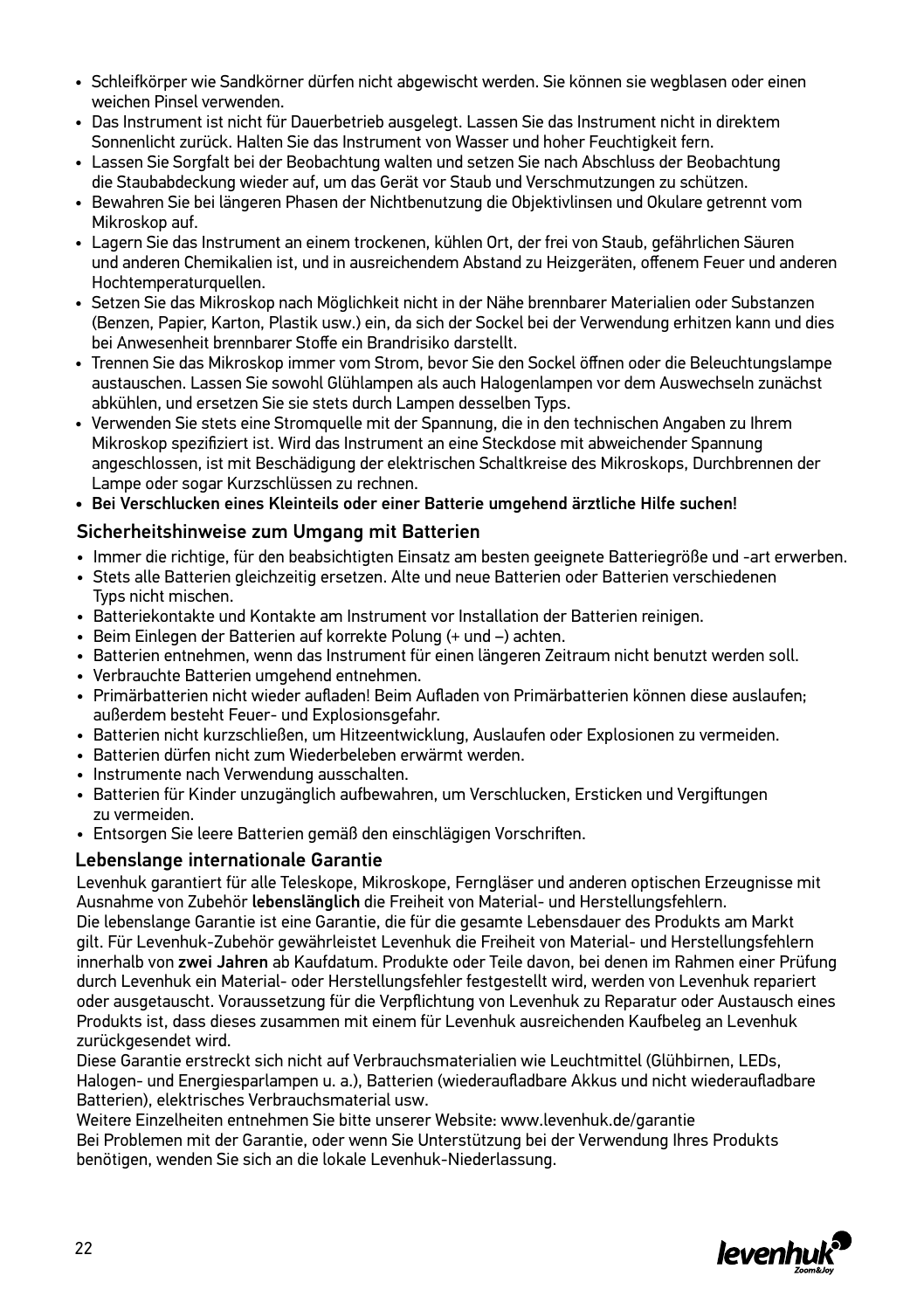#### Información general

El microscopio Levenhuk Rainbow es seguro para la salud, la vida y las posesiones del consumidos y su entorno siempre y cuando se utilice correctamente, y cumple los requisitos de los estándares internacionales. El microscopio se ha diseñado para observar objetos transparentes y opacos con luz transmitida y reflejada usando el método de campo claro para usos biológicos y presentaciones académicas. Lo pueden usar niños mayores de 5 años. En la caja se incluye un kit de experimentos Levenhuk K50 que tiene todo lo necesario para preparar tus propias muestras para el microscopio. La guía detallada te enseñará cómo preparar especímenes correctamente y realizar experimentos asombrosos. La cámara digital Levenhuk (para Levenhuk Rainbow D50L PLUS) se diseñó exclusivamente para su uso con este microscopio.

#### El kit incluye:

- Microscopio
- Objetivos: 4х, 10х y 40хs (40x para 50L)
- Ocular: WF16х (WF10x para 50L)
- Lente de Barlow 2x
- Platina con pinzas para portaobjetos
- Diafragma de disco
- Condensador
- Iluminación LED superior e inferior incorporada
- Adaptador C/A 220 V, 50 Hz

#### El kit de experimentos Levenhuk K50 incluye:

- Manual del usuario "El microscopio atractivo. Inspeccionando el microcosmos"
- Fórceps
- Incubadora para huevos de artemia
- Micrótomo
- Recipiente con levadura
- Recipiente con cola
- Recipiente con sal marina
- 3 pilas AA
- Caja de plástico
- Kit de experimentos Levenhuk K50
- Cámara digital 2 Mpx (para D50L PLUS)
- Software de procesado de imágenes Levenhuk (para D50L PLUS)

ES

- Cable USB (para D50L PLUS)
- Guía del usuario e garantía
- Recipiente con artemia
- Portaobjetos de cristal vacíos (5 uds.)
- 5 muestras: pata de mosca, cebolla, tallo de algodón, muestra de tronco de árbol, pino
- Pipeta
- Guardapolvo

#### Partes del microscopio

Base. Sostiene el peso del microscopio y alberga la fuente de luz, el sistema electrónico y el mecanismo de control.

Tubo ocular. Combina el ocular con el sistema de objetivos. Contiene el ocular, la lente de Barlow (bajo el ocular) o una cámara digital (en lugar del ocular).

Ocular y objetivo. Consiste en lentes que permiten ampliar la imagen. La ampliación total se calcula multiplicando la ampliación del ocular por la del objetivo.

Lente de Barlow. Se usa con el ocular para aumentar la ampliación. Una lente de Barlow de 2x aumenta la potencia de ampliación dos veces, con lo que se logra un mayor rango de ampliación usando los mismos oculares.

Revólver giratorio. Este revólver triple con tres objetivos pre instalados te permite cambiar entre objetivos con suavidad y fácilmente.

Platina. Firme y estable. Cuenta con dos soportes para muestras y puede usarse para mover las preparaciones mientras se observan. La iluminación inferior pasa por la apertura central de la platina. Diafragma de disco. Se encuentra bajo la platina y tiene aberturas de varios diámetros para ajustar los rayos de luz que pasan. Gira el disco para seleccionar la abertura deseada.

Condensador. Un sistema de lentes situado bajo la platina permite captar la luz y dirigir los rayos. Mando de enfoque. Un sistema de enfoque grueso permite subir y bajar la platina para ajustar la nitidez de la imagen.

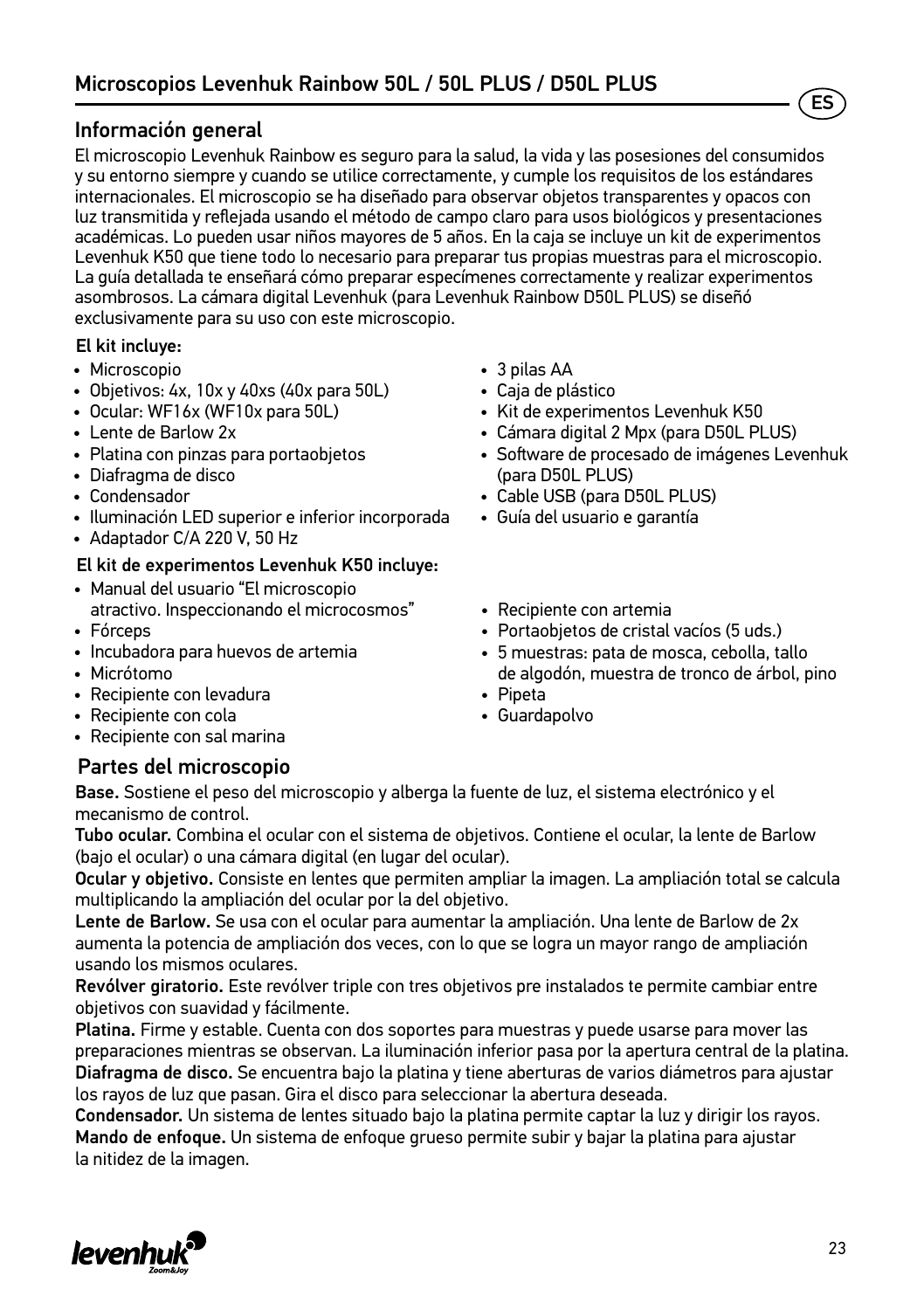Iluminación superior e inferior. Iluminación LED con brillo ajustable. El sistema de iluminación se puede alimentar con pilas AA o C/A. La iluminación superior se usa para observar objetos opacos mientras que la inferior permite observar objetos transparentes. Pueden usarse ambas para objetos semi-transparentes.

Conexión del adaptador de C/A. Se usa para conectar el microscopio a la corriente.

#### Uso del microscopio

#### Desembalado y puesta en funcionamiento

- Desembale el microscopio y compruebe que están todas las piezas.
- Mueva la platina hasta la parte más baja mediante el tornillo de enfoque.
- Comprueba que las pilas están instaladas correctamente en su compartimento. Inserta nuevas pilas si es necesario o conecta el microscopio a la corriente con el adaptador de C/A.
- Inserta el ocular en el tubo del ocular.
- Ajusta lentamente el brillo de la iluminación, de oscuro a claro.

#### **Enfoque**

- Coloque un objeto en la platina y sujételo con las pinzas para portas.
- Gire el revólver para cambiar el aumento al objetivo 4x.
- Desplace el objeto hasta colocar la parte más gruesa exactamente bajo el objetivo.
- Gire el tornillo de enfoque para levantar la platina hasta que el objetivo esté cerca de la muestra; compruebe la distancia entre el objetivo y el objeto para evitar que entren en contacto. ATENCIÓN: El objetivo no debe tocar el especimen, ya que ambos podrían resultar dañados.
- Mire por el ocular instalado en el tubo monocular y baje lentamente la platina haciendo girar el tornillo de enfoque hasta que pueda observar la imagen del objeto.
- Dicho ajuste permite que las lentes frontales no entren en contacto con el objeto cuando utiliza objetivos de otros aumentos; por tanto puede ser necesario un pequeño enfoque adicional.
- Si la imagen es demasiado brillante rota el diafragma de disco hasta que la luz que lo atraviesa se reduzca a un nivel cómodo. Si la imagen es demasiado oscura elige una mayor apertura para aumentar el rayo de luz.

#### Selección del objetivo

Comienza tus observaciones con la menor ampliación y elige un segmento del especimen para investigarlo con detalle. A continuación mueve el especimen para centrar el segmento seleccionado en el campo de visión y asegúrate de que sigue centrado cuando cambies el objetivo por otro más potente. Cuando hayas seleccionado el segmento debes centrarlo en el campo de visión del microscopio con la mayor precisión posible. Si no, el segmento deseado puede que no quede centrado en el campo de visión de los objetivos más potentes. Ahora puedes cambiar a otro objetivo de mayor potencia rotando el revólver giratorio. Si es necesario, ajusta el enfoque de la imagen.

### Cámara digital

La cámara digital se instala en el tubo del ocular en lugar del ocular. Permite observar especimenes con gran detalle y colores reales en el monitor del ordenador, así como guardar imágenes en el disco duro. El software Levenhuk permite ver y editar las imágenes.

| Megapíxeles           | 2,0                                                                          |  |  |
|-----------------------|------------------------------------------------------------------------------|--|--|
| Grabación de vídeo    | $\ddot{}$                                                                    |  |  |
| Ubicación             | tubo ocular (no en el ocular del microscopio)                                |  |  |
| Formato de imagen     | *.bmp, *.jpg, *.jpeg, *.png, *.tif, *.tiff, *.gif, *.psd, *.ico, *.emf, etc. |  |  |
| Exposición            | ERS                                                                          |  |  |
| Balance de blancos    | auto/manual                                                                  |  |  |
| Control de exposición | auto/manual                                                                  |  |  |
| Software              | Levenhuk                                                                     |  |  |
| Opciones programables | tamaño de imagen, brillo, control de exposición, etc.                        |  |  |
| Ranura de inserción   | USB 2.0, 480 Mb/s                                                            |  |  |

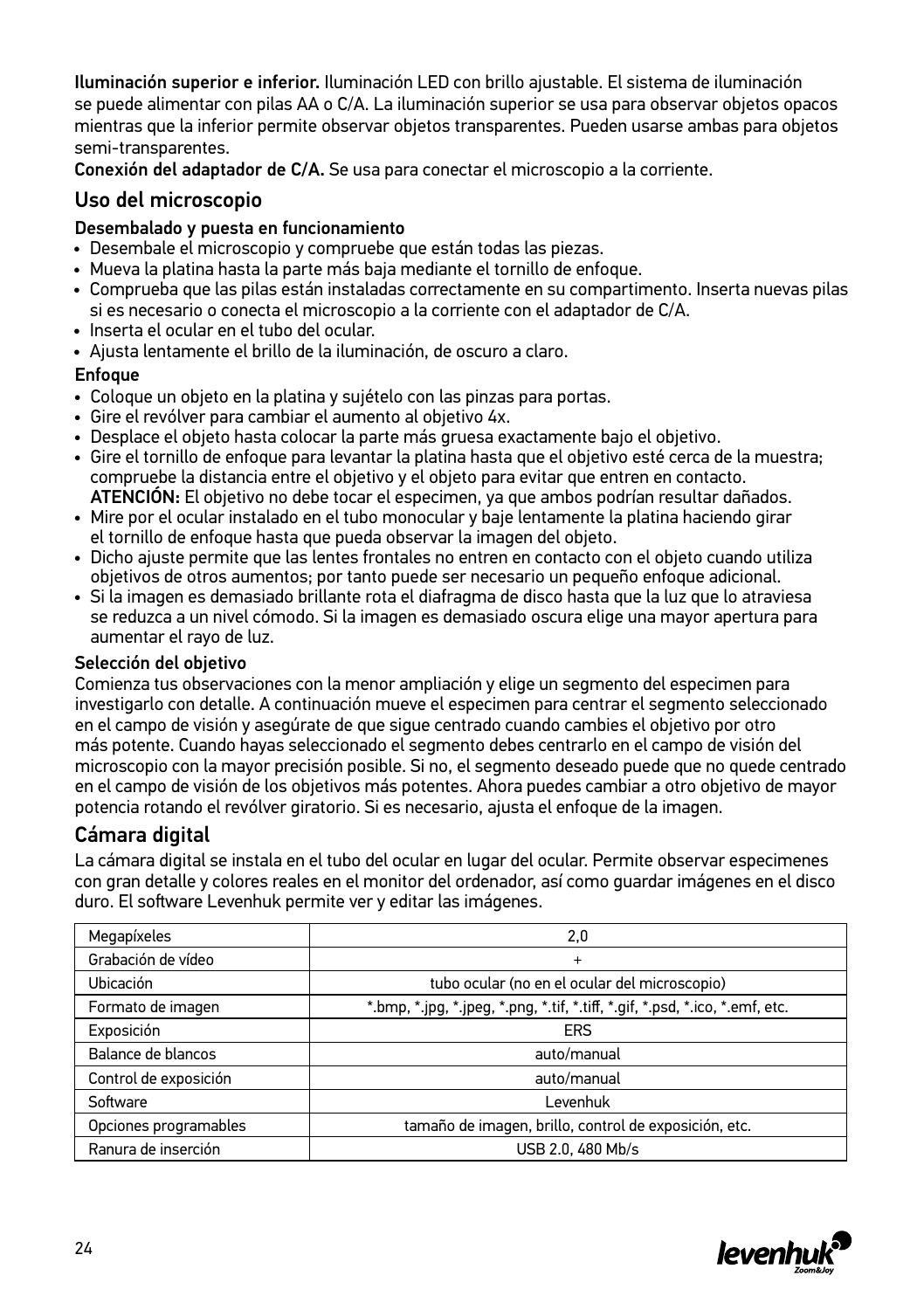| Requisitos del sistema | Windows XP (32-bit), Windows Vista/7/8/10 (32-bit y 64-bit), Mac OS X, Linux,<br>procesador mínimo Intel Core 2 2,8 GHz, puerto USB 2.0 |
|------------------------|-----------------------------------------------------------------------------------------------------------------------------------------|
| Fuente de alimentación | cable USB                                                                                                                               |

### **Especificaciones**

|                                              | 50L                                                       | 50L PLUS               | <b>D50L PLUS</b>       |
|----------------------------------------------|-----------------------------------------------------------|------------------------|------------------------|
| Tipo                                         | biológico                                                 | biológico              | digital                |
| Ampliación, x                                | 40-800                                                    | $64 - 1280$            | 64-1280                |
| Cabezal                                      | monóculo, giratorio de 360°, inclinado a 45°              |                        |                        |
| Material de la óptica                        | cristal óptico                                            |                        |                        |
| Material del cuerpo                          | plástico                                                  | metal                  | metal                  |
| Diámetro del tubo ocular, mm                 |                                                           | 23,2                   |                        |
| Oculares                                     | WF10x                                                     | WF <sub>16x</sub>      | WF <sub>16x</sub>      |
| Revólver giratorio                           | 3 objetivos                                               |                        |                        |
| Objetivos                                    | 4x, 10x, 40x                                              | 4x, 10x, 40xs (muelle) | 4x, 10x, 40xs (muelle) |
| Lente de Barlow                              | 2x                                                        |                        |                        |
| Platina, mm                                  | 90x90, con pinzas para portaobjetos                       |                        |                        |
| Rango de desplazamiento<br>de la platina, mm | 0-11, vertical                                            |                        |                        |
| Enfoque                                      | grueso                                                    |                        |                        |
| Condensador                                  | NA 0,65, diafragma de disco (6 aberturas)                 |                        |                        |
| Iluminación                                  | iluminación LED superior e inferior, con brillo ajustable |                        |                        |
| Fuente de alimentación                       | 220 V 50 Hz (adaptador C/A), 3 pilas AA                   |                        |                        |
| Caja de plástico                             | $\ddot{}$                                                 |                        |                        |
| Kit de experimentos<br>Levenhuk K50          | $\ddot{}$                                                 |                        |                        |
| Cámara digital                               |                                                           |                        | $\ddot{}$              |

Levenhuk se reserva el derecho a modificar o retirar cualquier producto sin previo aviso.

#### Notas*:*

1. El kit de experimentos Levenhuk K50 no cuenta con una funda de plástico individual.

2. Las pilas pueden venir preinstaladas en el compartimento de fábrica.

#### Cuidado y mantenimiento

- Nunca, bajo ninguna circunstancia, mire directamente al sol, a otra fuente de luz intensa o a un láser a través de este instrumento, ya que esto podría causar DAÑO PERMANENTE EN LA RETINA y CEGUERA
- Tome las precauciones necesarias si utiliza este instrumento acompañado de niños o de otras personas que no hayan leído o que no comprendan totalmente estas instrucciones.
- Tras desembalar el microscopio y antes de utilizarlo por primera vez, compruebe el estado y la durabilidad de cada componente y cada conexión.
- No intente desmontar el instrumento usted mismo bajo ningún concepto, ni siquiera para limpiar el espejo. Si necesita repararlo o limpiarlo, contacte con el servicio técnico especializado que corresponda a su zona.
- Proteja el instrumento de impactos súbitos y de fuerza mecánica excesiva. No aplique una presión excesiva al ajustar el foco. No apriete demasiado los tornillos de bloqueo.
- No toque las superficies ópticas con los dedos. Para limpiar el exterior del instrumento, utilice únicamente los paños y herramientas de limpieza especiales de Levenhuk. No limpie las superficies ópticas con fluidos corrosivos ni a base de acetonas.
- No limpie las partículas abrasivas, como por ejemplo arena, con un paño. Únicamente sóplelas o bien pase un cepillo blando.

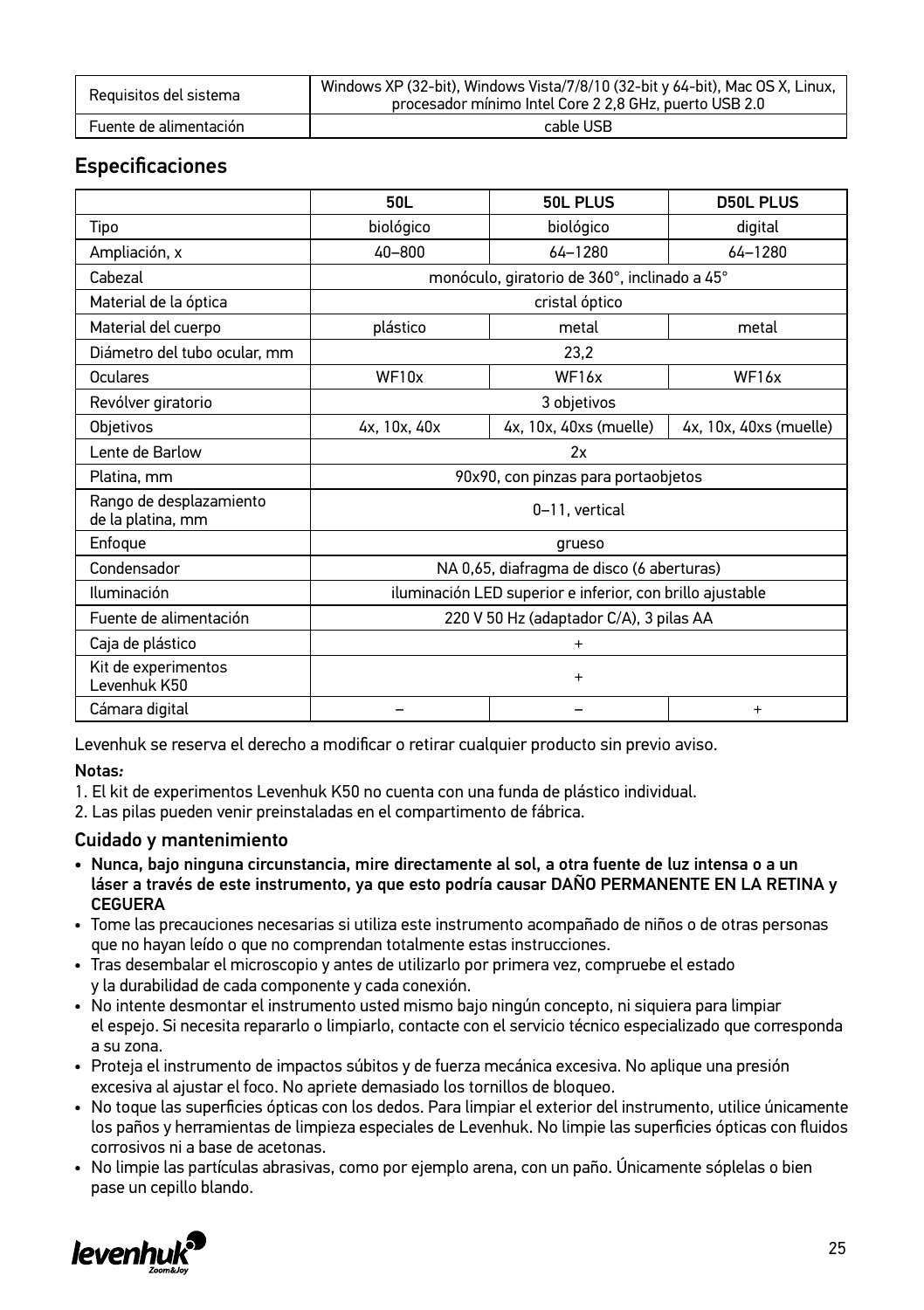- No utilice este dispositivo durante períodos largos de tiempo ni lo deje sin atender bajo la luz directa del sol. Protéjalo del agua y la alta humedad.
- Tenga cuidado durante las observaciones y cuando termine recuerde volver a colocar la cubierta para proteger el dispositivo del polvo y las manchas.
- Si no va a utilizar el microscopio durante periodos largos de tiempo, guarde las lentes del objetivo y los oculares por separado del microscopio.
- Guarde el instrumento en un lugar seco y fresco, alejado de ácidos peligrosos y otros productos químicos, radiadores, de fuego y de otras fuentes de altas temperaturas.
- Cuando uses el microscopio intenta no hacerlo cerca de materiales o sustancias inflamables (benceno, papel, cartón, plástico, etc.) ya que la base puede calentarse con el uso y suponer un riesgo de incendio.
- Desconecta siempre el microscopio de la fuente de alimentación antes de abrir la base o cambiar la bombilla. Independientemente del tipo de lámpara (halógena o incandescente), dale tiempo de enfriarse antes de cambiarla y sustitúyela siempre por otra del mismo tipo.
- Utiliza siempre una fuente de alimentación con el voltaje apropiado, el indicado en las especificaciones de tu nuevo microscopio. Si conectas el instrumento a un enchufe distinto podrías dañar el circuito eléctrico, fundir la lámpara o incluso provocar un cortocircuito.

• En el caso de que alguien se trague una pieza pequeña o una pila, busque ayuda médica inmediatamente.

#### Instrucciones de seguridad para las pilas

- Compre siempre las pilas del tamaño y grado indicado para el uso previsto.
- Reemplace siempre todas las pilas al mismo tiempo. No mezcle pilas viejas y nuevas, ni pilas de diferentes tipos.
- Limpie los contactos de las pilas y del instrumento antes de instalarlas.
- Asegúrese de instalar las pilas correctamente según su polaridad (+ y –).
- Quite las pilas si no va a utilizar el instrumento durante un periodo largo de tiempo.
- Retire lo antes posible las pilas agotadas.
- No intente nunca recargar pilas primarias (pilas de un solo uso) ya que podría provocar fugas, fuego una o explosión.
- No cortocircuite nunca las pilas ya que podría aumentar su temperatura y podría provocar fugas o una explosión.
- Nunca caliente las pilas para intentar reavivarlas.
- Recuerde apagar el instrumento después de usarlo.
- Mantenga las pilas fuera del alcance de los niños para eliminar el riesgo de ingestión, asfixia o envenenamiento.
- Deseche las pilas usadas tal como lo indiquen las leyes de su país.

#### Garantía internacional de por vida Levenhuk

Todos los telescopios, microscopios, prismáticos y otros productos ópticos de Levenhuk, excepto los accesorios, cuentan con una garantía de por vida contra defectos de material y de mano de obra. La garantía de por vida es una garantía a lo largo de la vida del producto en el mercado. Todos los accesorios Levenhuk están garantizados contra defectos de material y de mano de obra durante dos años a partir de la fecha de compra en el minorista. Levenhuk reparará o reemplazará cualquier producto o pieza que, una vez inspeccionada por Levenhuk, se determine que tiene defectos de materiales o de mano de obra. Para que Levenhuk pueda reparar o reemplazar estos productos, deben devolverse a Levenhuk junto con una prueba de compra que Levenhuk considere satisfactoria.

Esta garantía no cubre productos consumibles como bombillas (eléctricas, LED, halógenas, de bajo consumo y otros tipos de lámparas), pilas (recargables y no recargables), consumibles eléctricos, etc. Para más detalles visite nuestra página web: www.levenhuk.es/garantia

En caso de problemas con la garantía o si necesita ayuda en el uso de su producto, contacte con su oficina de Levenhuk más cercana.

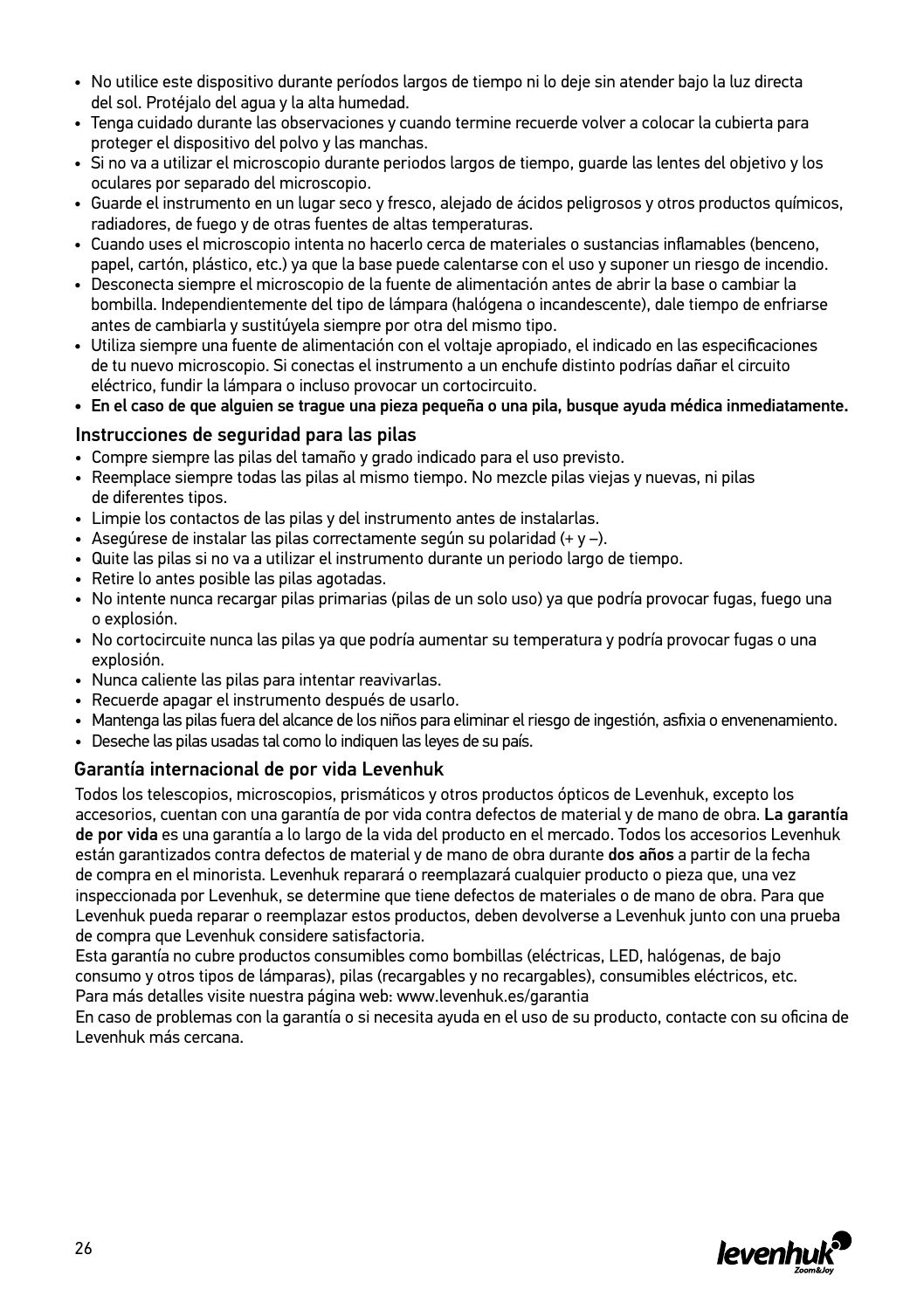### Általános használat

A Levenhuk Rainbow mikroszkópok normál használat esetén a vásárló egészségére, életére, tulajdonára és a környezetre nem ártalmasak, továbbá megfelelnek a nemzetközi szabványoknak. A mikroszkópokat áteső fényben történő, világos látóterű módszert használó megfigyelésre tervezték eszközt biológiai használatra és iskolai prezentációkhoz terveztük. A terméket 5 évnél idősebb gyermekek használhatják.

A csomag tartalmaz egy Levenhuk K50 kísérletező készletet, amelyben minden megtalálható, ami a mikroszkóp-tárgylemezek saját kezű előkészítéséhez szükséges. A részletes útmutató megtanítja, hogyan készítsen helyesen mintákat, és hogyan végezzen elképesztő kísérleteket. A digitális kamerát (Levenhuk Rainbow D50L PLUS) kifejezetten ehhez a mikroszkóphoz terveztük.

#### A készlet tartalma:

- Mikroszkóp
- Objektívek: 4х, 10х and 40хs (40x az 50L modellhez)
- Szemlencse: WF16x (WF10x az 50L modellhez)
- Barlow-lencse, 2 db
- Tárgyasztal mintatartókkal
- Diafragma lemez
- Kondenzor
- Beépített felső és alsó LED-világítás
- A/C adapter 220 V, 50 Hz

#### A Levenhuk K50 kísérletező készlet tartalma:

- "A mikroszkóp varázslatos világa. A mikrokozmosz felfedezése" használati útmutató
- Csipesz
- Artemia (sórák) keltető
- Metszetvágó
- Élesztős flakon
- Szurkos flakon
- Tengeri sós flakon

#### A mikroszkóp részei

- 3 AA elem
- Műanyag tok
- Levenhuk K50 kísérletező készlet
- Digitális kamera 2 Mpx (a D50L PLUS modellhez)
- Levenhuk képfeldolgozó szoftver (a D50L PLUS modellhez)
- USB-kábel (a D50L PLUS modellhez)
- Használati útmutató és garancia
- Sórákos flakon
- Üres üveg-tárgylemez (5 db)
- 5 minta (légyláb, hagyma, gyapotág, egy fa törzsének szelete, fenyő)
- Pipetta
- Porvédő

Talpazat. A mikroszkóp súlyát tartja, a fényforrást, az elektronikai részeket és az irányító mechanizmust foglalja magába.

Szemlencsecső. Ötvözi a szemlencsét az objektívrendszerrel. Megtartja a szemlencsét, a (szemlencse alatti) Barlow-lencsét vagy a digitális kamerát (a szemlencse helyén).

Szemlencse és objektív. A kép nagyítását lehetővé tevő lencséket tartalmaz. A teljes nagyítás a szemlencse nagyításának és az objektív nagyításának a szorzatából adódik.

Barlow-lencse. A szemlencsével együtt a nagyítás növeléséhez használatos. A 2-részes Barlowlencse kétszeresére növeli a nagyítás erejét, így nagyobb tartományú nagyítást kaphat, miközben ugyanazokat a szemlencséket használja.

Revolverfej. A háromrészes revolverfej a 3 előre felszerelt objektívvel lehetővé teszi az objektívek közötti zavartalan és egyszerű váltást.

Tárgyasztal. Erős, megbízható tárgyasztal két mintatartóval, mellyel megfigyelés közben mozgatni lehet a tárgylemezeket. Az alsó megvilágításból származó fény a tárgyasztal közepén található résen keresztül halad át.

Diafragma lemez. A tárgyasztal alatt helyezkedik el, és különböző átmérőjű rekesznyílásokkal rendelkezik, hogy az áthaladó fénysugarakhoz igazítható legyen. A lemezt elforgatva válassza ki a kívánt rekesznyílást.

Kondenzor. A tárgyasztal alatt elhelyezkedő, lencsékből álló rendszer lehetővé teszi a fénysugarak



HU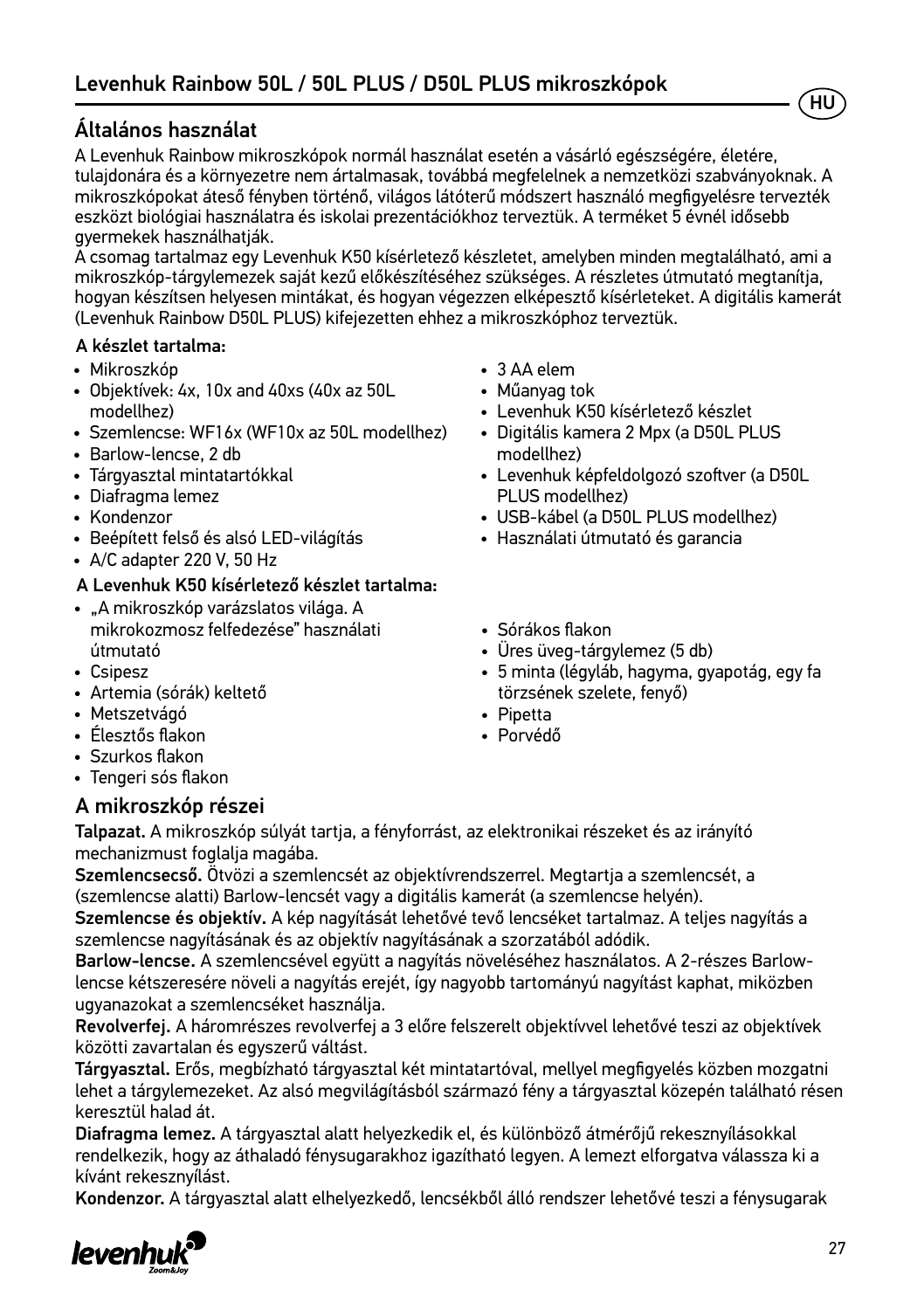összegyűjtését és irányítását.

Fókuszállító gomb. A durvafókuszálási rendszer segítségével felfelé és lefelé mozgathatja a tárgyasztalt az élesség beállításához a minta képéhez.

Felső és alsó világítás. LED-világítás állítható fényerővel. A világítási rendszer AA elemekkel vagy váltakozó árammal (AC) működtethető. A felső világítás az átlátszatlan objektumok megfigyelésére, míg az alsó az átlátszó objektumok megfigyelésére való. Mindkét világítást használva félig átlátszó objektumokat tanulmányozhat.

A/C adapteraljzat. Segítségével a mikroszkóp váltakozó áramhoz (AC) csatlakoztatható.

### A mikroszkóp használata

#### Az első lépések

- Csomagolja ki a mikroszkópot és ellenőrizze, hogy ne hiányozzon semmi.
- Mozgassa a szemlencse fejrészt a lehető legalacsonyabb pozícióba a fókuszállító gomb segítségével.
- Ellenőrizze, hogy az elemek helyesen vannak-e behelyezve az elemtartó rekeszbe; ha szükséges, helyezzen be új elemeket. Vagy: Csatlakoztassa a mikroszkópot a váltóáramra az adapter segítségével.
- Helyezze a szemlencsét a szemlencsecsőbe.
- Lassan állítson a világítás fényerején, sötétről világosra.

#### Fókuszálás

- Helyezzen egy tárgylemezt a tárgyasztalra, és rögzítse a helyére a tárgyasztal csíptetőivel.
- A forgatható revolverfejet elforgatva válassza ki a 4x objektívet.
- Tegye a mintát a helyére úgy, hogy a legvastagabb része pont az objektív alatt legyen.
- Forgassa el a fókuszáló gombot, hogy lassan megemelje a tárgyasztalt, amíg az objektum közel nem kerül a mintához; folyamatosan ellenőrizze az objektív és az objektum közötti távolságot, hogy azok össze ne érjenek. VIGYÁZAT: Az objektív ne érjen a mintához; egyéb esetben kár keletkezhet az objektívben és/vagy a mintában.
- Nézzen át a felszerelt szemlencsén, és a fókuszáló gomb elforgatásával lassan engedje lejjebb a tárgyasztalt, amíg meg nem látja a minta képét.
- Ezzel a beállítással védheti az elülső lencsét attól, hogy hozzáérjen az objektumhoz, ha más nagyítású objektíveket használ; azonban a fókusz enyhe újbóli korrigálása szükséges lehet.
- Ha a kép túl világos, forgassa el a diafragmalemezt, míg az áthaladó fénysugarat megfelelő fényerejűvé nem csökkenti. Ha a kép túl sötét, akkor válasszon nagyobb rekesznyílást a fénysugár növeléséhez.

#### Az objektív kiválasztása

Kezdje a megfigyeléseit a legkisebb nagyítású objektívvel, és válassza ki a minta egy részét a beható tanulmányozáshoz. Azután mozgassa úgy a mintát, hogy a kiválasztott rész a látómező közepére kerüljön, hogy az biztosan középre igazítva maradjon akkor is, amikor erősebb objektívre vált. Ha kiválasztotta a részt, a lehető legpontosabban helyezze középre a képét a mikroszkóp látómezején belül. Egyéb esetben előfordulhat, hogy a kívánt rész nem az erősebb objektív látómezejének közepére fog kerülni. Ekkor váltson át egy erősebb objektívre a forgatható revolverfej eltekerésével. Ha szükséges, állítson a kép fókuszán.

### Digitális kamera

A digitális kamera a szemlencsecsőbe, a szemlencse helyére van beszerelve. Segítségével megfigyelheti a minták legapróbb részleteit és valódi színeit a számítógép-monitoron, és képeket menthet a merevlemezre. A Levenhuk szoftverrel megtekintheti és szerkesztheti az objektumról készült képeket.

| Megapixel                | 2,0                                                                         |  |  |
|--------------------------|-----------------------------------------------------------------------------|--|--|
| Videofelvételi lehetőség | $^{+}$                                                                      |  |  |
| Felszerelési hely        | szemlencsecsőben (a szemlencse helyén)                                      |  |  |
| Képformátum              | *.bmp, *.jpg, *.jpeg, *.png, *.tif, *.tiff, *.gif, *.psd, *.ico, *.emf stb. |  |  |
| Exponálás                | ERS                                                                         |  |  |
| Fehéregyensúly           | auto / útmutató                                                             |  |  |
| Expozíció-vezérlés       | auto / útmutató                                                             |  |  |
| Szoftver                 | Levenhuk                                                                    |  |  |

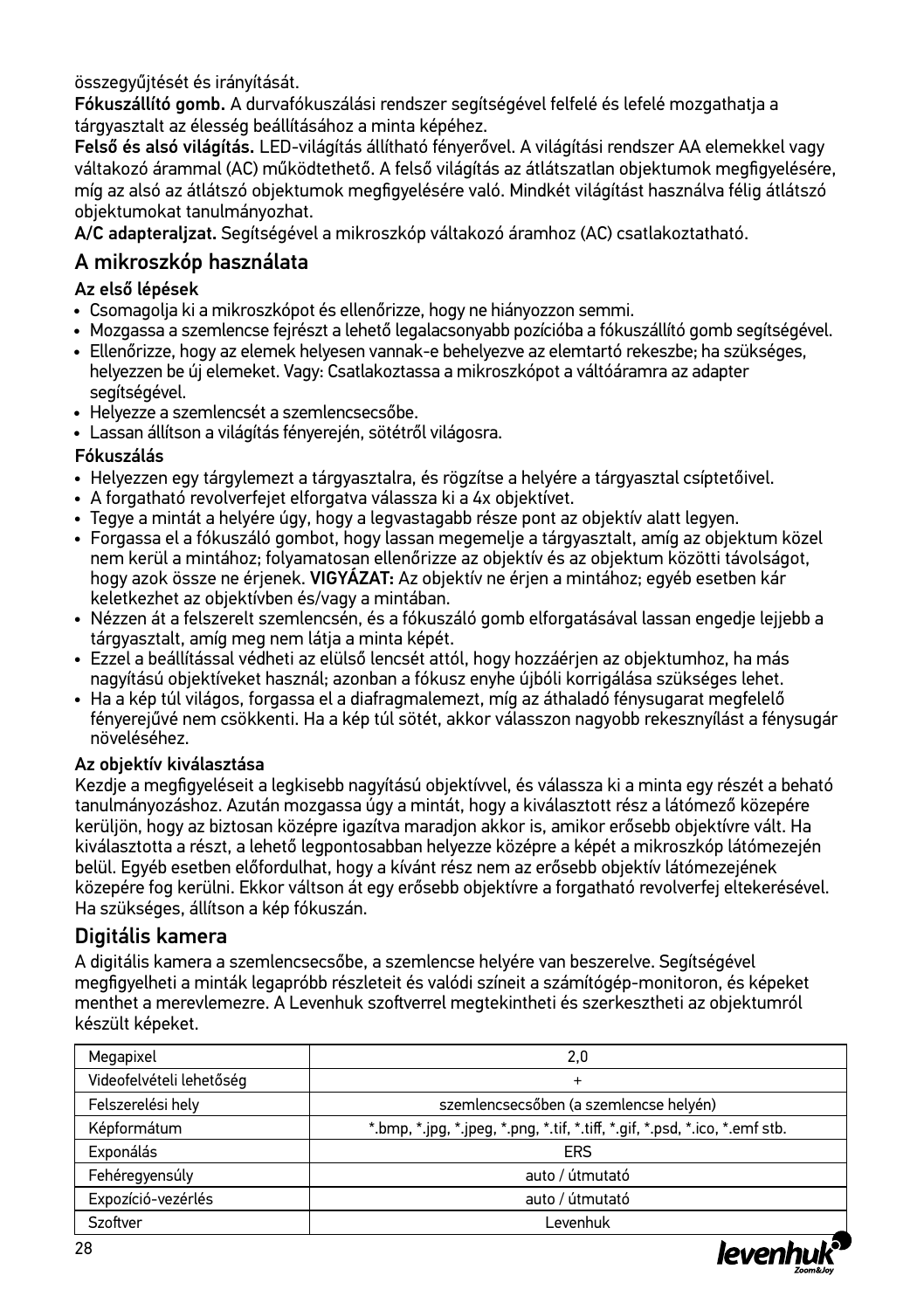| Szoftveres képvezérlés | képméret, fényerő, expozíció-vezérlés                                                                                                                     |  |  |
|------------------------|-----------------------------------------------------------------------------------------------------------------------------------------------------------|--|--|
| Alizat                 | USB 2.0, 480 Mb/s                                                                                                                                         |  |  |
| Operációs rendszer     | Windows XP (32 bites), Windows Vista/7/8/10 (32 és 64 bites), Mac OS X, Linux,<br>processzor max. 2,8 GHz Intel Core 2 (vagy annál újabb), USB 2.0 aljzat |  |  |
| Kamera tápellátás      | USB-kábel                                                                                                                                                 |  |  |

### Specifikációk

|                                                      | 50L                                                           | <b>50L PLUS</b>       | <b>D50L PLUS</b>      |  |
|------------------------------------------------------|---------------------------------------------------------------|-----------------------|-----------------------|--|
| Típus                                                | biológiai                                                     | biológiai             | digitális             |  |
| Nagyítás, x                                          | 40-800                                                        | $64 - 1280$           | 64-1280               |  |
| Szemlencse fejrész                                   | egyszemlencsés, 360°-ban elforgatható, 45°-os szögben döntött |                       |                       |  |
| Optika anyaga                                        |                                                               | optikai üveg          |                       |  |
| Váz                                                  | metal                                                         | metal                 | metal                 |  |
| A szemlencsecső átmérője,<br>mm                      | 23,2                                                          |                       |                       |  |
| Szemlencsék                                          | WF10x                                                         | WF <sub>16x</sub>     | WF16x                 |  |
| Revolverfej                                          | 3 objektív                                                    |                       |                       |  |
| Objektívek                                           | 4x, 10x, 40x                                                  | 4x, 10x, 40xs (rugós) | 4x, 10x, 40xs (rugós) |  |
| Barlow-lencse                                        | 2x                                                            |                       |                       |  |
| Tárgyasztal, mm                                      | 90x90, minta tartókkal                                        |                       |                       |  |
| A tárgyasztal mozgathatósági<br>tartománya, mm       | 0-11 (függőlegesen)                                           |                       |                       |  |
| Élességállítási (más néven:<br>fókuszálási) rendszer | durva                                                         |                       |                       |  |
| Kondenzor                                            | 0,65 írisz diafragma és szűrőtartó (6 rekesznyílás)           |                       |                       |  |
| Megvilágítás                                         | felső és alsó LED fényerő-szabályozással                      |                       |                       |  |
| Tápellátás                                           | 220 V, 50 Hz vagy 3 AA elem                                   |                       |                       |  |
| Műanyag tok                                          | $+$                                                           |                       |                       |  |
| Levenhuk K50 kísérletező<br>készlet                  | $\ddot{}$                                                     |                       |                       |  |
| Digitális kamera                                     |                                                               |                       | $\ddot{}$             |  |

A Levenhuk vállalat fenntartja a jogot, hogy bármely termékét előzetes értesítés nélkül módosítsa vagy kivonja a forgalomból.

#### Megjegyzések:

1. A Levenhuk K50 kísérletező készletet külön műanyag tok nélkül szállítjuk.

2. Előfordulhat, hogy az elemeket a gyártó már előzetesen behelyezte az elemtartó rekeszbe.

#### Ápolás és karbantartás

- Ennek az eszköznek a használatával soha, semmilyen körülmények között ne nézzen közvetlenül a Napba, vagy egyéb, nagyon erős fényforrásba vagy lézersugárba, mert ez MARADANDÓ KÁROSODÁST OKOZ A RETINÁJÁBAN ÉS MEG IS VAKULHAT.
- Legyen kellően óvatos, ha gyermekekkel vagy olyan személyekkel együtt használja az eszközt, akik nem olvasták vagy nem teljesen értették meg az előbbiekben felsorolt utasításokat.
- A mikroszkóp kicsomagolása után, de még annak legelső használata előtt ellenőrizze az alkatrészek és csatlakozások sérülésmentes állapotát és tartósságát.
- Bármi legyen is az ok, semmiképpen ne kísérelje meg szétszerelni az eszközt. Ha javításra vagy tisztításra szorul az eszköz, akkor keresse fel az erre a célra specializálódott helyi szolgáltatóközpontot.
- Óvja az eszközt a hirtelen behatásoktól és a hosszabb ideig tartó mechanikai erőktől. Ne használjon túlzott erőt a fókusz beállításánál. Ne húzza túl a szorítócsavarokat.
- Az optikai elemek felületéhez soha ne érjen az ujjaival. Az eszköz külső megtisztításához használja a Levenhuk által erre a célra gyártott tisztítókendőt és optikai tisztító eszközöket. Az optikai elemek

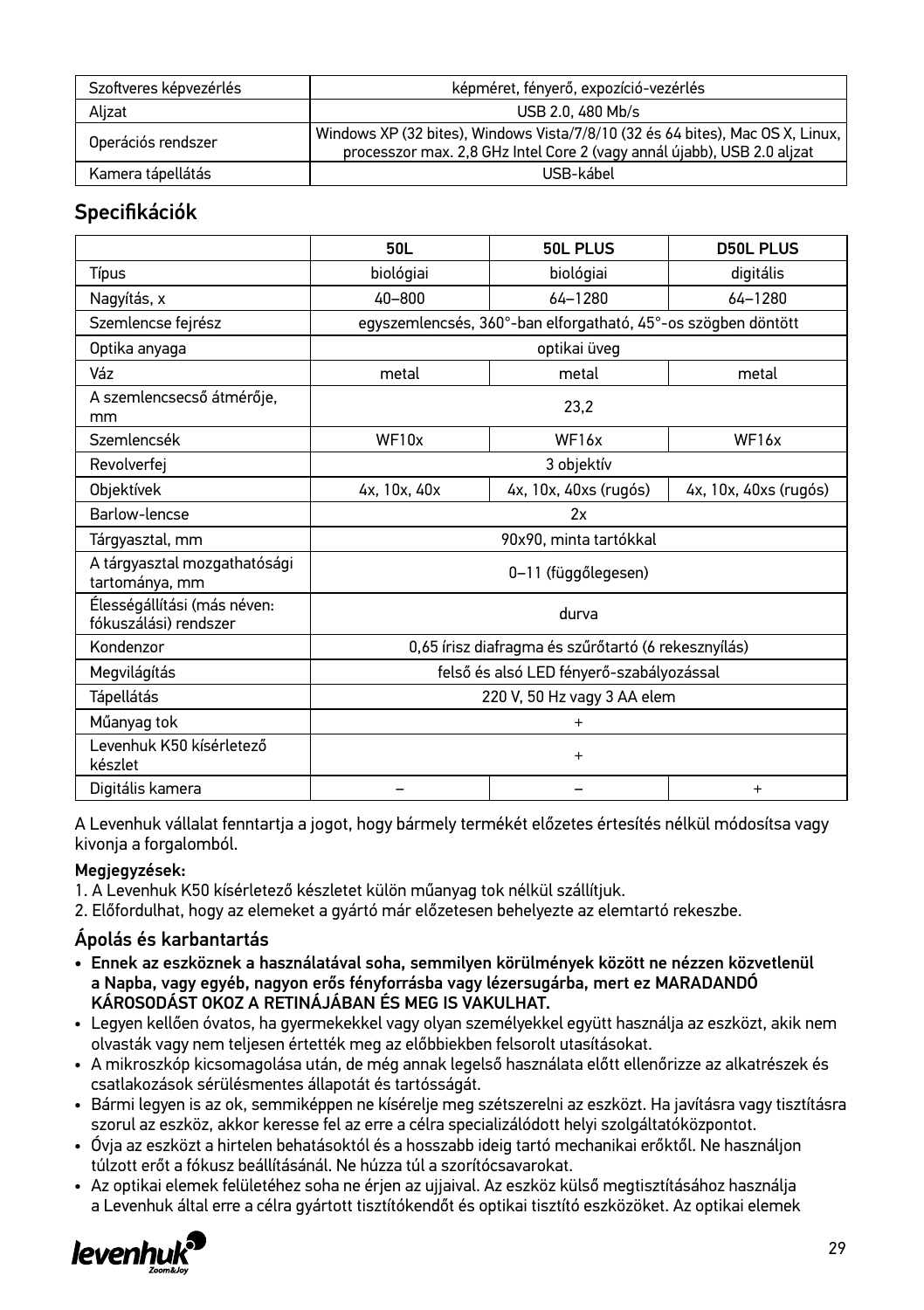tisztításához ne használjon maró hatású vagy aceton-alapú folyadékokat.

- A koptató hatású részecskéket, például a homokot ne törléssel, hanem fújással vagy puha ecsettel távolítsa el a lencsékről.
- Ne használja az eszközt hosszú időtartamon keresztül a tűző napon, vagy ne hagyja ott felügyelet nélkül. Tartsa az eszközt víztől és magas páratartalomtól védett helyen.
- Legyen körültekintő a megfigyelések során, mindig helyezze vissza a porvédőt a megfigyelés befejeztével, így megóvhatja eszközét a portól és a szennyeződésektől.
- Ha a mikroszkóp hosszabb ideig használaton kívül van, akkor a mikroszkóptól elkülönítetten tárolja az objektívlencséket és a szemlencséket.
- Száraz, hűvös helyen tárolja az eszközt, veszélyes savaktól és egyéb kémiai anyagoktól elkülönítetten, hősugárzóktól, nyílt lángtól és egyéb, magas hőmérsékletet leadni képes forrásoktól távol.
- Lehetőség szerint ne használja a mikroszkópot gyúlékony anyagok közelében (benzol, papír, kartonlap, műanyag, stb.), mivel a megfigyelés során a mikroszkóp talpazata felmelegedhet és így tűzveszélyessé válhat.
- A talpazat kinyitása vagy a megvilágítást biztosító izzó kicserélése előtt minden esetben áramtalanítsa a mikroszkópot. Csere előtt az izzó típusától függetlenül (halogén vagy hagyományos) minden esetben várja meg, amíg az izzó lehűl, és mindig ugyanolyan típusú izzót használjon.
- A tápellátást mindig a megfelelő hálózati feszültségi szint mellett használja, azaz kövesse az újonnan vásárolt mikroszkópjának műszaki leírását. Az eszköznek a leírástól eltérő típusú aljzathoz történő csatlakoztatása tönkreteheti a mikroszkóp áramkörét, kiéghet az izzó vagy akár rövidzárlatot is okozhat ezzel.
- Azonnal forduljon orvoshoz, amennyiben bárki lenyelt egy kis alkatrészt vagy elemet.

#### Az elemekkel kapcsolatos biztonsági intézkedések

- Mindig a felhasználásnak legmegfelelőbb méretű és fokozatú elemet vásárolja meg.
- Elemcsere során mindig az összes elemet egyszerre cserélje ki; ne keverje a régi elemeket a frissekkel, valamint a különböző típusú elemeket se keverje egymással össze.
- Az elemek behelyezése előtt tisztítsa meg az elemek és az eszköz egymással érintkező részeit.
- Győződjön meg róla, hogy az elemek a pólusokat tekintve is helyesen kerülnek az eszközbe (+ és –).
- Amennyiben az eszközt hosszabb ideig nem használja, akkor távolítsa el az elemeket.
- A lemerült elemeket azonnal távolítsa el.
- Soha ne zárja rövidre az elemeket, mivel így azok erősen felmelegedhetnek, szivárogni kezdhetnek vagy felrobbanhatnak.
- Az elemek élettartamának megnöveléséhez soha ne kísérelje meg felmelegíteni azokat.
- Használat után ne felejtse el kikapcsolni az eszközt.
- Az elemeket tartsa gyermekektől távol, megelőzve ezzel a lenyelés, fulladás és mérgezés veszélyét.

#### A Levenhuk nemzetközi, élettartamra szóló szavatossága

A Levenhuk vállalat a kiegészítők kivételével az összes Levenhuk gyártmányú teleszkóphoz, mikroszkóphoz, kétszemes távcsőhöz és egyéb optikai termékhez élettartamra szóló szavatosságot nyújt az anyaghibák és/vagy a gyártási hibák vonatkozásában. Az élettartamra szóló szavatosság a termék piaci forgalmazási időszakának a végéig érvényes. A Levenhuk-kiegészítőkhöz a Levenhuk-vállalat a kiskereskedelmi vásárlás napjától számított két évig érvényes szavatosságot nyújt az anyaghibák és/vagy a gyártási hibák vonatkozásában. A Levenhuk vállalat vállalja, hogy a Levenhuk vállalat általi megvizsgálás során anyaghibásnak és/vagy gyártási hibásnak talált terméket vagy termékalkatrészt megjavítja vagy kicseréli. A Levenhuk vállalat csak abban az esetben köteles megjavítani vagy kicserélni az ilyen terméket vagy termékalkatrészt, ha azt a Levenhuk vállalat számára elfogadható vásárlási bizonylattal együtt visszaküldik a Levenhuk vállalat felé. Ez a szavatosság nem vonatkozik a fogyóeszközökre, például az izzólámpákra (függetlenül attól, hogy azok hagyományos elektromos izzók, LED-es izzók, halogén izzók, energiatakarékos izzók vagy más típusú izzók-e), az elemekre (beleértve a nem tölthető elemeket és a tölthető akkumulátorokat is), az elektromos fogyóeszközökre stb.

További részletekért látogasson el weboldalunkra: www.levenhuk.hu/garancia

Amennyiben garanciális probléma lépne fel vagy további segítségre van szüksége a termék használatát illetően, akkor vegye fel a kapcsolatot a helyi Levenhuk üzlettel.

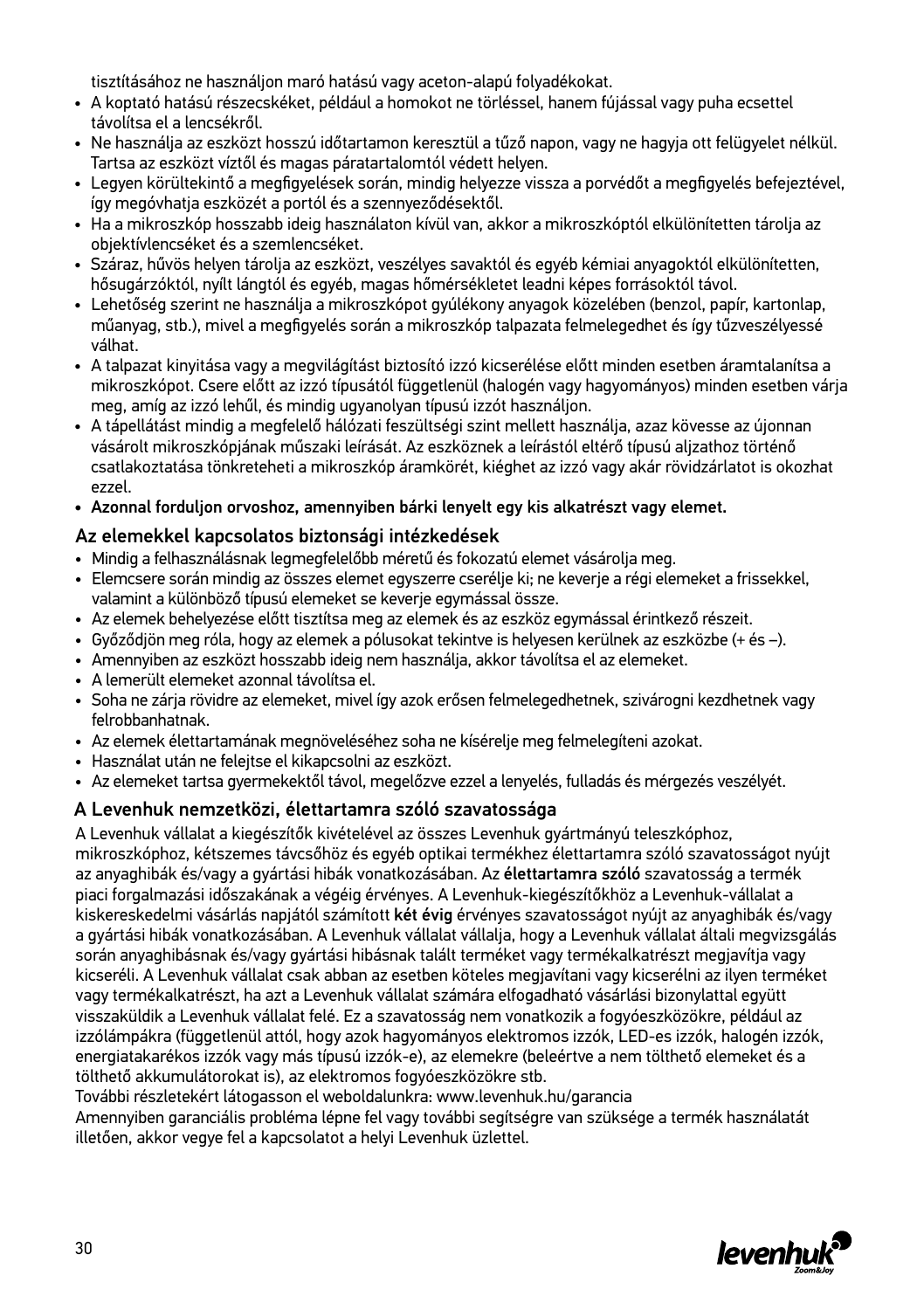### Indicazioni d'uso

I microscopi Levenhuk Rainbow sono sicuri per la salute e la tutela del consumatore e dell'ambiente quando usati nel modo appropriato e rispettano tutti i requisiti degli standard internazionali. Questi microscopi sono progettati per l'osservazione di campioni trasparenti in luce trasmessa con metodo a campo chiaro, per applicazioni biologiche e presentazioni scolastiche. Consigliato per bambini oltre i 5 anni.

La confezione comprende un kit per esperimenti Levenhuk K50 dotato di tutto il necessario per preparare i propri vetrini da osservare. La guida dettagliata spiega come preparare correttamente i campioni e come condurre fantastici esperimenti. La fotocamera digitale (per Levenhuk Rainbow D50L PLUS) è stata progettata esclusivamente per l'uso con questo microscopio.

#### Il kit comprende:

- Microscopio
- Obiettivi: 4х, 10х and 40хs (40x per il modello 50L)
- Oculare: WF16х (WF10x per il modello 50L)
- Lente di Barlow 2x
- Tavolino con mollette portacampione
- Disco a diaframma
- Condensatore
- Illuminazione a LED integrata, inferiore e superiore
- Adattatore AC 220 V, 50 Hz

#### Il kit per esperimenti Levenhuk K50 comprende:

- "Il fascino del microscopio. Scrutare il microcosmo" Guida all'uso
- Pinza
- Incubatrice per Artemia (scimmie di mare)
- Microtomo
- Boccetta con lievito
- Boccetta con pece
- Boccetta con sale marino
- 3 batterie AA
- Custodia in plastica
- Kit per esperimenti Levenhuk K50
- Fotocamera digitale 2 Mpx (per il modello D50L PLUS)

IT

- Software di elaborazione delle immagini Levenhuk (per il modello D50L PLUS)
- Cavo USB (per il modello D50L PLUS)
- Manuale utente e garanzia a vita
- Boccetta con scimmie di mare
- Vetrini vuoti (5 pezzi)
- 5 campioni (zampa di mosca, cipolla, stelo di cotone, sezione di tronco d'albero, ago di pino)
- Pipetta
- Copertura anti polvere

#### Parti del microscopio

Base. Supporta il peso del microscopio e racchiude la sorgente luminosa, l'elettronica e i meccanismi di controllo.

Tubo oculare. Combina l'oculare col gruppo obiettivi. Ospita l'oculare, la lente di Barlow (al di sotto dell'oculare) o una fotocamera digitale (in sostituzione all'oculare).

Oculare e obiettivi. Si tratta delle lenti che consentono di visualizzare l'immagine ingrandita. L'ingrandimento totale è calcolato moltiplicando l'ingrandimento dell'oculare per quello dell'obiettivo usato.

Lente di Barlow. Si usa in coppia con l'oculare per aumentare l'ingrandimento. Una lente di Barlow 2x offre il raddoppio del fattore d'ingrandimento e rende quindi disponibile una più vasta gamma di ingrandimenti con l'uso degli stessi oculari.

Revolver portaobiettivi. Questo portaobiettivi triplo, con 3 obiettivi preinstallati consente di cambiare obiettivi facilmente e in modo fluido.

Tavolino. Robusto e affidabile, questo tavolino è dotato di mollette portacampione e può essere usato per muovere i vetrini durante l'osservazione. La luce dell'illuminazione inferiore filtra dall'apertura nel centro del tavolino.

Disco a diaframma. È posizionato sotto al tavolino ed è dotato di aperture di diverso diametro per regolare il passaggio dei raggi luminosi. Ruotare il disco per selezionare l'apertura desiderata. Condensatore. Un sistema di lenti posizionato al di sotto del tavolino che consente di raccogliere e

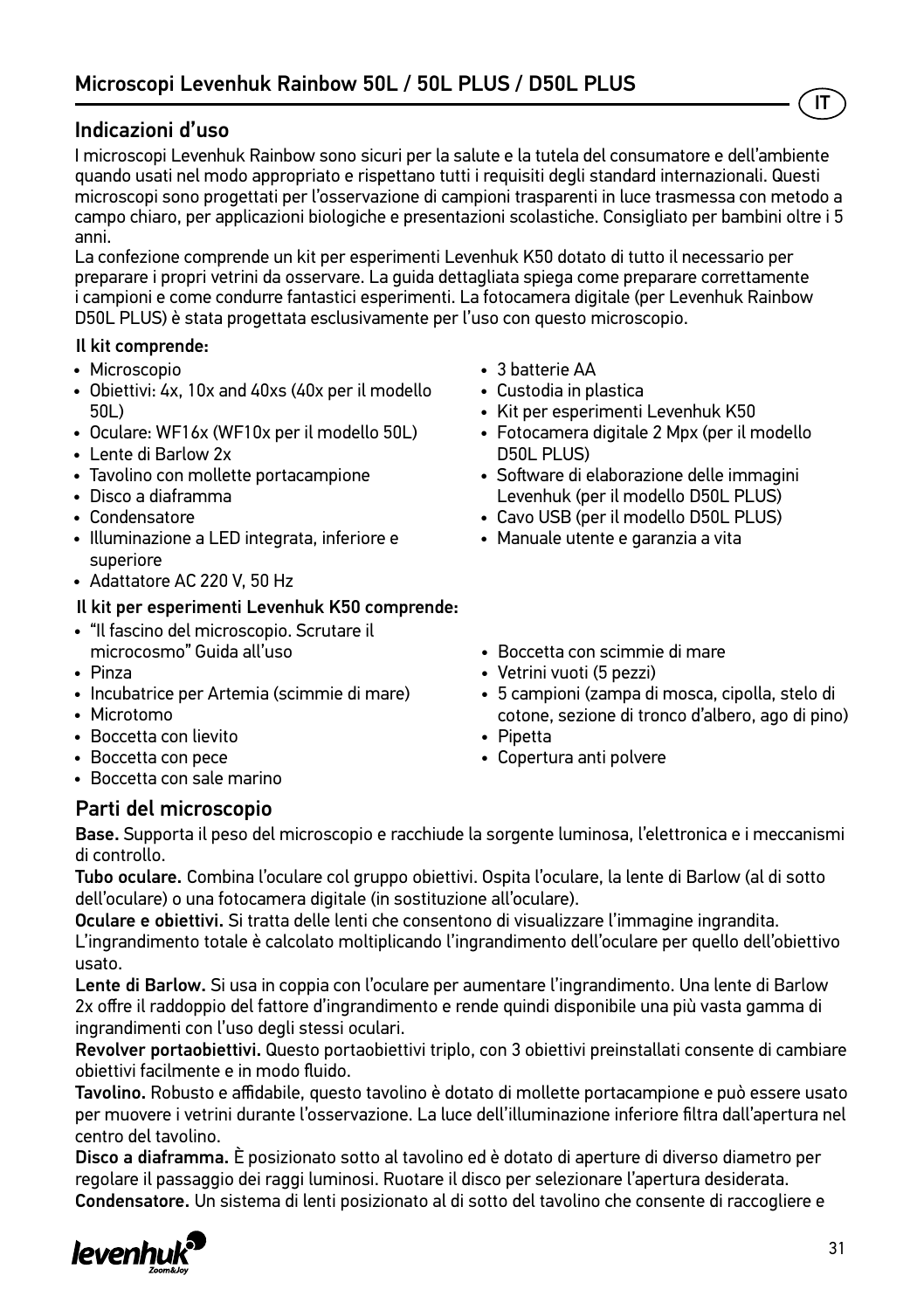concentrare i raggi luminosi.

Manopola della messa a fuoco. A coarse focusing system allows for moving the stage up and down for adjusting the sharpness dell'immagine del campione.

Illuminazione inferiore e superiore. Illuminazione a LED con luminosità regolabile. Il sistema di illuminazione può essere alimentato tramite rete elettrica AC a da batterie AA. L'illuminazione superiore è utile per l'osservazione di oggetti opachi, mentre quella inferiore consente di osservare oggetti trasparenti. Usare entrambe le fonti di illuminazione per lo studio di oggetti semitrasparenti. Presa adattatore AC. Si usa per collegare il microscopio all'alimentazione AC.

#### Uso del microscopio

Fasi iniziali

- Togliere il microscopio dall'imballaggio e verificare la presenza di tutti i componenti.
- Spostare il tavolino il più in basso possibile usando la manopola della messa a fuoco.
- Assicurarsi che le batterie siano alloggiate correttamente nell'apposito scompartimento; inserire batterie nuove se necessario. Oppure, collegare il microscopio alla rete elettrica a corrente alternata usando l'adattatore AC.
- Inserire l'oculare nel tubo ottico.
- Regolare lentamente la luminosità della sorgente, crescendo in intensità.

#### Messa a fuoco

- Posizionare un campione sul tavolino e fissarlo con le mollette.
- Selezionare l'obiettivo con ingrandimento 4x facendo ruotare il revolver portaobiettivi.
- Muovere il campione fino a posizionarne la parte più spessa esattamente sotto all'obiettivo.
- Ruotare lentamente la manopola della messa a fuoco per sollevare il tavolino finché l'obiettivo non è vicino al campione; tenere sempre sotto controllo la distanza tra obiettivo e vetrino per evitare il contatto. ATTENZIONE: L'obiettivo non dovrebbe mai toccare il campione, altrimenti è possibile che campione e/o obiettivo possano rovinarsi.
- Osservare attraverso l'oculare montato e abbassare il tavolino, ruotando lentamente la manopola della messa a fuoco, finché non si vede l'immagine del campione.
- Questi accorgimenti proteggono la lente frontale dal contatto con l'oggetto quando si passa all'uso di obiettivi con ingrandimento diverso; tuttavia, potrebbe essere necessario regolare nuovamente la messa a fuoco.
- Se l'immagine è troppo luminosa, ruotare il diaframma a disco finché la luce che vi passa attraverso non sarà dell'intensità desiderata. Se l'immagine è troppo scura, selezionare un'apertura più ampia per aumentare la luminosità.

#### Selezione dell'obiettivo

Iniziare l'osservazione con l'obiettivo a ingrandimento minore e selezionare una zona del campione per un esame più dettagliato. Quindi, muovere il campione posizionando la sezione scelta all'interno del campo visivo, in modo da assicurarsi che tale zona sia sempre visibile anche dopo il passaggio a un obiettivo più potente. Dopo aver scelto la sezione, è necessario posizionarne l'immagine al centro del campo visivo nel modo più preciso possibile. Altrimenti, la sezione desiderata potrebbe non rientrare nel campo visivo degli obiettivi a ingrandimento maggiore. Ora è possibile passare a un obbiettivo più potente, ruotando il revolver portaobiettivi. Regolare la messa a fuoco dell'immagine se necessario.

#### Fotocamera digitale

La fotocamera digitale va installata sul tubo ottico, al posto dell'oculare. Consente l'osservazione dei campioni nei minimi dettagli e con colori reali sullo schermo del proprio PC, con la possibilità di salvare le immagini su un'unità di memoria. Il software Levenhuk permette di visualizzare e modificare le immagini dei campioni.

| Megapíxeles           | 2.0                                                                                                       |  |  |
|-----------------------|-----------------------------------------------------------------------------------------------------------|--|--|
| Grabación de vídeo    | $\div$                                                                                                    |  |  |
| Ubicación             | tubo ocular (no en el ocular del microscopio)                                                             |  |  |
| Formato de imagen     | $*$ bmp, $*$ .jpg, $*$ .jpeg, $*$ .png, $*$ .tif, $*$ .tiff, $*$ .gif, $*$ .psd, $*$ .ico, $*$ .emf, etc. |  |  |
| Exposición            | ERS                                                                                                       |  |  |
| Balance de blancos    | auto/manual                                                                                               |  |  |
| Control de exposición | auto/manual                                                                                               |  |  |

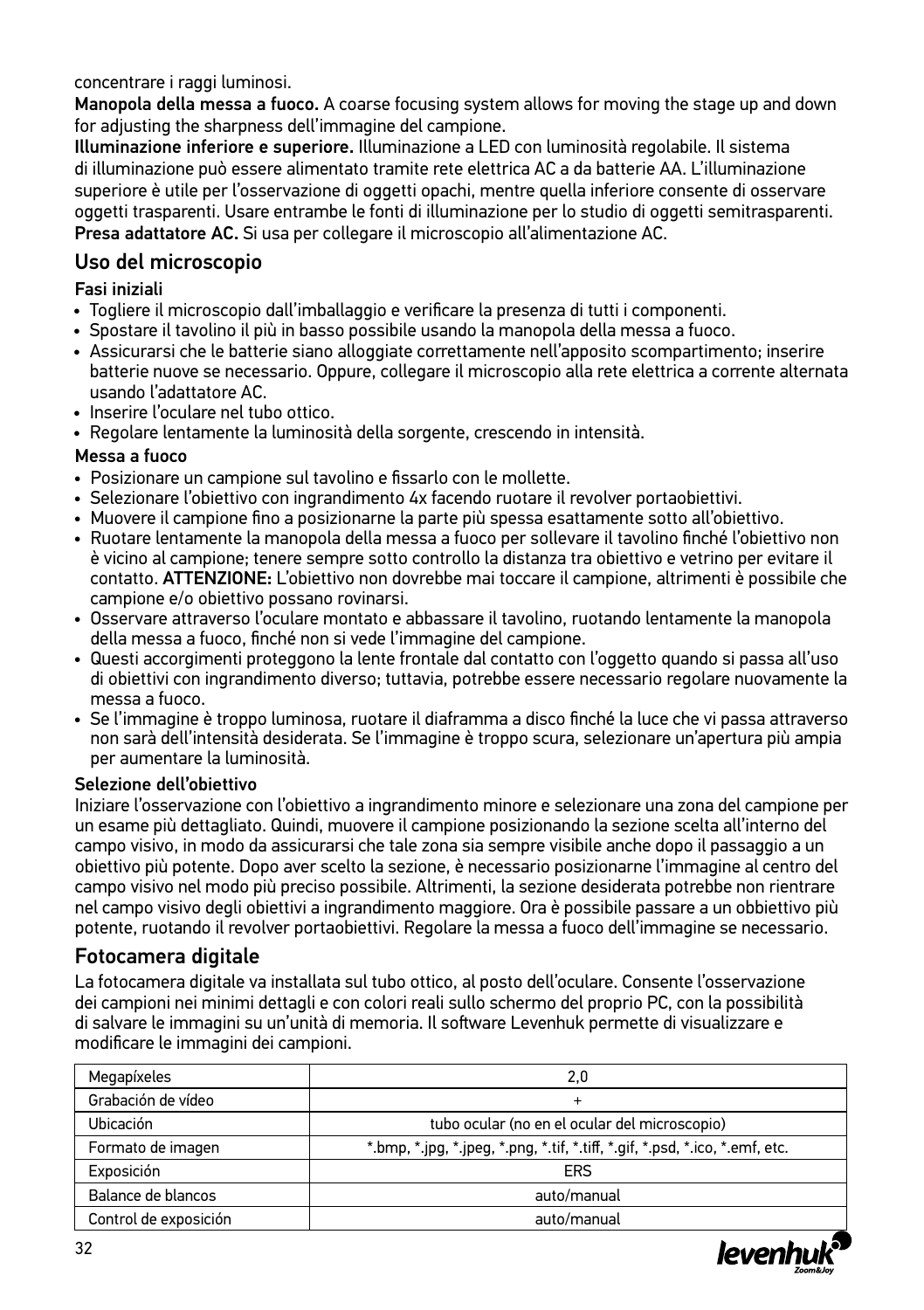| Software               | Levenhuk                                                                                                                                        |  |  |
|------------------------|-------------------------------------------------------------------------------------------------------------------------------------------------|--|--|
| Opciones programables  | tamaño de imagen, brillo, control de exposición, etc.                                                                                           |  |  |
| Ranura de inserción    | USB 2.0, 480 Mb/s                                                                                                                               |  |  |
| Requisitos del sistema | Windows XP (32 bit), Windows Vista/7/8/10 (32 e 64 bit), Mac OS X, Linux;<br>processore fino a 2.8 GHz, Intel Core 2 e superiori; porta USB 2.0 |  |  |
| Fuente de alimentación | cable USB                                                                                                                                       |  |  |

### **Specifiche**

|                                        | 50L                                                        | 50L PLUS                                     | <b>D50L PLUS</b>             |
|----------------------------------------|------------------------------------------------------------|----------------------------------------------|------------------------------|
| Tipo                                   | biologico                                                  | biologico                                    | digitale                     |
| Ingrandimenti, x                       | 40-800                                                     | $64 - 1280$                                  | 64-1280                      |
| Testata                                |                                                            | monoculare, girevole a 360°, inclinata a 45° |                              |
| Materiale delle ottiche                |                                                            | vetro ottico                                 |                              |
| Corpo                                  | plastica                                                   | metallo                                      | metallo                      |
| Diametro del tubo ottico, mm           |                                                            | 23,2                                         |                              |
| Oculari                                | WF10x                                                      | WF16x                                        | WF16x                        |
| Revolver portaobiettivi                |                                                            | 3 obiettivi                                  |                              |
| Obiettivi                              | 4x, 10x, 40x                                               | 4x, 10x, 40xs (con<br>molla)                 | 4x, 10x, 40xs (con<br>molla) |
| Lente di Barlow                        | 2x                                                         |                                              |                              |
| Tavolino, mm                           | 90x90, con portacampione                                   |                                              |                              |
| Range di movimento del<br>tavolino, mm | 0-11. verticale                                            |                                              |                              |
| Messa a funco                          | grossolana                                                 |                                              |                              |
| Condensatore                           | 0,65 con diaframma a iride e portafiltro (6 apertures)     |                                              |                              |
| Illuminazione                          | superiore e inferiore LED con regolazione della luminosità |                                              |                              |
| Alimentazione                          | 220 V 50 Hz o 3 batterie AA                                |                                              |                              |
| Custodia in plastica                   | $\ddot{}$                                                  |                                              |                              |
| Kit per esperimenti Levenhuk<br>K50    | $\ddot{}$                                                  |                                              |                              |
| Fotocamera digitale                    |                                                            |                                              | $\ddot{}$                    |

Levenhuk si riserva il diritto di modificare qualsiasi prodotto o sospenderne la produzione senza alcun preavviso.

#### Note:

- 1. Il kit per esperimenti Levenhuk K50 è fornito senza una custodia in plastica dedicata.
- 2. Le batterie potrebbero essere già state inserite nello scompartimento dal produttore.

#### Cura e manutenzione

- Non utilizzare in nessun caso questo apparecchio per guardare direttamente il sole, un'altra sorgente di luce ad alta luminosità o un laser, perché ciò potrebbe provocare DANNI PERMANENTI ALLA RETINA e portare a CECITÀ.
- Nel caso si utilizzi l'apparecchio in presenza di bambini o altre persone che non siano in grado di leggere o comprendere appieno queste istruzioni, prendere le precauzioni necessarie.
- Dopo aver disimballato il microscopio e prima di utilizzarlo per la prima volta, verificare l'integrità e lo stato di conservazione di tutte le componenti e le connessioni.
- Non cercare per nessun motivo di smontare autonomamente l'apparecchio. Per qualsiasi intervento di riparazione e pulizia, contattare il centro di assistenza specializzato di zona.
- Proteggere l'apparecchio da urti improvvisi ed evitare che sia sottoposto ad eccessiva forza meccanica. Durante la messa a fuoco, non applicare una forza eccessiva. Non stringere eccessivamente le viti di bloccaggio.
- Non toccare le superfici ottiche con le dita. Per pulire l'esterno dell'apparecchio, utilizzare soltanto le salviette

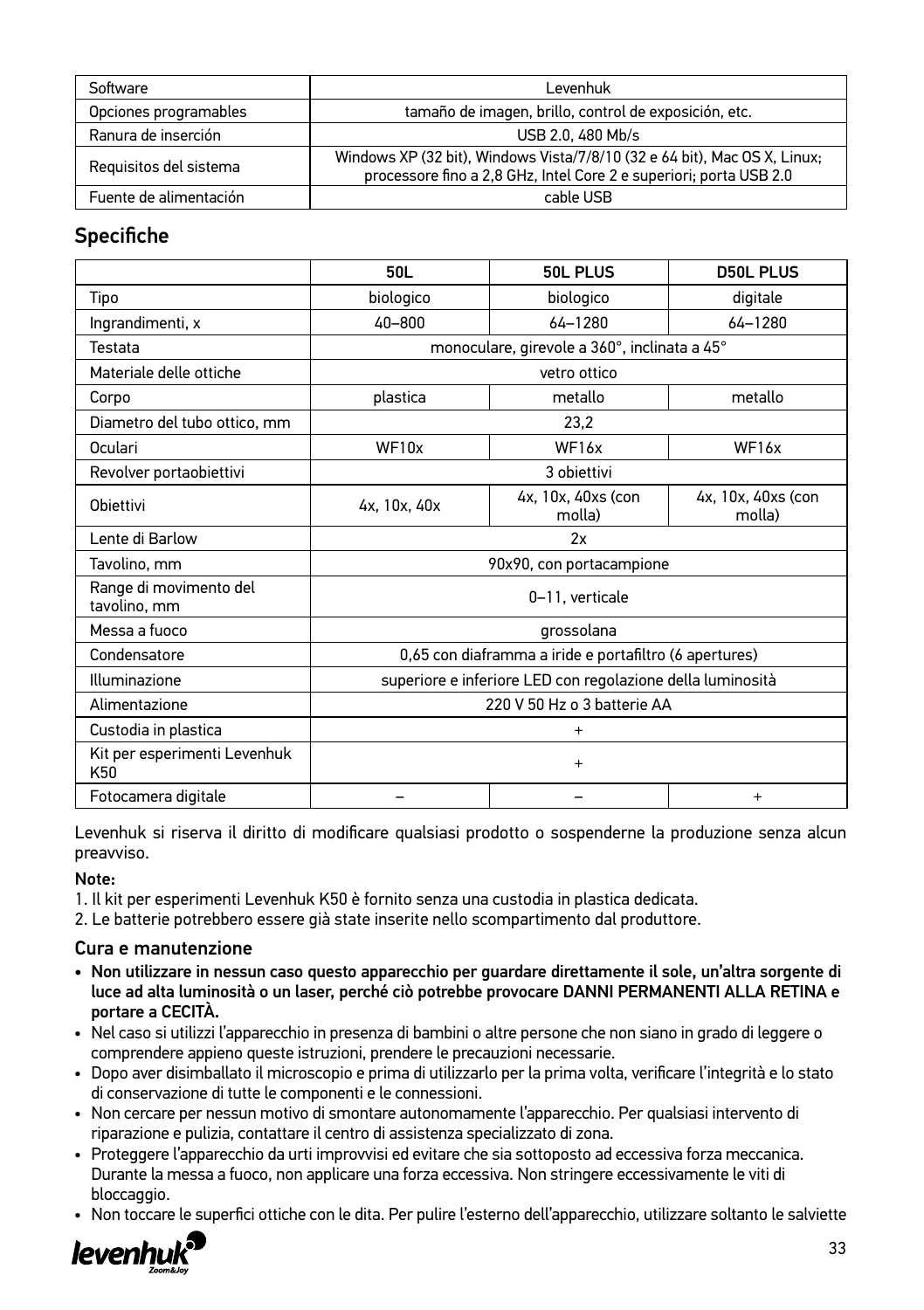apposite e gli strumenti di pulizia dell'ottica appositi offerti da Levenhuk. Non utilizzare fluidi corrosivi o a base di acetone per pulire l'ottica del dispositivo.

- Per rimuovere eventuali particelle abrasive, ad esempio sabbia, dalle lenti, non strofinare, ma soffiare oppure utilizzare una spazzola morbida.
- Non utilizzare il dispositivo per lunghi periodi e non lasciarlo incustodito sotto i raggi diretti del sole. Non esporre il dispositivo all'acqua o a elevata umidità.
- Prestare attenzione durante le osservazioni e, una volta terminato, rimettere sempre il coperchio protettivo per proteggere l'apparecchio da polvere e macchie.
- Se non si intende utilizzare il microscopio per periodi prolungati, conservare le lenti obiettivo e gli oculari separatamente dal microscopio.
- Conservare l'apparecchio in un posto fresco e asciutto, al riparo da acidi pericolosi e altri prodotti chimici, da apparecchi di riscaldamento, da fiamme libere e da altre fonti di calore.
- Cercare di non utilizzare il microscopio in prossimità di materiali o sostanze infiammabili (benzene, carta, cartone ecc), poiché la base potrebbe riscaldarsi durante l'utilizzo e rappresentare un rischio di incendio.
- Disconnettere sempre il microscopio dall'alimentazione prima di aprire la base o sostituire la lampadina di illuminazione. Indipendentemente dal tipo di lampadina (alogena o a incandescenza), attendere che si sia raffreddata prima di cercare di sostituirla e sostituirla sempre con una lampadina dello stesso tipo.
- Utilizzare sempre un'alimentazione di tensione adeguata, cioè quella indicata nelle specifiche del microscopio. Collegare lo strumento a una presa di alimentazione differente potrebbe provocare il danneggiamento dei circuiti elettrici del microscopio, bruciare la lampadina o addirittura causare un corto circuito.
- In caso di ingestione di una parte di piccole dimensioni o di una batteria, richiedere immediatamente assistenza medica.

#### Istruzioni di sicurezza per le batterie

- Acquistare batterie di dimensione e tipo adeguati per l'uso di destinazione.
- Sostituire sempre tutte le batterie contemporaneamente, evitando accuratamente di mischiare batterie vecchie con batterie nuove oppure batterie di tipo differente.
- Prima della sostituzione, pulire i contatti della batteria e quelli dell'apparecchio.
- Assicurarsi che le batterie siano state inserite con la corretta polarità (+ e –).
- Se non si intende utilizzare l'apparecchio per lungo periodo, rimuovere le batterie.
- Rimuovere subito le batterie esaurite.
- Non cortocircuitare le batterie, perché ciò potrebbe provocare forte riscaldamento, perdita di liquido o esplosione.
- Non tentare di riattivare le batterie riscaldandole.
- Dopo l'utilizzo, non dimenticare di spegnere l'apparecchio.
- Per evitare il rischio di ingestione, soffocamento o intossicazione, tenere le batterie fuori dalla portata dei bambini.

#### Garanzia internazionale Levenhuk

Tutti i telescopi, i microscopi i binocoli e gli altri prodotti ottici Levenhuk, ad eccezione degli accessori, godono di una garanzia a vita per i difetti di fabbricazione o dei materiali. Garanzia a vita rappresenta una garanzia per la vita del prodotto sul mercato. Tutti gli accessori Levenhuk godono di una garanzia di due anni a partire dalla data di acquisto per i difetti di fabbricazione e dei materiali. Levenhuk riparerà o sostituirà i prodotti o relative parti che, in seguito a ispezione effettuata da Levenhuk, risultino presentare difetti di fabbricazione o dei materiali. Condizione per l'obbligo di riparazione o sostituzione da parte di Levenhuk di tali prodotti è che il prodotto venga restituito a Levenhuk unitamente ad una prova d'acquisto la cui validità sia riconosciuta da Levenhuk.

Questa garanzia non copre le parti consumabili, come le lampadine (elettriche, LED, alogene, a risparmio energetico o altri tipi di lampadine), batterie (ricaricabili e non ricaricabili), parti elettriche consumabili, ecc. Per maggiori dettagli, visitare il nostro sito web: www.levenhuk.eu/warranty

Per qualsiasi problema di garanzia o necessità di assistenza per l'utilizzo del prodotto, contattare la filiale Levenhuk di zona.

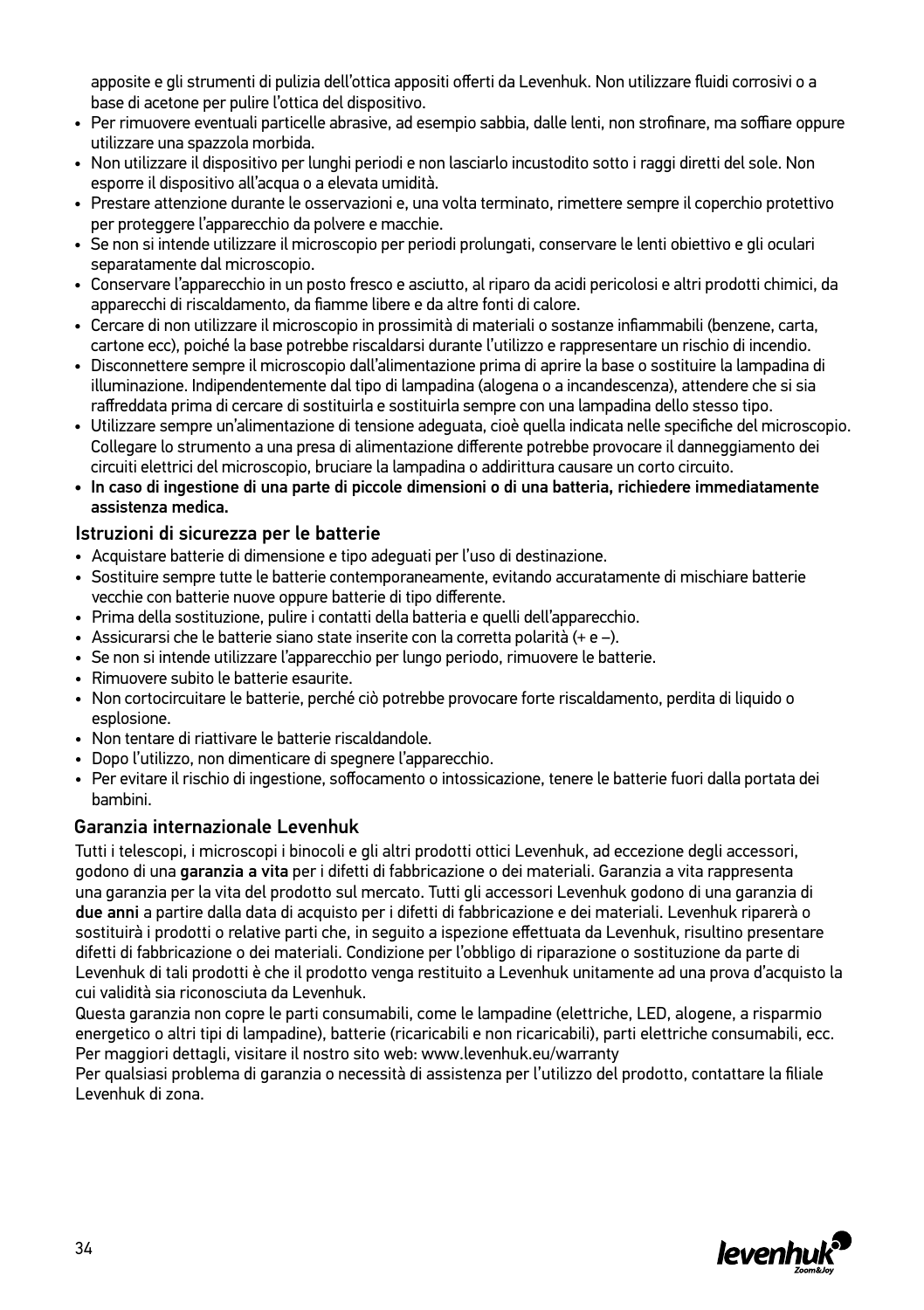### Informacje ogólne

Mikroskop Levenhuk Rainbow nie stanowi zagrożenia dla zdrowia, życia i mienia konsumenta ani dla środowiska, jeżeli użytkowany jest właściwie i spełnia wymogi norm międzynarodowych. Mikroskop przeznaczony jest do obserwacji obiektów przezroczystych i nieprzezroczystych w świetle przechodzącym i odbitym metodą jasnego pola; służy również do celów biologicznych oraz pokazów dydaktycznych. Może być używany przez dzieci powyżej 5. roku życia.

Opakowanie zawiera zestaw do eksperymentów Levenhuk K50 wyposażony we wszystkie elementy potrzebne do samodzielnego przygotowania preparatów mikroskopowych. Szczegółowy poradnik zawiera wskazówki dotyczące prawidłowego przygotowywania próbek i przeprowadzania fascynujących eksperymentów. Kamera cyfrowa (do mikroskopu Levenhuk Rainbow D50L PLUS) została zaprojektowana wyłącznie do użytku z tym modelem.

#### Zawartość zestawu:

- Mikroskop
- Obiektywy: 4х, 10х, 40хs (40x dla modeli 50L)
- Okular: WF16х (WF10x dla modeli 50L)
- Soczewka Barlowa 2x
- Stolik z zaciskami
- Obrotowa diafragma
- Kondensor
- Wbudowany oświetlenie LED górne i dolne
- Zasilacz AC Adapter 220 V, 50 Hz

#### Zawartość zestawu do eksperymentów Levenhuk K50:

- Poradnik "Niezwykły mikroskop. Badanie mikrokosmosu"
- Pęseta
- Wylęgarnia słonaczków
- Mikrotom
- Fiolka z drożdżami
- Fiolka ze smołą

### Budowa mikroskopu

Podstawa. Utrzymuje masę mikroskopu i stanowi obudowę dla źródła podświetlenia, układów elektronicznych i mechanizmu regulacji.

Tubus okularu. Stanowi połączenie tubusu z układem obiektywów. Może zawierać okular, soczewkę Barlowa (poniżej okularu) lub kamerę cyfrową (zamiast okularu).

Okular i obiektyw. Obejmują soczewki umożliwiające powiększenie obrazu. Łączne powiększenie wyznaczane jest poprzez pomnożenie powiększenia okularu oraz powiększenia obiektywu.

Soczewka Barlowa. Używana wraz z okularem pozwala uzyskać większe powiększenie. Soczewka Barlowa o powiększeniu 2x dwukrotnie zwiększa powiększenie, zapewniając jego większy zakres bez zmiany okularu.

Obrotowa głowica. Wyposażona w 3 obiektywy głowica pozwala zmieniać je w sposób płynny i nieskomplikowany.

Stolik. Solidny i wytrzymały stolik posiada dwa uchwyty na preparaty, a jego położenie można regulować podczas obserwacji. Dolna wiązka światła przechodzi przez otwór znajdujący się na środku stolika.

Obrotowa diafragma. Znajduje się pod stolikiem. Dzięki zróżnicowanym średnicom apertury pozwala dopasować przechodzące promienie świetlne. Aby ustawić żądaną aperturę, wystarczy obrócić tarczę. Kondensor. Układ soczewek znajdujących się pod stolikiem pozwalający na skupianie i odpowiednie kierowanie promieni świetlnych.



- 3 baterie AA
- Plastikowy futerał
- Zestaw do eksperymentów Levenhuk K50

PL

- Kamera cyfrowa 2 Mpx (dla modeli D50L PLUS)
- Oprogramowanie Levenhuk do przetwarzania obrazu (dla modeli D50L PLUS)
- Kabel USB (dla modeli D50L PLUS)
- Instrukcja obsługi i karta gwarancyjna
- Fiolka z solą morską
- Fiolka ze słonaczkami
- Szkiełka (5 sztuk)
- Gotowe próbki (5 sztuk)
- Pipeta
- Osłona przeciwpyłowa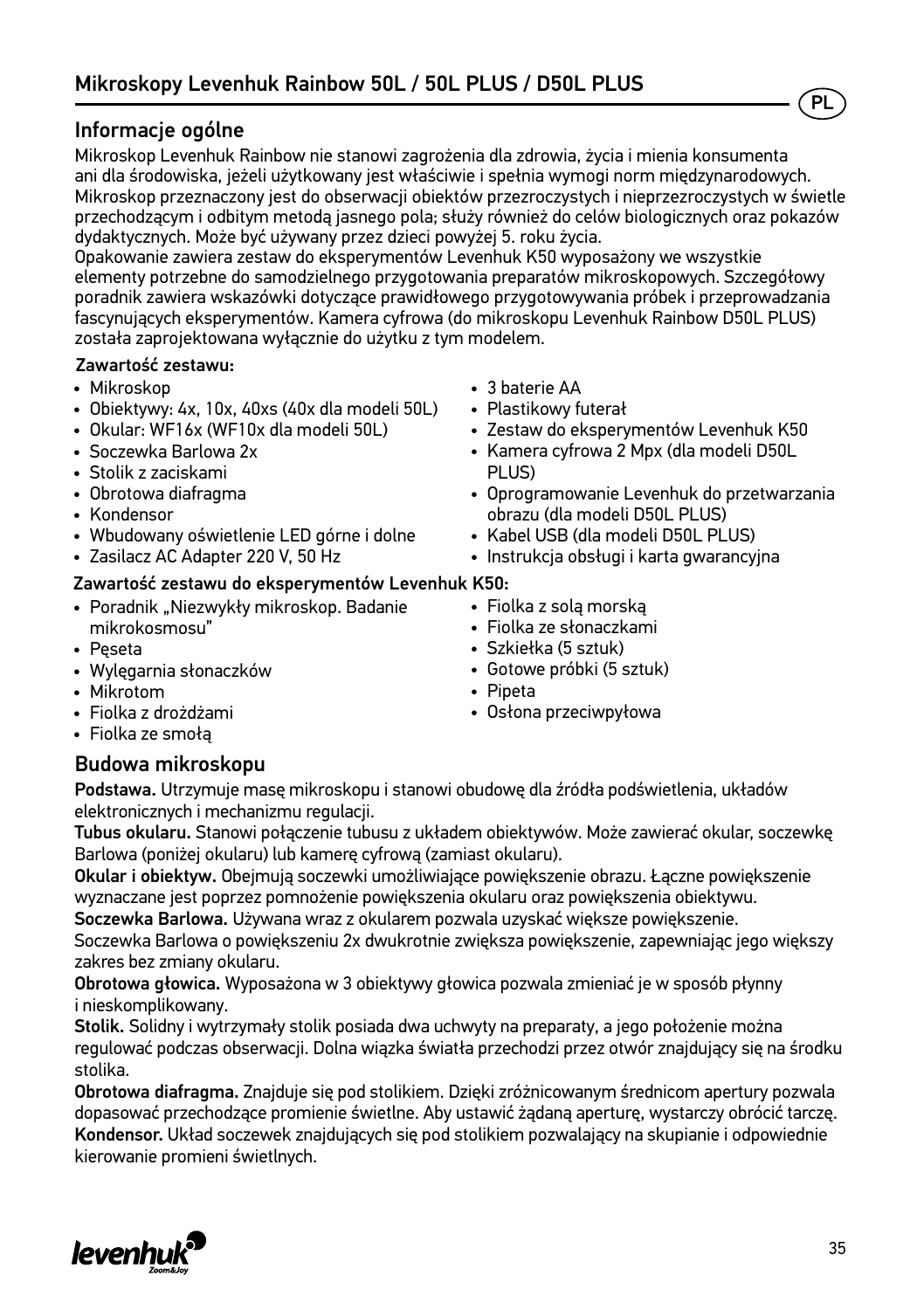Pokrętło ustawiania ostrości. Pokrętło regulacji zgrubnej pozwala przesuwać stolik w górę i w dół, umożliwiając regulację ostrości obrazu.

Oświetlenie górne i dolne. Oświetlenie LED z regulacją jasności. Układ oświetlenia może być zasilany bateriami AA lub zasilaczem A/C. Oświetlenie górne pozwala na obserwację obiektów nieprzezroczystych, a dolne – przezroczystych. Do obserwacji obiektów półprzezroczystych używaj obu rodzajów oświetlenia.

Gniazdo zasilania A/C. Służy do podłączania mikroskopu do źródła zasilania AC.

### Użytkowanie mikroskopu

#### Rozpakowanie i pierwsze kroki

- Rozpakuj mikroskop i upewnij się, że obecne są wszystkie elementy.
- Za pomocą pokrętła ustawiania ostrości umieść statyw w najniższej pozycji.
- Upewnij się, że baterie zostały właściwie umieszczone w komorze; w razie potrzeby wymień je na nowe. Możesz również podłączyć mikroskop do zasilania A/C, używając zasilacza A/C.
- Wprowadź okular do tubusu.
- Powoli dopasuj jasność oświetlenia, stopniowo ją zwiększając.

#### Ustawianie ostrości

- Umieść preparat na stoliku i zabezpieczyć za pomocą uchwytów preparatu.
- Obracając rewolwer, zmień powiększenie na obiektyw 4x.
- Przesuń preparat tak, aby jego najgrubsza część znajdowała się pod obiektywem.
- Obracaj pokrętło ustawiania ostrości w celu podniesienia stolika do momentu, gdy obiektyw będzie się znajdował w niewielkiej odległości od próbki; należy sprawdzaj odległość między obiektywem a preparatem, aby nie doprowadzić do ich zetknięcia się. PRZESTROGA: Obiektyw nie powinien dotykać preparatu, gdyż może to spowodować uszkodzenie obiektywu i/lub preparatu.
- Spoglądaj przez okular zamontowany w głowicy monokularowej i powoli opuszczaj stolik, obracając pokrętło ustawiania ostrości do momentu pojawienia się obrazu preparatu.
- Taka regulacja chroni przednią soczewkę przed kontaktem z preparatem podczas użycia obiektywów o innych powiększeniach; jednak niewielka zmiana ustawienia ostrości może być konieczna.
- Jeżeli obraz jest zbyt jasny, obracaj diafragmę aż do momentu zredukowania jasności promienia światła do odpowiedniego poziomu. Jeżeli obraz jest zbyt jasny, ustaw większą aperturę, aby powiększyć wiązkę światła.

#### Wybór obiektywu

Na początku obserwacji ustaw najmniejsze powiększenie i wybierz fragment preparatu, który chcesz dokładnie obejrzeć. Następnie ustaw preparat tak, aby wybrany fragment znajdował się w polu widzenia. Dzięki temu będzie on odpowiednio wyśrodkowany również po zmianie obiektywu na mocniejszy. Po wybraniu fragmentu należy z największą możliwą precyzją wycentrować obraz w polu widzenia mikroskopu. W przeciwnym wypadku fragment, który chcesz obserwować może nie znaleźć się w środku pola widzenia po zmianie obiektywu na mocniejszy. Teraz możesz zmienić obiektyw na mocniejszy, obracając głowicę. W razie konieczności wyreguluj ostrość obrazu.

### Kamera cyfrowa

Kamera cyfrowa jest zamontowana w tubusie w miejsce okularu. Pozwala wyświetlać szczegółowe obrazy preparatów w naturalnych barwach na komputerze, a także zapisywać je na dysku twardym. Oprogramowanie Levenhuk pozwala na wyświetlanie i edycję obrazów.

| Megapiksele         | 2,0                                                                                                     |
|---------------------|---------------------------------------------------------------------------------------------------------|
| Nagrywanie wideo    | $\ddot{}$                                                                                               |
| Miejsce montażu     | tubus okularu (zamiast okularu)                                                                         |
| Format obrazu       | *.bmp, $*$ .jpg, $*$ .jpeg, $*$ .png, $*$ .tif, $*$ .tiff, $*$ .gif, $*$ .psd, $*$ .ico, $*$ .emf, itp. |
| Ekspozycja          | <b>ERS</b>                                                                                              |
| Balans bieli        | automatyczny/ręczny                                                                                     |
| Kontrola ekspozycji | automatyczna/ręczna                                                                                     |
| Oprogramowanie      | ∟evenhuk                                                                                                |

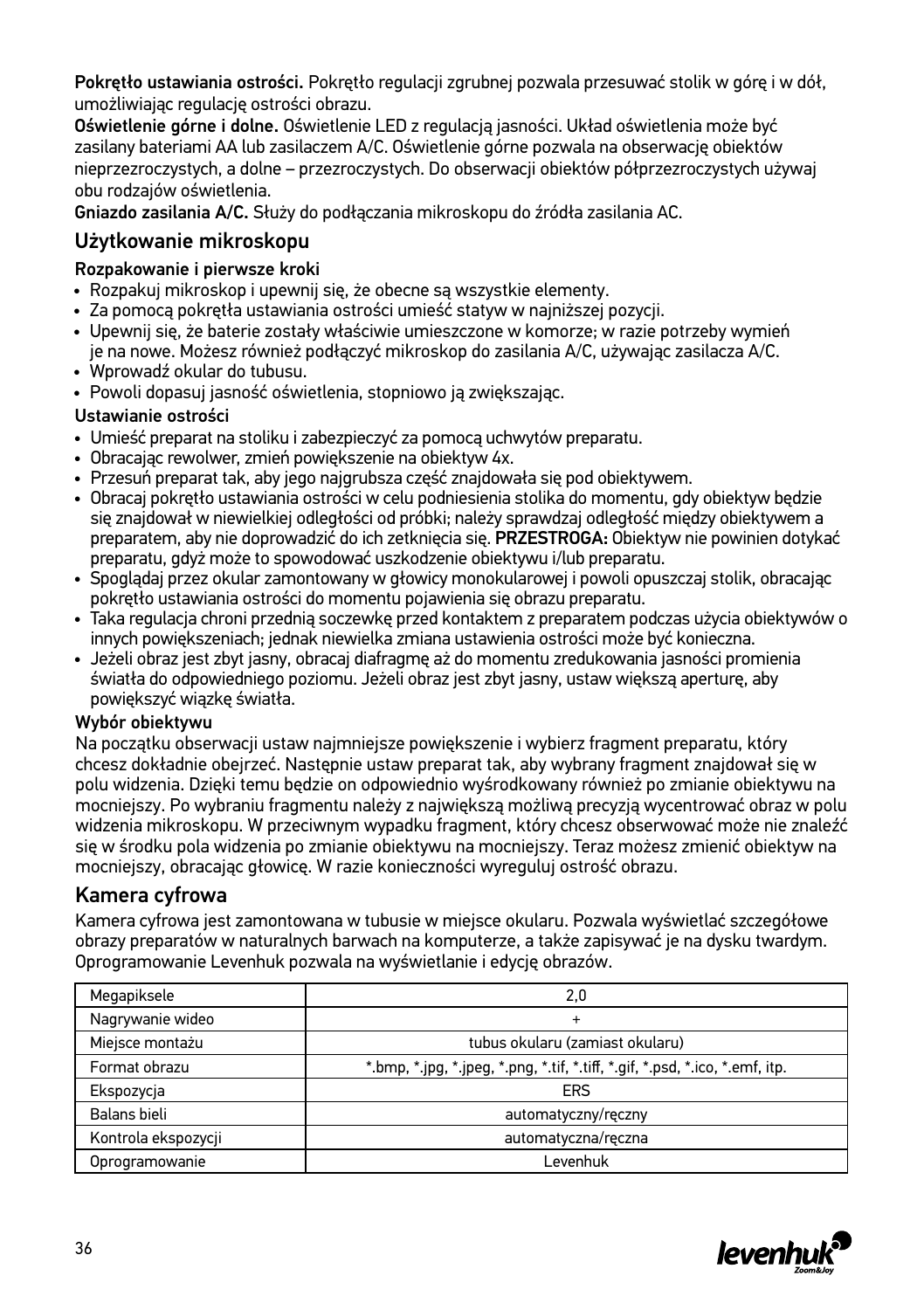| Kontrola obrazu     | rozmiar obrazu, jasność, ekspozycja                                                                                              |  |  |
|---------------------|----------------------------------------------------------------------------------------------------------------------------------|--|--|
| Wyjście             | USB 2.0, 480 Mb/s                                                                                                                |  |  |
| Wymagania systemowe | Windows XP (32-bit), Windows Vista/7/8/10 (32-bit i 64-bit), Mac OS X, Linux;<br>procesor co najmniej Intel Core 2 2,8 GHz, port |  |  |
| Zasilanie kamery    | Kabel USB                                                                                                                        |  |  |

#### Dane techniczne

|                                         | 50L                                                  | 50L PLUS                                            | <b>D50L PLUS</b>                 |  |
|-----------------------------------------|------------------------------------------------------|-----------------------------------------------------|----------------------------------|--|
| Typ                                     | biologiczny                                          | biologiczny                                         | cyfrowy                          |  |
| Powiekszenie, x                         | 40-800                                               | $64 - 1280$                                         | 64-1280                          |  |
| Głowica                                 | monokularowa, obrotowa 360°, nachylana pod kątem 45° |                                                     |                                  |  |
| Materiał optyki                         |                                                      | szkło optyczne                                      |                                  |  |
| Korpus                                  | plastikowy                                           | metalowy                                            | plastikowy                       |  |
| Średnica tubusu okularu, mm             |                                                      | 23,2                                                |                                  |  |
| Okulary                                 | WF10x                                                | WF <sub>16x</sub>                                   | WF <sub>16x</sub>                |  |
| Obrotowa głowica                        |                                                      | 3 obiektywy                                         |                                  |  |
| Obiektywy                               | 4x, 10x, 40x                                         | 4x, 10x, 40xs<br>(z amortyzacją)                    | 4x, 10x, 40xs<br>(z amortyzacją) |  |
| Soczewka Barlowa                        | 2x                                                   |                                                     |                                  |  |
| Stolik, mm                              | 90x90, z uchwytami na preparaty                      |                                                     |                                  |  |
| Zakres ruchu stolika, mm                | 0-11, pionowy                                        |                                                     |                                  |  |
| Ustawianie ostrości                     | zgrubne                                              |                                                     |                                  |  |
| Kondensor                               | NA 0,65, obrotowa diafragma (6 apertury)             |                                                     |                                  |  |
| Oświetlenie                             |                                                      | oświetlenie LED górne i dolne, z regulacją jasności |                                  |  |
| Zasilanie                               | 220 V 50 Hz, lub 3 baterie AA                        |                                                     |                                  |  |
| Plastikowy futerał                      | $\ddot{}$                                            |                                                     |                                  |  |
| Zestaw do eksperymentów<br>Levenhuk K50 | $+$                                                  |                                                     |                                  |  |
| Kamera cyfrowa                          |                                                      |                                                     | $\ddot{}$                        |  |

Levenhuk zastrzega sobie prawo do modyfikowania lub zakończenia produkcji dowolnego produktu bez wcześniejszego powiadomienia.

#### Uwagi:

- 1. Zestaw do eksperymentów Levenhuk K50 dostarczany jest bez osobnego futerału plastikowego.
- 2. W komorze baterii mogą znajdować się baterie umieszczone tam przez producenta.

#### Konserwacja i pielęgnacja

- Pod żadnym pozorem nie wolno kierować przyrządu bezpośrednio na słońce, światło laserowe lub inne źródło jasnego światła, ponieważ może to spowodować TRWAŁE USZKODZENIE SIATKÓWKI lub doprowadzić do ŚLEPOTY.
- Zachowaj szczególną ostrożność, gdy urządzenia używają dzieci lub osoby, które nie w pełni zapoznały się z instrukcjami.
- Po rozpakowaniu mikroskopu i przed jego pierwszym użyciem należy sprawdzić stan i prawidłowość podłączenia każdego elementu.
- Nie podejmuj prób samodzielnego demontażu urządzenia, nawet w celu wyczyszczenia lustra. W celu wszelkich napraw i czyszczenia skontaktuj się z punktem serwisowym.
- Chroń przyrząd przed upadkami z wysokości i działaniem nadmiernej siły mechanicznej. Nie należy używać nadmiernej siły podczas ustawiania ostrości. Nie należy dokręcać zbyt mocno śrub blokujących.
- Nie dotykaj powierzchni optycznych palcami. Do czyszczenia zewnętrznych powierzchni przyrządu używaj tylko specjalnych ściereczek i narzędzi do czyszczenia optyki Levenhuk. Nie czyść układu optycznego za pomocą środków żrących lub zawierających aceton.

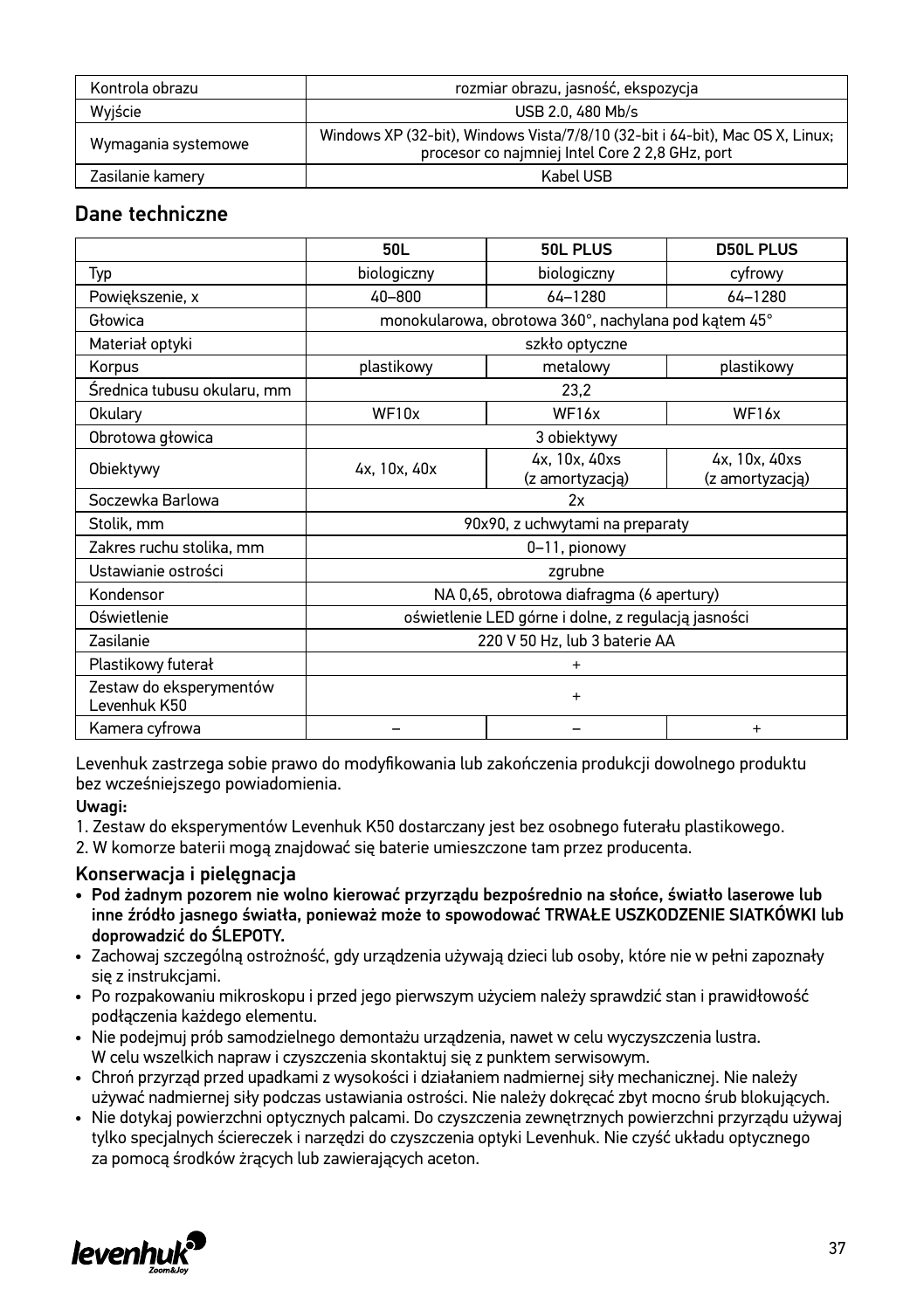- Cząsteczki ścierające, takie jak ziarna piasku, powinny być zdmuchiwane z powierzchni soczewek lub usuwane za pomocą miękkiej szczotki.
- Nie wystawiaj przyrządu na długotrwałe działanie promieni słonecznych. Trzymaj z dala od wody. Nie należy przechowywać w warunkach wysokiej wilgoci.
- Podczas obserwacji należy zachować ostrożność. Po zakończeniu obserwacji założ osłonę przeciwpyłową w celu zabezpieczenia mikroskopu przed kurzem i zanieczyszczeniami.
- W przypadku korzystania z mikroskopu przez dłuższy czas soczewki obiektywowe i okulary oraz mikroskop należy przechowywać osobno.
- Przyrząd powinien być przechowywany w suchym, chłodnym miejscu, z dala od kurzu, niebezpiecznych kwasów oraz innych substancji chemicznych, grzejników, otwartego ognia i innych źródeł wysokiej temperatury.
- Staraj się nie korzystać z mikroskopu w pobliżu łatwopalnych materiałów lub substancji (benzenu, papieru, kartonu, tworzywa sztucznego itp.), ponieważ nagrzewająca się podczas użytkowania podstawa może powodować ryzyko pożaru.
- Przed każdym otwarciem podstawy lub wymianą lampy odłączaj mikroskop od źródła zasilania. Przed wymianą lampy, niezależnie od jej rodzaju (halogenowa lub żarowa), zaczekaj, aż jej temperatura spadnie. Lampy wymieniaj zawsze na modele tego samego typu.
- Pamiętaj, aby moc zasilania była dopasowana do napięcia jest ono podane w danych technicznych nowego mikroskopu. Podłączenie do gniazda zasilającego o innej mocy może spowodować uszkodzenie zespołu obwodów elektrycznych przyrządu, spalenie lampy, a nawet zwarcie.
- W przypadku połknięcia małej części lub baterii należy natychmiast zwrócić się o pomoc medyczną.

#### Instrukcje dotyczące bezpiecznego obchodzenia się z bateriami

- Należy używać baterii odpowiedniego typu i w odpowiednim rozmiarze.
- Należy wymieniać wszystkie baterie jednocześnie; nie należy łączyć starych i nowych baterii ani baterii różnych typów.
- Przed włożeniem baterii należy wyczyścić styki baterii i urządzenia.
- Podczas wkładania baterii należy zwracać uwagę na ich bieguny (znaki + i –).
- Jeśli sprzęt nie będzie używany przez dłuższy czas, należy wyjąć baterie.
- Zużyte baterie należy natychmiast wyjąć.
- Nie ładować baterii jednorazowych, ponieważ wiąże się to z ryzykiem wycieku, pożaru lub wybuchu.
- Nie doprowadzać do zwarcia baterii, ponieważ wiąże się to z ryzykiem powstania wysokich temperatur, wycieku lub wybuchu.
- Nie ogrzewać baterii w celu przedłużenia czasu ich działania.
- Należy pamiętać o wyłączeniu urządzenia po zakończeniu użytkowania.
- Baterie przechowywać w miejscu niedostępnym dla dzieci, aby uniknąć ryzyka połknięcia, uduszenia lub zatrucia.
- Zużyte baterie należy utylizować zgodnie z przepisami obowiązującymi w danym kraju.

#### Gwarancja międzynarodowa Levenhuk

Wszystkie teleskopy, mikroskopy, lornetki i inne przyrządy optyczne Levenhuk, za wyjątkiem akcesoriów, posiadają dożywotnią gwarancję obejmującą wady materiałowe i wykonawcze. Dożywotnia gwarancja to gwarancja na cały okres użytkowania produktu. Wszystkie akcesoria Levenhuk są wolne od wad materiałowych i wykonawczych i pozostaną takie przez dwa lata od daty zakupu detalicznego. Firma Levenhuk naprawi lub wymieni produkty lub ich części, w przypadku których kontrola prowadzona przez Levenhuk wykaże obecność wad materiałowych lub wykonawczych. Warunkiem wywiązania się przez firmę Levenhuk z obowiązku naprawy lub wymiany produktu jest dostarczenie danego produktu firmie razem z dowodem zakupu uznawanym przez Levenhuk.

Niniejsza gwarancja nie obejmuje części eksploatacyjnych, takich jak żarówki (elektryczne, LED, halogenowe, energooszczędne i inne), baterie (akumulatory i zwykłe), akcesoria elektryczne itd. Więcej informacji na ten temat znajduje się na stronie: www.levenhuk.pl/gwarancja

W przypadku wątpliwości związanych z gwarancją lub korzystaniem z produktu, proszę skontaktować się z lokalnym przedstawicielem Levenhuk.

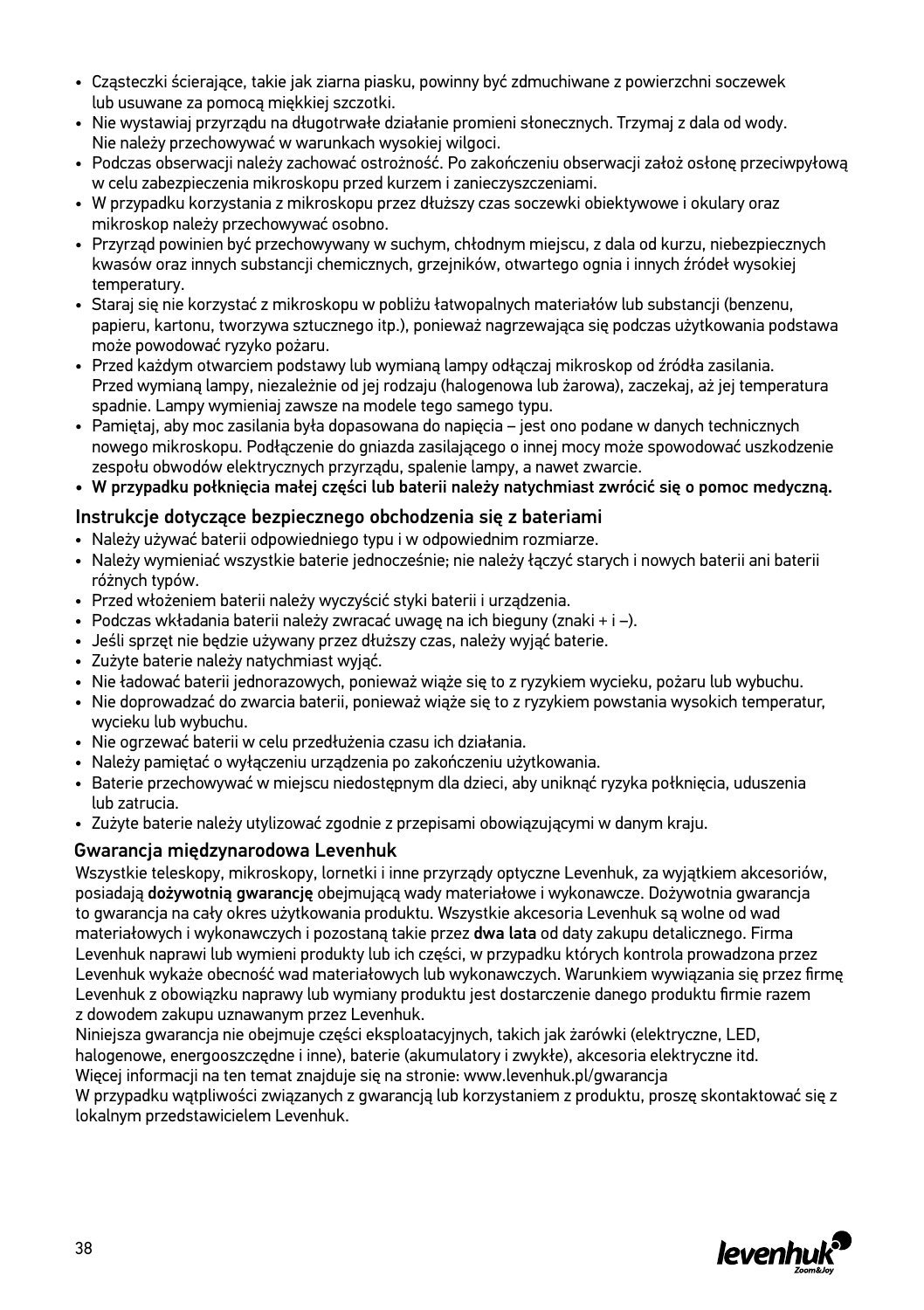### Utilização geral

Os microscópios Levenhuk Rainbow são seguros para a saúde, a vida e a propriedade do consumidor e do ambiente quando utilizados adequadamente e cumprem os requisitos das normas internacionais. Estes microscópios foram concebidos para observar objetos transparentes na luz transmitida utilizando o método de campo brilhante para utilização em biologia e apresentações escolares. Pode ser utilizado por crianças com mais de 5 anos.

O pacote inclui um kit de experiências Levenhuk K50, com tudo aquilo de que precisa para preparar lâminas de microscópio. O guia detalhado irá ensiná-lo a preparar adequadamente espécimes e a realizar experiências incríveis. A câmara digital (para o Levenhuk Rainbow D50L PLUS) foi concebida exclusivamente para ser usada com este microscópio.

#### O kit inclui:

- Microscópio
- Objetivas: 4х, 10х and 40хs (40x para o modelo 50L) Caixa de plástico
- Ocular: WF16х (WF10x para o modelo 50L)
- Lente de Barlow 2x
- Área de inserção do vidro com suportes para espécimes
- Disco de diafragma
- Condensador
- Iluminação LED superior e inferior incorporada
- Adaptador CA 220 V, 50 Hz

#### O kit de experiências Levenhuk K50 inclui:

- Manual do utilizador "Microscópio atrativo. Para examinar o microcosmos"
- Pinça
- Incubadora para artémia (camarão de salmoura)
- Micrótomo
- Frasco com levedura
- Frasco com resina

### Peças do microscópio

Base. Suporta o peso do microscópio e incorpora a fonte de iluminação, o sistema eletrónico e os mecanismos de controlo.

Tubo da ocular. Combina a ocular com o sistema de objetivas. Suporta a ocular, a lente de Barlow (abaixo da ocular) ou uma câmara digital (no lugar da ocular).

Ocular e objetiva. Consistem em lentes que permitem ampliar a imagem. A ampliação total é calculada multiplicando a ampliação da ocular com a ampliação da objetiva.

Lente de Barlow. É utilizada com a ocular para aumentar a ampliação. Uma lente de Barlow 2x aumenta a potência de ampliação duas vezes, permitindo obter uma gama mais ampla de ampliações ao utilizar as mesmas oculares.

Revólver giratório. Este revólver giratório triplo com 3 objetivas pré-instaladas permite-lhe mudar de objetiva de forma fácil e cómoda.

Platina. A área de inserção de vidro robusta e fiável com dois suportes para espécimes pode ser usada para mover as lâminas durante a observação. A luz de iluminação inferior passa através da abertura no meio da área de inserção de vidro.

Disco de diafragma. Está localizada abaixo da área de inserção de vidro e tem aberturas de vários diâmetros para ajustar os raios de luz que passam. Rode o disco para selecionar a abertura pretendida. Condensador. Um sistema de lentes localizado abaixo da área de inserção de vidro permite a convergência e orientação dos raios de luz.



- 3 pilhas AA
- 
- Kit de experiências Levenhuk K50
- Câmara digital 2 Mpx (para o modelo D50L PLUS)
- Software de processamento de imagens Levenhuk (para o modelo D50L PLUS)
- Cabo USB (para o modelo D50L PLUS)
- Manual do utilizador e garantia vitalícia
- Frasco com sal marinho
- Frasco com artémia
- Lâminas de vidro vazias (5 peças)
- 5 amostras (pata de mosca, cebola, haste de algodão, pedaço de tronco de árvore, pinho)
- Pipeta
- Capa protetora antipoeira



PT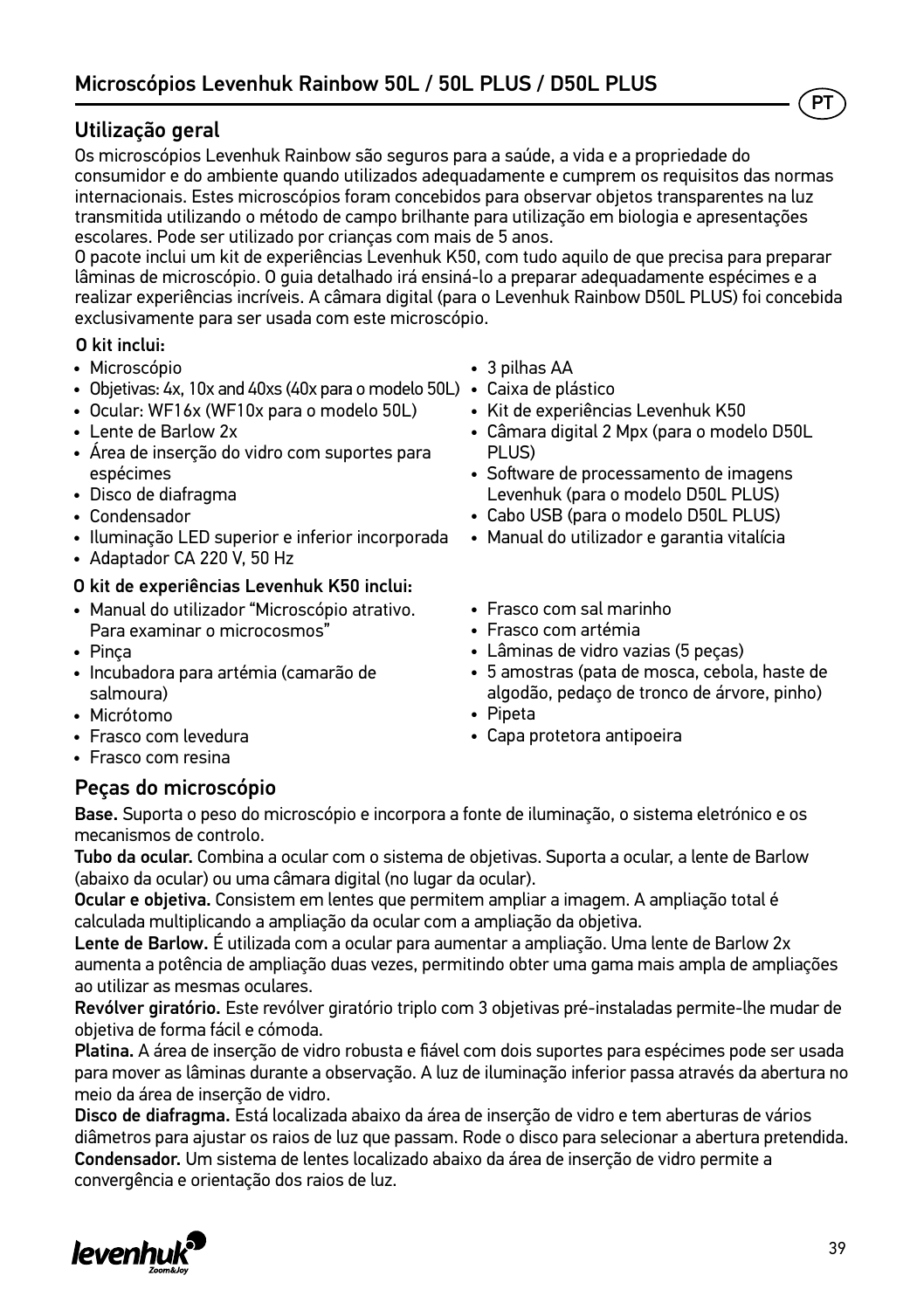Botão de focagem. Um sistema de focagem aproximada permite mover a platina para cima e para baixo para ajustar a nitidez da imagem do espécime.

Iluminação superior e inferior. Iluminação LED com luminosidade ajustável. O sistema de iluminação pode ser alimentado por pilhas AA ou através de alimentação CA. A iluminação superior é utilizada para observar objetos opacos, enquanto a inferior permite observar objetos transparentes. Utilize ambas as iluminações em simultâneo para estudar objetos semitransparentes.

Conector do adaptador AC. É utilizado para ligar o microscópio à alimentação AC.

### Utilização do microscópio

#### Iniciar

- Retire o microscópio da embalagem e certifique-se de que todas as peças estão disponíveis.
- Mova a cabeça da ocular para a posição mais baixa utilizando o botão de focagem.
- Certifique-se de que as pilhas estão corretamente inseridas no respetivo compartimento; se necessário, coloque pilhas novas. Em alternativa, ligue o microscópio a uma fonte de alimentação de ca utilizando o transformador de ca.
- Insira a ocular no tubo da ocular.
- Ajuste lentamente a intensidade da iluminação, de mais escura até mais clara.

#### Foco

- Coloque uma lâmina sobre a platina e bloqueie-a no devido lugar com as pinças da platina.
- Selecione a objetiva de 4x rodando o revólver giratório.
- Mova o espécime para colocar a sua parte mais espessa precisamente sob a objetiva.
- Rode o botão de focagem para elevar lentamente a área de inserção do vidro até que a objetiva fique próxima do espécime. Continue a verificar a distância entre a objetiva e o objeto para evitar o contacto entre ambos. ATENÇÃO: a objetiva não deve tocar no espécime, caso contrário a objetiva e/ou o espécime podem ficar danificados.
- Olhe através da ocular instalada e baixe a área de inserção do vidro lentamente, rodando o botão de focagem até ver a imagem do espécime.
- Este ajuste protege a lente frontal de qualquer contacto com o objeto quando utiliza objetivas de outras ampliações. No entanto, pode ser necessário um ligeiro redirecionamento.
- Se a imagem estiver demasiado clara, rode o disco do diafragma até que os raios de luz sejam reduzidos para um nível de luminosidade confortável. Se a imagem estiver demasiado escura, selecione uma abertura maior para aumentar os raios de luz.

#### Selecionar a objetiva

Inicie as suas observações com a objetiva de ampliação mais baixa e selecione um segmento da amostra para um exame detalhado. Em seguida, mova a amostra para centrar o segmento selecionado no campo de visão, para se certificar de que este se mantém centrado quando muda a objetiva para uma ampliação superior. Assim que o segmento estiver selecionado, deve centrar a imagem no campo de visão do microscópio com a máxima precisão possível. Caso contrário, o segmento pretendido pode ficar desalinhado com o centro no campo da visão da objetiva de ampliação superior. Agora pode mudar para uma objetiva mais potente, rodando o revólver giratório. Se necessário, ajuste o foco da imagem.

### Câmara digital

A câmara digital está instalada no tubo da ocular, no lugar da ocular. Esta câmara permite observar espécimes com detalhes precisos e cores fidedignas no monitor do seu PC, além de permitir guardar as imagens no disco rígido. O software Levenhuk permite ver e editar as imagens do objeto.

| Megapixels                 | 2,0                                                                                                        |  |  |
|----------------------------|------------------------------------------------------------------------------------------------------------|--|--|
| Opção de gravação de vídeo | $\ddot{}$                                                                                                  |  |  |
| Localização de montagem    | tubo da ocular (substitui a ocular)                                                                        |  |  |
| Formato da imagem          | $*$ .bmp, $*$ .jpg, $*$ .jpeg, $*$ .png, $*$ .tif, $*$ .tiff, $*$ .gif, $*$ .psd, $*$ .ico, $*$ .emf, etc. |  |  |
| Exposição                  | ERS                                                                                                        |  |  |
| Equilíbrio de brancos      | automático / manual                                                                                        |  |  |
| Controlo da exposição      | automático / manual                                                                                        |  |  |
| Software                   | evenhuk                                                                                                    |  |  |

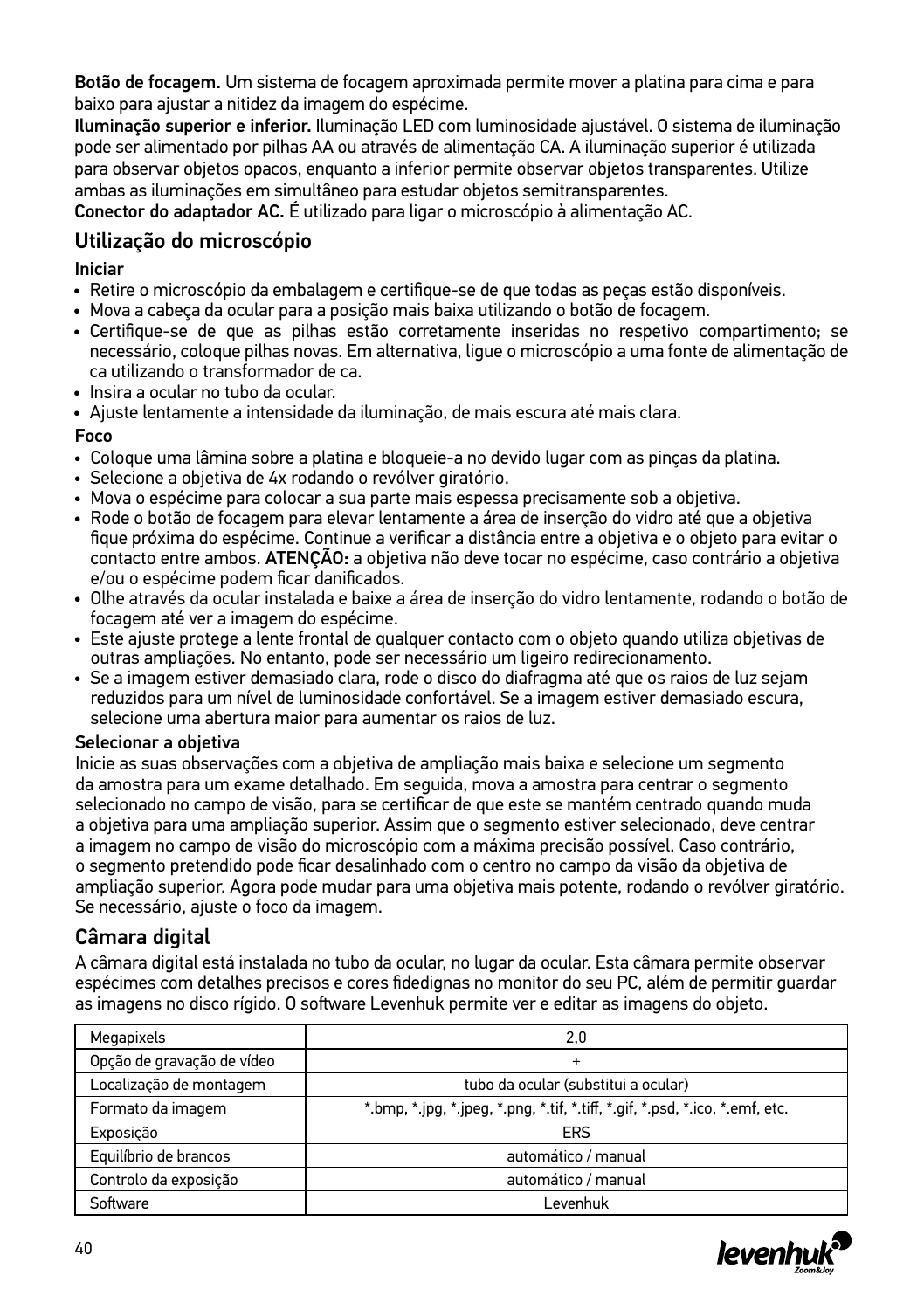| Controlo de imagem do<br>software | tamanho da imagem, luminosidade, controlo da exposição                                                                                         |
|-----------------------------------|------------------------------------------------------------------------------------------------------------------------------------------------|
| Porta                             | USB 2.0, 480 Mb/s                                                                                                                              |
| Sistema operativo                 | Windows XP (32 bits), Windows Vista/7/8/10 (32 e 64 bits), Mac OS X, Linux,<br>processador até 2,8 GHz Intel Core 2 ou superior, porta USB 2.0 |
| Fonte de alimentação da<br>câmara | Cabo USB                                                                                                                                       |

### Especificações

|                                        | 50L                                                         | 50L PLUS             | <b>D50L PLUS</b>     |
|----------------------------------------|-------------------------------------------------------------|----------------------|----------------------|
| Typo                                   | biológico                                                   | biológico            | digitális            |
| Ampliação, x                           | 40-800                                                      | 64-1280              | 64-1280              |
| Cabeça                                 | monocular, rotação de 360°, inclinação de 45°               |                      |                      |
| Material ótico                         | vidro ótico                                                 |                      |                      |
| Corpo                                  | plástico                                                    | metal                | metal                |
| Diâmetro do tubo ocular, mm            | 23,2                                                        |                      |                      |
| Oculares                               | WF10x                                                       | WF16x                | WF16x                |
| Revólver giratório                     | 3 objetivas                                                 |                      |                      |
| Objetivas                              | 4x, 10x, 40x                                                | 4x, 10x, 40xs (mola) | 4x, 10x, 40xs (mola) |
| Lente de Barlow                        | 2x                                                          |                      |                      |
| Platina, mm                            | 90x90, om suportes de espécimes                             |                      |                      |
| Alcance de deslocação da<br>lâmina, mm | 0-11, segmentos verticais                                   |                      |                      |
| Foco                                   | grosso                                                      |                      |                      |
| Kondensor                              | diafragma da íris e suporte do filtro de 0,65 (6 aberturas) |                      |                      |
| Iluminação                             | superior e inferior LED com ajuste de brilho                |                      |                      |
| Fonte de alimentação                   | 220 V 50 Hz ou 3 pilhas AA                                  |                      |                      |
| Caixa de plástico                      | $\ddot{}$                                                   |                      |                      |
| Kit de experiências Levenhuk<br>K50    | $\ddot{}$                                                   |                      |                      |
| Câmara digita                          |                                                             |                      | $\ddot{}$            |

Levenhuk se reserva no direito de fazer alterações na variedadee nas especificações dos produtos sem notificação prévia.

#### Notas:

- 1. O kit de experiências Levenhuk K50 é fornecido sem uma caixa de plástico individual.
- 2. As pilhas podem já vir colocadas no respetivo compartimento.

#### Cuidado e manutenção

- Nunca, em qualquer circunstância, olhe diretamente para o Sol, ou para outra fonte de luz intensa, ou para um laser através deste dispositivo, pois isso pode causar DANOS PERMANENTES À RETINA e pode levar à CEGUEIRA.
- Tome as precauções necessárias quando usar o dispositivo com crianças, ou com outras pessoas que não leram, ou não compreenderam totalmente estas instruções.
- Após desembalar o microscópio e antes de utilizá-lo pela primeira vez, verifique a integridade e a durabilidade de todos os componentes e ligações.
- Não tente desmontar o dispositivo por conta própria por qualquer motivo. Para fazer consertos de qualquer tipo, por favor entre em contato com seu centro de serviços especializados.
- Proteja o dispositivo de impactos súbitos e de força mecânica excessiva. Não aplique pressão excessiva quando estiver ajustando o foco. Não aperte demasiado os parafusos de bloqueio.
- Não toque nas superfícies ópticas com seus dedos. Para limpar o exterior do dispositivo, use apenas lenços especiais para limpeza e ferramentas especiais de limpeza óptica da Levenhuk. Não utilize fluidos corrosivos, nem baseados em acetona para limpar as partes ópticas.

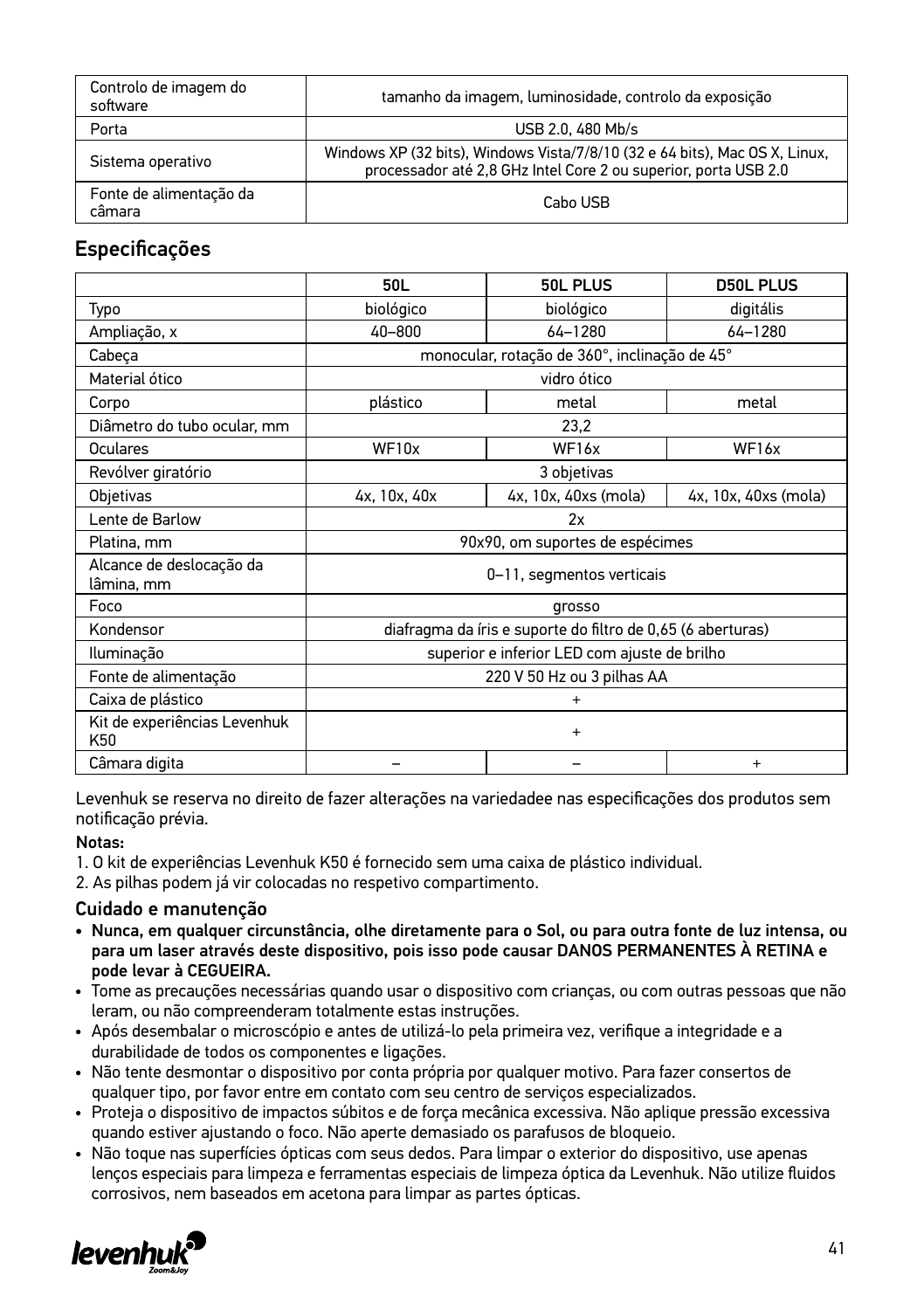- Partículas abrasivas, como areia, não devem ser removidas com um pano. Em vez disso, sopre-as, ou retire-as com um pincel suave.
- Não use o dispositivo por períodos de tempo muito longos, nem o deixe abandonado sob a luz direta do Sol. Mantenha longe de água e alta umidade.
- Tenha cuidado durante as suas observações, substitua sempre a capa protetora antipoeira quando concluir as observações de modo a proteger o equipamento contra poeiras e manchas.
- Se não utilizar o microscópio durante muito tempo, guarde as objetivas e os oculares separadamente do microscópio.
- Guarde o dispositivo em um local seco e fresco, longe de ácidos perigosos e outros produtos químicos, de aquecedores, de fogo e de outras fontes de altas temperaturas.
- Ao utilizar o microscópio, não o faça próximo de materiais ou substâncias inflamáveis (benzeno, papel, cartão, plástico, etc.), uma vez que a base pode aquecer durante o uso e provocar um incêndio.
- Desligue sempre o microscópio de uma fonte de alimentação antes de abrir a base ou mudar de lâmpada de iluminação. Independentemente do tipo de lâmpada (halogéneo ou incandescente), deixe arrefecer durante algum tempo antes de a substituir por uma lâmpada do mesmo tipo.
- Utilize sempre a fonte de alimentação com uma tensão adequada, isto é, indicada nas especificações do novo microscópio. A ligação do equipamento a uma tomada diferente pode danificar o circuito elétrico do microscópio, fundir a lâmpada ou provocar um curto-circuito.
- Procure um médico imediatamente se uma peça pequena ou uma pilha for engolida.

#### Instruções de segurança da bacteria

- Compre sempre baterias do tamanho e grau mais adequados para o uso pretendido.
- Substitua sempre o conjunto de baterias de uma só vez; tome cuidado para não misturar baterias antigas com novas, ou baterias de tipos diferentes.
- Limpe os contactos da bateria, e também os do dispositivo, antes da instalação da bateria.
- Certifique-se de que as baterias estão instaladas corretamente no que respeita à sua polaridade (+ e −).
- Remova as baterias do equipamento se este não for ser usado por um período prolongado de tempo.
- Remova as baterias usadas prontamente.
- Nunca tente recarregar baterias primárias, pois isso pode causar derrame, incêndio ou explosão.
- Nunca coloque as baterias em curto-circuito, pois isso pode causar altas temperaturas, derrame ou explosão.
- Nunca aqueça as baterias com o intuito de as reanimar. Não desmonte as baterias.
- Lembre-se de desligar os dispositivos após a utilização.
- Mantenha as baterias fora do alcance das crianças, para evitar o risco de ingestão, sufocação ou envenenamento.
- Use as baterias da forma prescrita pelas leis do seu país.

#### Garantia vitalícia internacional Levenhuk

Todos os telescópios, microscópios, binóculos ou outros produtos ópticos Levenhuk, exceto seus acessórios, são acompanhados de garantia vitalícia contra defeitos dos materiais e acabamento. A garantia vitalícia é uma garantia para a vida útil do produto no mercado. Todos os acessórios Levenhuk têm garantia de materiais e acabamento livre de defeitos por dois anos a partir da data de compra. A Levenhuk irá reparar ou substituir o produto ou sua parte que, com base em inspeção feita pela Levenhuk, seja considerado defeituoso em relação aos materiais e acabamento. A condição para que a Levenhuk repare ou substitua tal

produto é que ele seja enviado à Levenhuk juntamente com a nota fiscal de compra.

Esta garantia não cobre partes consumíveis, tais como lâmpadas (elétricas, de LED, de halogênio, econômicas e outros tipos de lâmpadas), baterias (recarregáveis e não recarregáveis), consumíveis elétricos etc.

Para detalhes adicionais, visite nossa página na internet: www.levenhuk.eu/warranty

Se surgirem problemas relacionados à garantia ou se for necessária assistência no uso do produto, contate a filial local da Levenhuk.

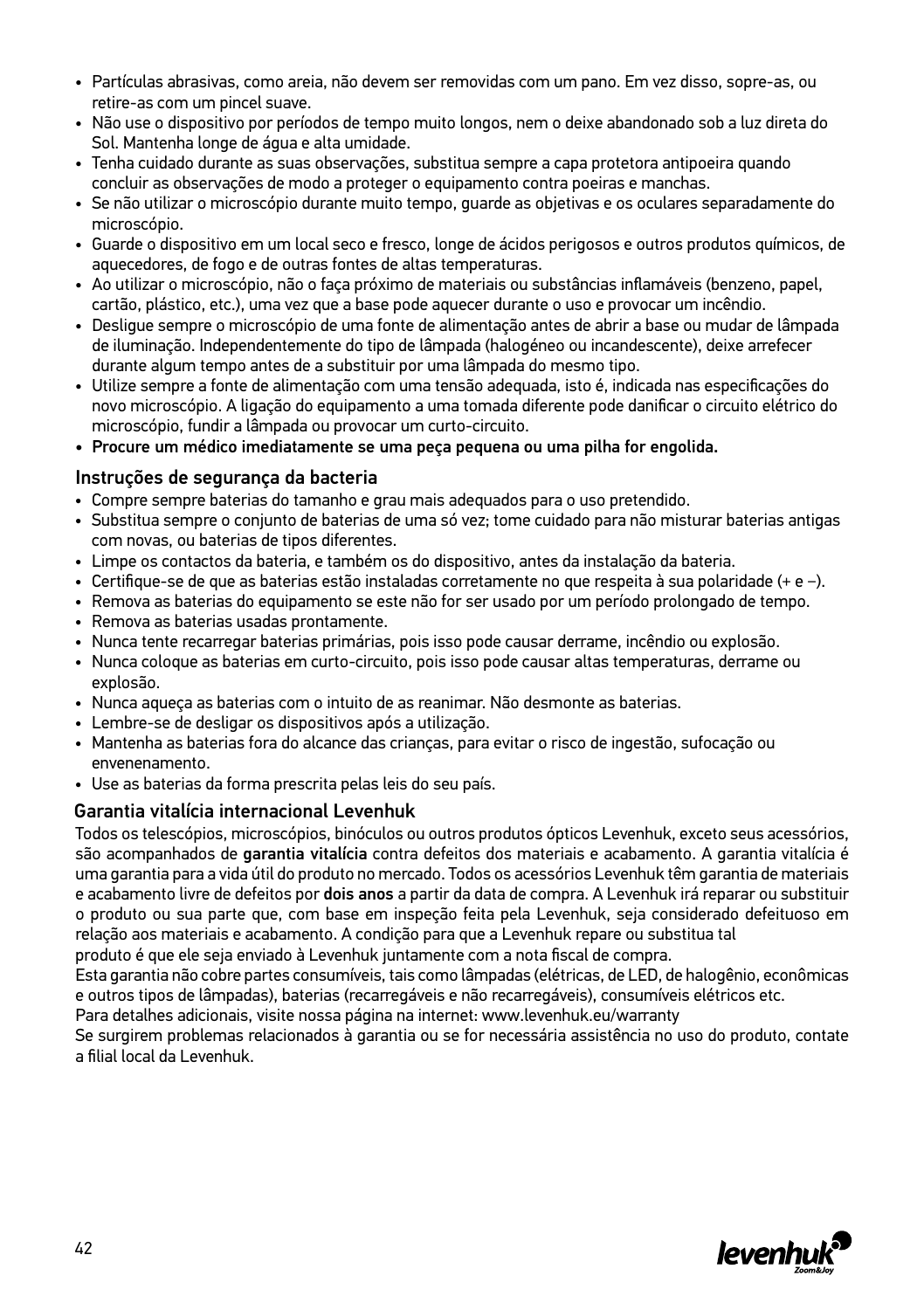#### Общие сведения

Микроскоп Levenhuk Rainbow безопасен для здоровья, жизни, имущества потребителя и окружающей среды при правильной эксплуатации и соответствует требованиям международных стандартов. Микроскоп предназначен для наблюдения прозрачных

и непрозрачных объектов в проходящем и отраженном свете в светлом поле при учебных работах в области биологии. Для детей от 5 лет.

В комплекте микроскопа идет набор для опытов Levenhuk K50, который включает в себя все, что нужно для самостоятельных исследований. С помощью красочного руководства вы сможете самостоятельно готовить препараты и проводить интереснейшие опыты. Цифровая камера (для модели Levenhuk Rainbow D50L PLUS) разработана специально для использования с микроскопом.

#### Комплектация:

- Микроскоп
- Объективы: 4х, 10х и 40хs (40x для модели 50L)
- Окуляр WF16х (WF10x для модели 50L)
- Линза Барлоу 2x
- Предметный столик с зажимами
- Диск с диафрагмами
- Конденсор
- Встроенные нижний и верхний осветители на светодиодах
- Сетевой адаптер 220 В, 50 Гц

#### Набор для опытов Levenhuk K50:

- Руководство «Интересный микроскоп. Изучаем микромир»
- Пинцет
- Инкубатор для артемии
- Микротом
- Флакон с дрожжами
- Флакон со смолой для изготовления препаратов

#### Устройство микроскопа

- Батарейки: 3 шт. типа АА
- Пластиковый кейс
- Набор для опытов Levenhuk K50
- Цифровая камера 2 Мпикс (для модели D50L PLUS)

RU

- ПО Levenhuk (для модели D50L PLUS)
- USB-кабель (для модели D50L PLUS)
- Инструкция по эксплуатации и гарантийный талон
- Флакон с морской солью
- Флакон с артемией (морским рачком)
- 5 готовых образцов и 5 чистых предметных стекол
- Пипетка
- Пылезащитный чехол

Основание. Это база, несущая на себе основную массу микроскопа, в которую встроены система подсветки, электронные компоненты и связующие элементы управления.

Окулярная трубка. Соединяет окуляр и систему объективов микроскопа. Окулярная трубка предназначена для установки окуляра, линзы Барлоу (перед окуляром) и цифровой камеры (вместо окуляра).

Окуляр и объектив. Состоят из линз, позволяющих увеличивать изображение. Для расчета увеличения нужно умножить увеличение окуляра на увеличение объектива.

Линза Барлоу. Используется вместе с окуляром для достижения максимального увеличения. При использовании линзы Барлоу 2х увеличение возрастает вдвое, а значит, при том же количестве окуляров вам доступен больший диапазон увеличений.

Револьверное устройство. Вращающаяся головка с тремя установленными на заводе объективами. Предметный столик. Механическая платформа для размещения изучаемого объекта. Для фиксации препарата предусмотрены зажимы (держатели). В центре столика есть отверстие, через которое проходит свет от нижней подсветки.

Диск диафрагм. Находится под предметным столиком и имеет отверстия разного диаметра для регулировки пучка света от нижней подсветки. Для смены отверстия необходимо поворачивать диск.

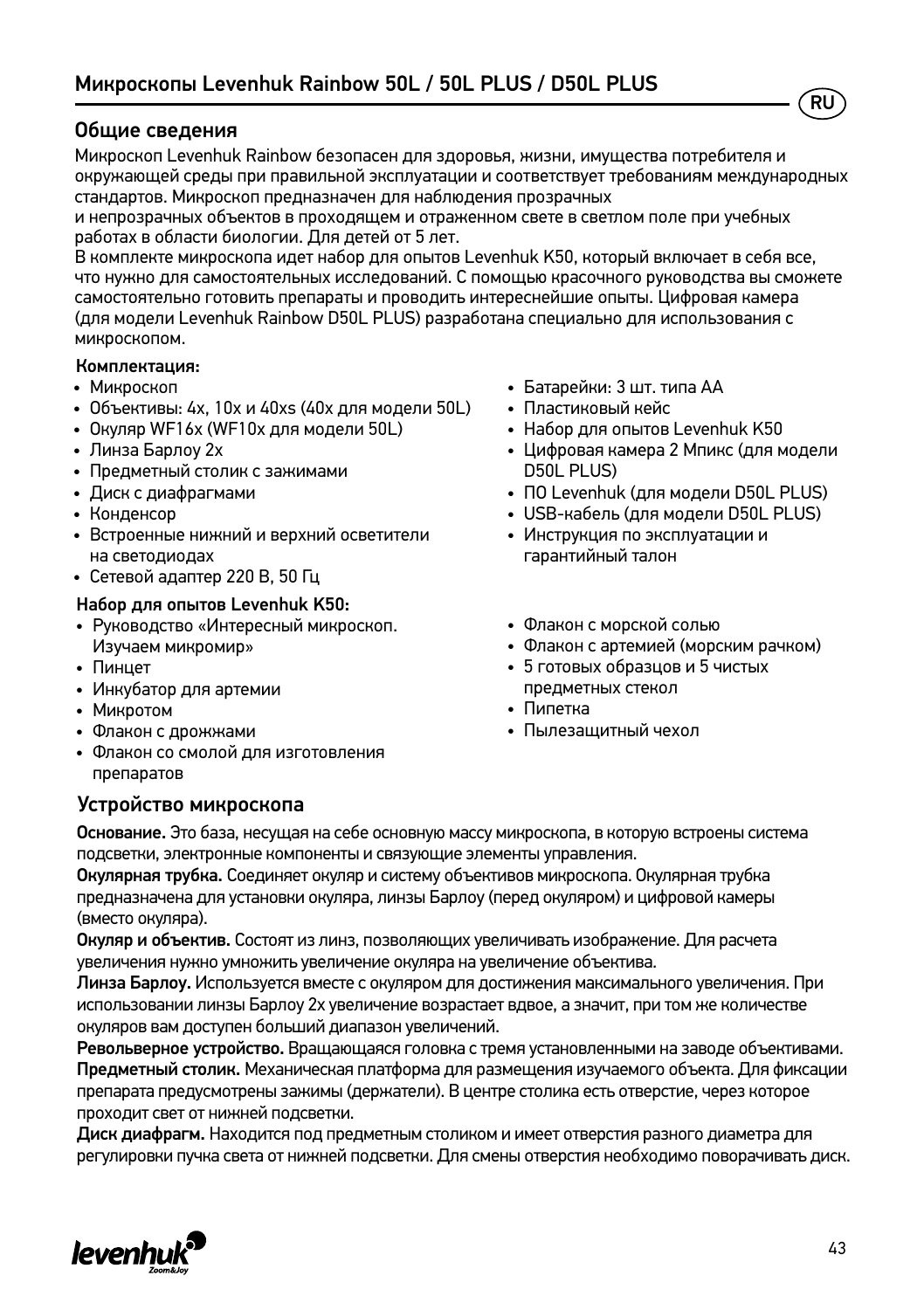Конденсор. Представляет собой небольшую систему линз и располагается под предметным столиком. Позволяет собирать и направлять большее количество света.

Ручка фокусировки. Система грубой фокусировки позволяет вращением ручки перемещать предметный столик вверх-вниз, подстраивая фокус (резкость) изображения препарата.

Верхняя и нижняя подсветки. Светодиодные осветители с регулировкой уровня освещения. Могут работать от батареек и сети переменного тока. Верхняя подсветка используется для изучения непрозрачных образцов, нижняя – для прозрачных; для наблюдения полупрозрачных образцов используются обе подсветки.

Гнездо сетевого адаптера. Используется для подключения микроскопа к сети переменного тока.

#### Использование микроскопа

#### Подготовка микроскопа к работе

- Освободите микроскоп от упаковки и проверьте комплектность.
- Вращением ручки фокусировки опустите предметный столик в нижнее положение.
- Проверьте, установлены ли батарейки (батарейный отсек находится в основании микроскопа), и при необходимости поставьте их. Для питания микроскопа от сети подключите к микроскопу сетевой адаптер и включите его в сеть.
- Вставьте окуляр в окулярную трубку.
- Медленно отрегулируйте интенсивность подсветки от темного к светлому.

#### Фокусировка на объект

- Поместите препарат на предметный столик, закрепите его зажимами.
- Вращением револьверного устройства выберите для наблюдения объектив увеличением 4х.
- Перемещая препарат вручную, подведите под объектив самый плотный участок препарата.
- Вращая ручку фокусировки и наблюдая сбоку за расстоянием между объективом и объектом, медленно поднимите предметный столик почти до соприкосновения объекта с объективом. ВАЖНО: объектив не должен задевать препарат, иначе можно повредить и препарат, и объектив.
- Наблюдая в окуляр, установленный в монокулярной насадке, и медленно вращая ручку фокусировки, опустите предметный столик вниз до появления изображения препарата.
- После такой настройки при переходе к объективам других увеличений фронтальная линза не будет задевать препарат, но, возможно, потребуется незначительная перефокусировка.
- Если изображение слишком яркое, поворачивайте диск с диафрагмами, пока количество проходящего света не уменьшится до комфортной яркости. Если изображение слишком темное, выберите отверстие большего диаметра, чтобы увеличить поток света.

#### Выбор объективов

Начинайте исследования с объективом наименьшего увеличения; с его помощью выберите участок для более подробного изучения. Затем переместите препарат так, чтобы выбранный участок попал в центр поля зрения микроскопа; если этого не сделать, нужный участок может выпасть из поля зрения более сильного объектива при смене увеличений. Теперь можно поменять объектив на более сильный, повернув револьверное устройство. При необходимости подстройте фокусировку.

#### Цифровая камера

Цифровая камера устанавливается в окулярную трубку вместо окуляра. Получаемое с помощью камеры изображение можно передать на экран в реальном цвете и сохранить на компьютере. В комплекте приложение Levenhuk, позволяющее просматривать и редактировать полученные изображения.

| Число мегапикселей       | 2.0                                                                                                            |  |
|--------------------------|----------------------------------------------------------------------------------------------------------------|--|
| Возможность записи видео |                                                                                                                |  |
| Место использования      | окулярная трубка, вместо окуляра                                                                               |  |
| Формат изображения       | *.bmp, $*$ .jpg, $*$ .jpeg, $*$ .png, $*$ .tif, $*$ .tiff, $*$ .gif, $*$ .psd, $*$ .ico, $*$ .emf $u$ $\mu$ p. |  |
| Способ экспозиции        | ERS (электронная моментальная фотография)                                                                      |  |

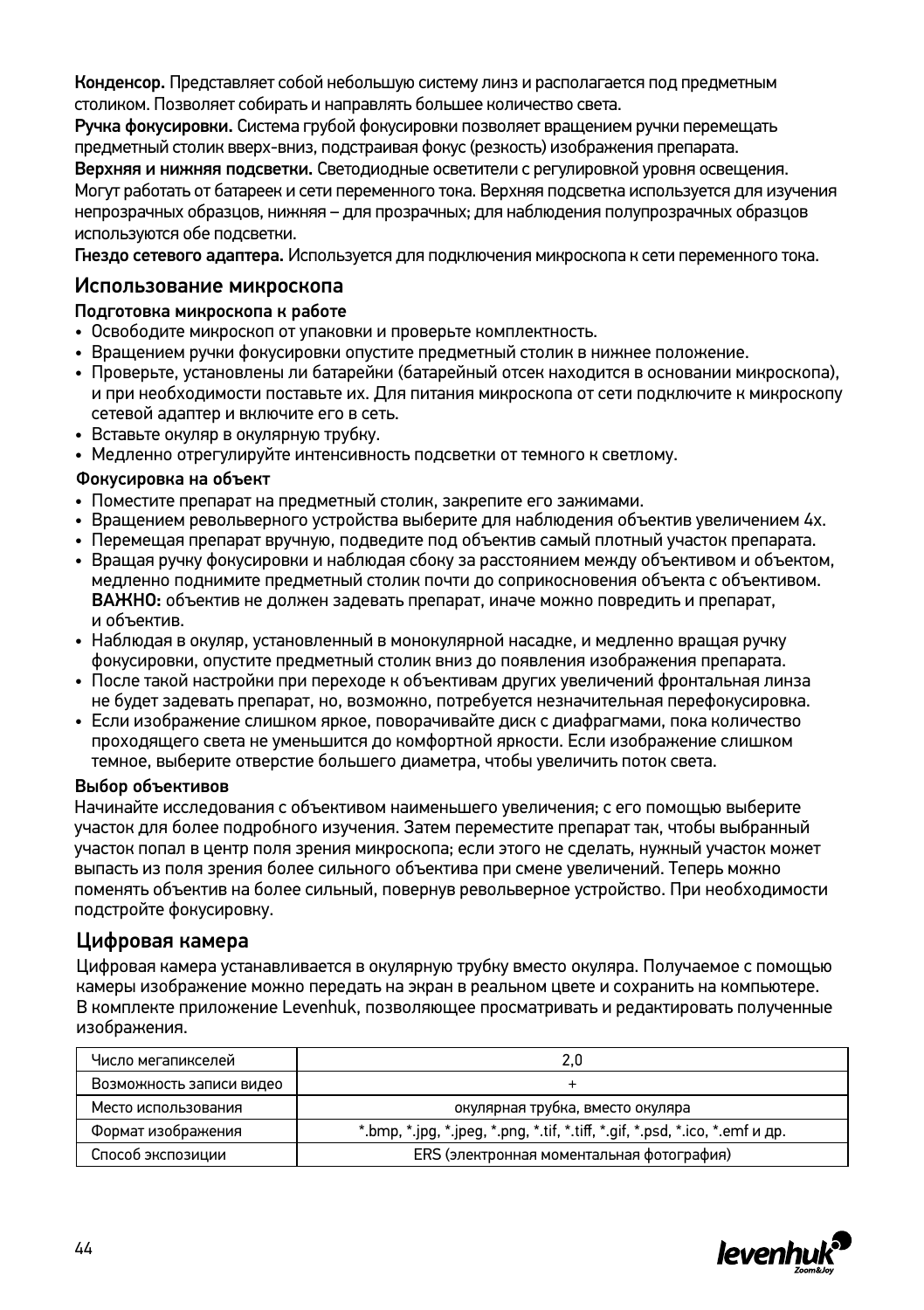| Баланс белого           | авто/ручной                                                                                                                   |
|-------------------------|-------------------------------------------------------------------------------------------------------------------------------|
| Контроль экспозиции     | авто/ручной                                                                                                                   |
| ПО, драйверы            | Levenhuk                                                                                                                      |
| Программные возможности | размер изображения, яркость, время выдержки                                                                                   |
| Выход                   | USB 2.0, 480M6/c                                                                                                              |
| Системные требования    | Windows XP (32 бит), Windows Vista/7/8/10 (32 и 64 бит), Mac OS X, Linux,<br>процессор до 2,8 ГГц Intel Core 2 или выше, порт |
| Источник питания камеры | через USB-кабель                                                                                                              |

#### Технические характеристики

|                                                 | 50L                                                   | 50L PLUS                          | <b>D50L PLUS</b>                  |
|-------------------------------------------------|-------------------------------------------------------|-----------------------------------|-----------------------------------|
| Тип микроскопа                                  | биологический                                         | биологический                     | цифровой                          |
| Увеличение, крат                                | 40-800                                                | 64-1280                           | 64-1280                           |
| Насадка                                         | монокулярная, поворотная 360°, с наклоном 45°         |                                   |                                   |
| Материал оптики                                 | оптическое стекло                                     |                                   |                                   |
| Материал корпуса                                | пластик                                               | металл                            | металл                            |
| Диаметр окулярной трубки,<br><b>MM</b>          | 23,2                                                  |                                   |                                   |
| Окуляры                                         | WF10x                                                 | WF16x                             | WF <sub>16x</sub>                 |
| Револьверное устройство                         | на 3 объектива                                        |                                   |                                   |
| Объективы                                       | 4x, 10x, 40x                                          | 4x, 10x, 40xs<br>(подпружиненный) | 4x, 10x, 40xs<br>(подпружиненный) |
| Линза Барлоу                                    | 2x                                                    |                                   |                                   |
| Предметный столик, мм                           | 90х90, с зажимами                                     |                                   |                                   |
| Диапазон перемещения<br>предметного столика, мм | 0-11 по вертикали                                     |                                   |                                   |
| Фокусировка                                     | грубая                                                |                                   |                                   |
| Конденсор                                       | NA 0,65, диск с диафрагмами (6 отверстий)             |                                   |                                   |
| Подсветка                                       | светодиодная; верхняя и нижняя с регулировкой яркости |                                   |                                   |
| Источник питания                                | 220 В / 50 Гц или 3 батарейки АА                      |                                   |                                   |
| Пластиковый кейс                                | $\ddot{}$                                             |                                   |                                   |
| Набор для опытов К50                            | $\ddot{}$                                             |                                   |                                   |
| Цифровая камера                                 |                                                       |                                   | $\ddot{}$                         |

Производитель оставляет за собой право вносить любые изменения в стоимость, модельный ряд и технические характеристики или прекращать производство изделия без предварительного уведомления

#### Внимание:

- 1. Набор для опытов с микроскопом Levenhuk K50 поставляется без индивидуальной упаковочной коробки.
- 2. Батарейки для питания подсветки могут быть установлены (в основание микроскопа) производителем заранее.

#### Уход и хранение

- Никогда не смотрите в прибор на Солнце, на источник яркого света и лазерного излучения ЭТО ОПАСНО ДЛЯ ЗРЕНИЯ И МОЖЕТ ПРИВЕСТИ К СЛЕПОТЕ!
- Будьте внимательны, если пользуетесь прибором вместе с детьми или людьми, не ознакомленными с инструкцией.
- После вскрытия упаковки и установки микроскопа проверьте каждый компонент.
- Не разбирайте прибор. Сервисные и ремонтные работы могут проводиться только в специализированном сервисном центре.
- Оберегайте прибор от резких ударов и чрезмерных механических воздействий. Не прикладывайте

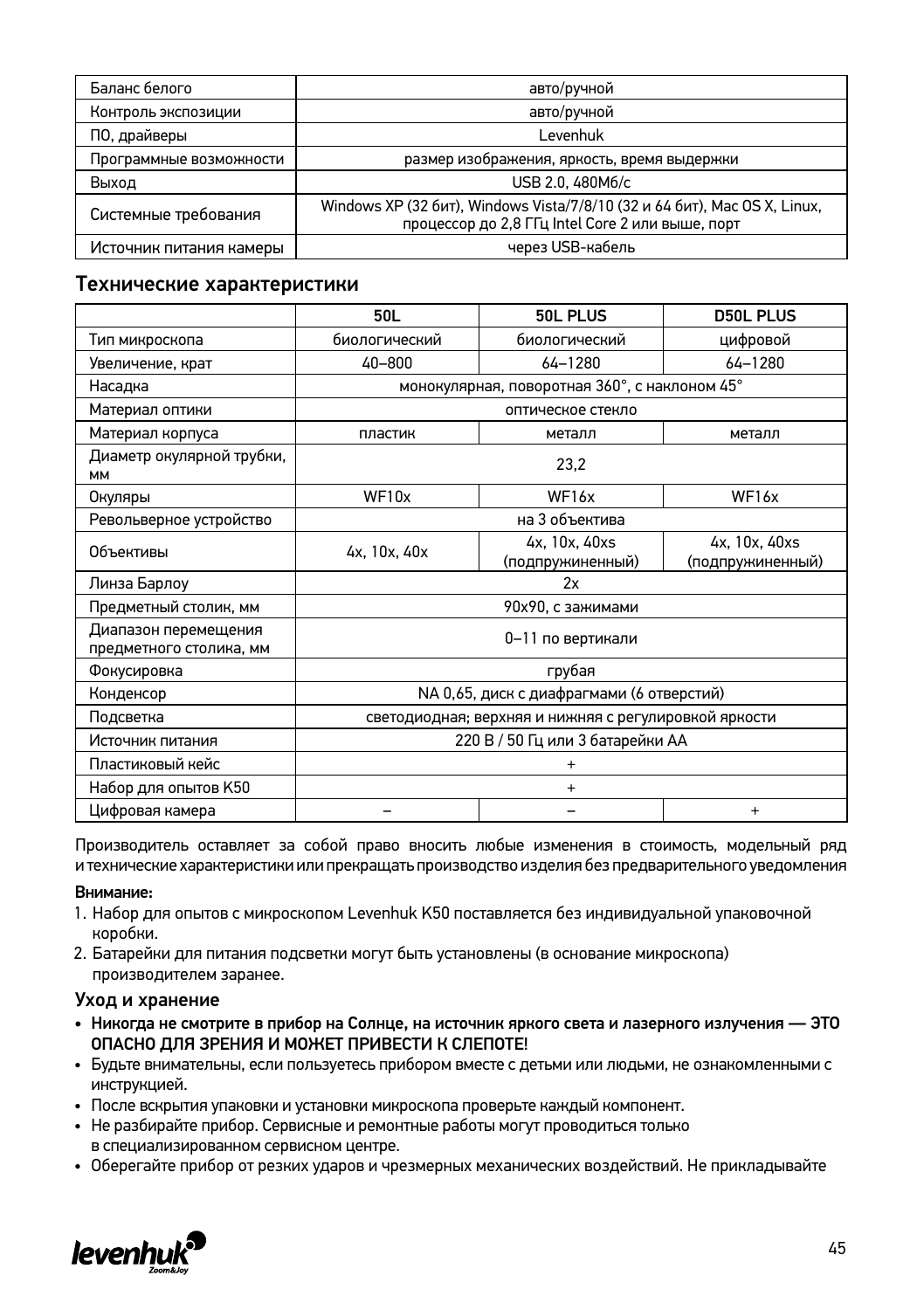чрезмерных усилий при настройке фокуса. Не затягивайте стопорные и фиксирующие винты слишком туго.

- Не касайтесь пальцами поверхностей линз. Для внешней очистки прибора используйте специальную салфетку и специальные чистящие средства Levenhuk для чистки оптики. Не используйте для чистки средства с абразивными или коррозионными свойствами и жидкости на основе ацетона.
- Абразивные частицы (например, песок) следует не стирать, а сдувать или смахивать мягкой кисточкой.
- Не подвергайте прибор длительному воздействию прямых солнечных лучей. Не используйте прибор в условиях повышенной влажности и не погружайте его в воду.
- Работайте с микроскопом аккуратно, надевайте на него пылезащитный чехол после работы, чтобы защитить его от пыли и масляных пятен.
- Если объективы и окуляры не используются долгое время, храните их упакованными в сухую коробку, отдельно от микроскопа.
- Храните прибор в сухом прохладном месте, недоступном для пыли, влияния кислот или других активных химических веществ, вдали от отопителей (бытовых, автомобильных) и от открытого огня и других источников высоких температур.
- Не используйте микроскоп рядом с воспламеняемыми материалами, так как основание микроскопа может нагреться во время работы.
- Всегда отключайте микроскоп от электросети прежде чем открывать батарейный отсек или менять лампу подсветки. Перед заменой лампы дайте ей остыть и всегда меняйте ее на лампу того же типа.
- Используйте источник питания, соответствующий напряжению сети, иначе может сгореть лампа, повредиться электросхема микроскопа или произойти короткое замыкание.
- Если деталь прибора или элемент питания были проглочены, срочно обратитесь за медицинской помощью.

#### Использование элементов питания

- Всегда используйте элементы питания подходящего размера и соответствующего типа.
- При необходимости замены элементов питания меняйте сразу весь комплект, не смешивайте старые и новые элементы питания и не используйте элементы питания разных типов одновременно.
- Перед установкой элементов питания очистите контакты элементов и контакты в корпусе прибора.
- Устанавливайте элементы питания в соответствии с указанной полярностью (+ и –)
- Если прибор не используется длительное время, следует вынуть из него элементы питания.
- Оперативно вынимайте из прибора использованные элементы питания.
- Не пытайтесь перезаряжать гальванические элементы питания они могут протечь, воспламениться или взорваться.
- Никогда не закорачивайте полюса элементов питания это может привести к их перегреву, протечке или взрыву.
- Не пытайтесь нагревать элементы питания, чтобы восстановить их работоспособность.
- Выключайте прибор после использования.
- Храните элементы питания в недоступном для детей месте, чтобы избежать риска их проглатывания, удушья или отравления.
- Утилизируйте использованные батарейки в соответствии с предписаниями закона.

#### Международная пожизненная гарантия Levenhuk

Компания Levenhuk гарантирует отсутствие дефектов в материалах конструкции и дефектов изготовления изделия. Продавец гарантирует соответствие качества приобретенного вами изделия компании Levenhuk требованиям технической документации при соблюдении потребителем условий и правил транспортировки, хранения и эксплуатации изделия.

Срок гарантии: на аксессуары — 6 (шесть) месяцев со дня покупки, на остальные изделия — пожизненная гарантия (действует в течение всего срока эксплуатации прибора). Гарантия не распространяется на комплектующие с ограниченным сроком использования, в том числе лампы (накаливания, светодиодные, галогенные, энергосберегающие и прочие типы ламп), электрокомплектующие, расходные материалы, элементы питания и прочее.

Подробнее об условиях гарантийного обслуживания см. на сайте www.levenhuk.ru/support По вопросам гарантийного обслуживания вы можете обратиться в ближайшее представительство компании Levenhuk.